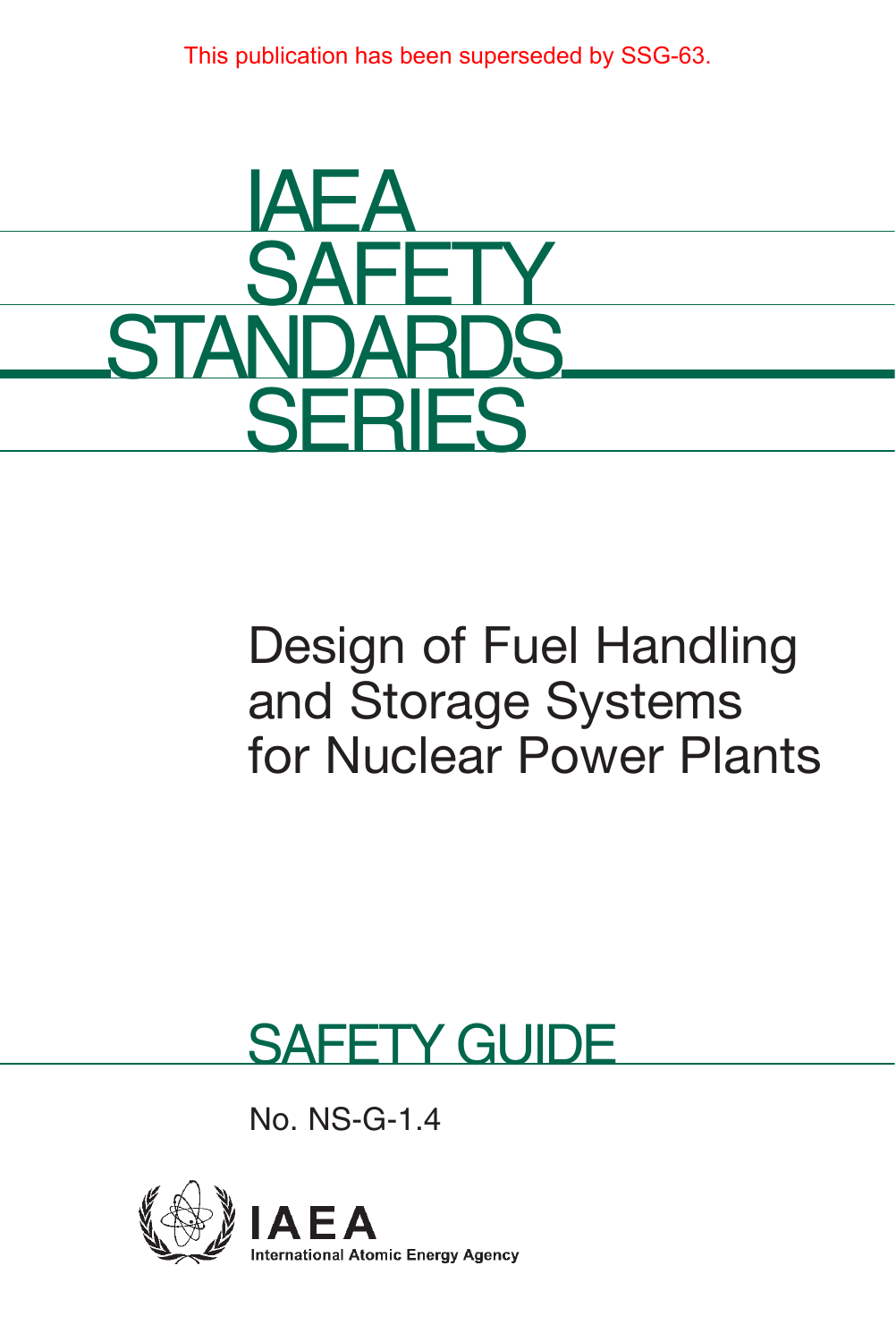## **IAEA SAFETY RELATED PUBLICATIONS**

#### IAEA SAFETY STANDARDS

Under the terms of Article III of its Statute, the IAEA is authorized to establish standards of safety for protection against ionizing radiation and to provide for the application of these standards to peaceful nuclear activities.

The regulatory related publications by means of which the IAEA establishes safety standards and measures are issued in the **IAEA Safety Standards Series**. This series covers nuclear safety, radiation safety, transport safety and waste safety, and also general safety (that is, of relevance in two or more of the four areas), and the categories within it are **Safety Fundamentals**, **Safety Requirements** and **Safety Guides.**

- **Safety Fundamentals** (blue lettering) present basic objectives, concepts and principles of safety and protection in the development and application of nuclear energy for peaceful purposes.
- **Safety Requirements** (red lettering) establish the requirements that must be met to ensure safety. These requirements, which are expressed as 'shall' statements, are governed by the objectives and principles presented in the Safety Fundamentals.
- **Safety Guides** (green lettering) recommend actions, conditions or procedures for meeting safety requirements. Recommendations in Safety Guides are expressed as 'should' statements, with the implication that it is necessary to take the measures recommended or equivalent alternative measures to comply with the requirements.

The IAEA's safety standards are not legally binding on Member States but may be adopted by them, at their own discretion, for use in national regulations in respect of their own activities. The standards are binding on the IAEA in relation to its own operations and on States in relation to operations assisted by the IAEA.

Information on the IAEA's safety standards programme (including editions in languages other than English) is available at the IAEA Internet site

www.iaea.org/ns/coordinet

or on request to the Safety Co-ordination Section, IAEA, P.O. Box 100, A-1400 Vienna, Austria.

#### OTHER SAFETY RELATED PUBLICATIONS

Under the terms of Articles III and VIII.C of its Statute, the IAEA makes available and fosters the exchange of information relating to peaceful nuclear activities and serves as an intermediary among its Member States for this purpose.

Reports on safety and protection in nuclear activities are issued in other series, in particular the **IAEA Safety Reports Series**, as informational publications. Safety Reports may describe good practices and give practical examples and detailed methods that can be used to meet safety requirements. They do not establish requirements or make recommendations.

Other IAEA series that include safety related publications are the **Technical Reports Series,** the **Radiological Assessment Reports Series,** the **INSAG Series, the TECDOC Series**, the **Provisional Safety Standards Series**, the **Training Course Series,** the **IAEA Services Series** and the **Computer Manual Series**, and **Practical Radiation Safety Manuals** and **Practical Radiation Technical Manuals**. The IAEA also issues reports on radiological accidents and other special publications.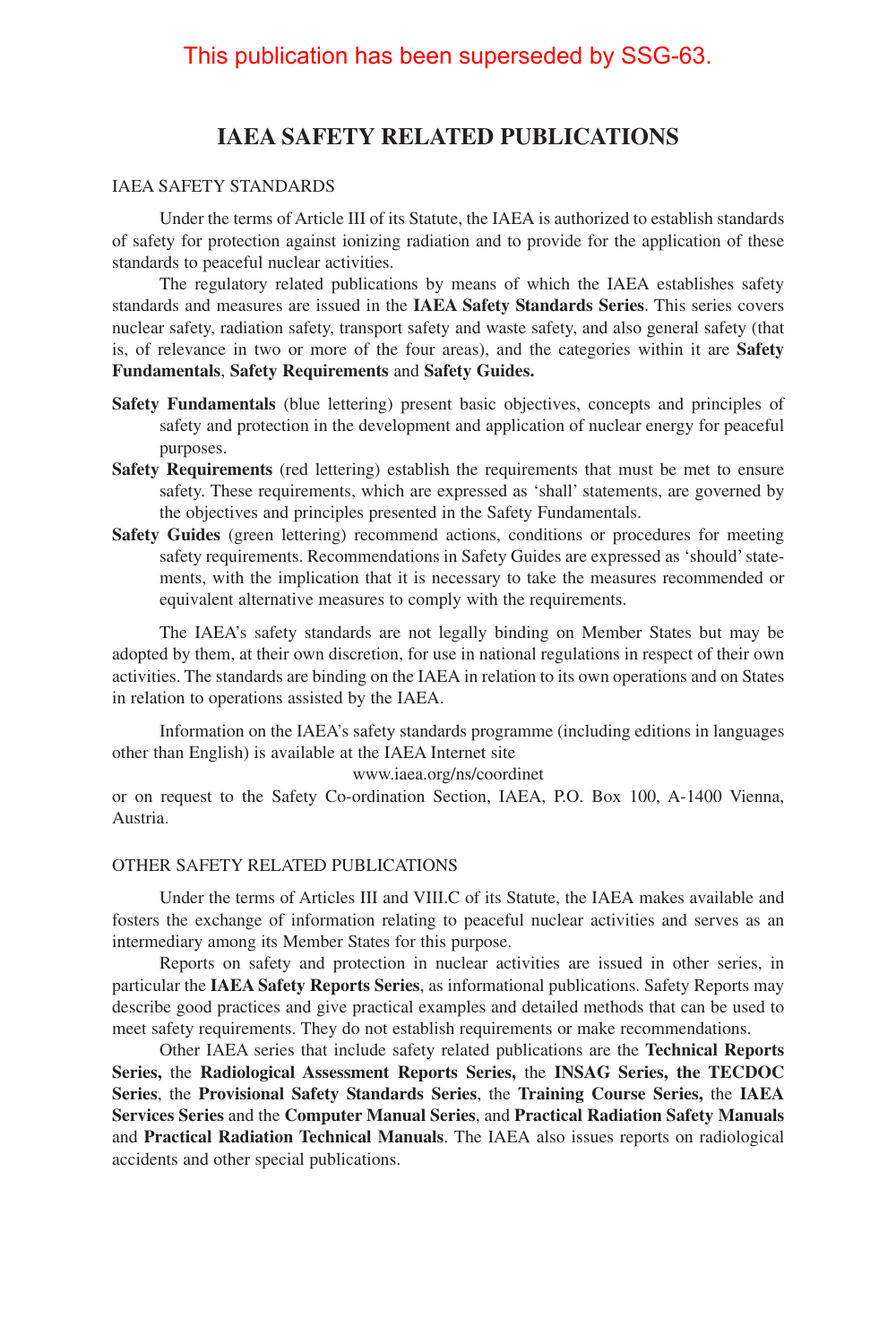## DESIGN OF FUEL HANDLING AND STORAGE SYSTEMS FOR NUCLEAR POWER PLANTS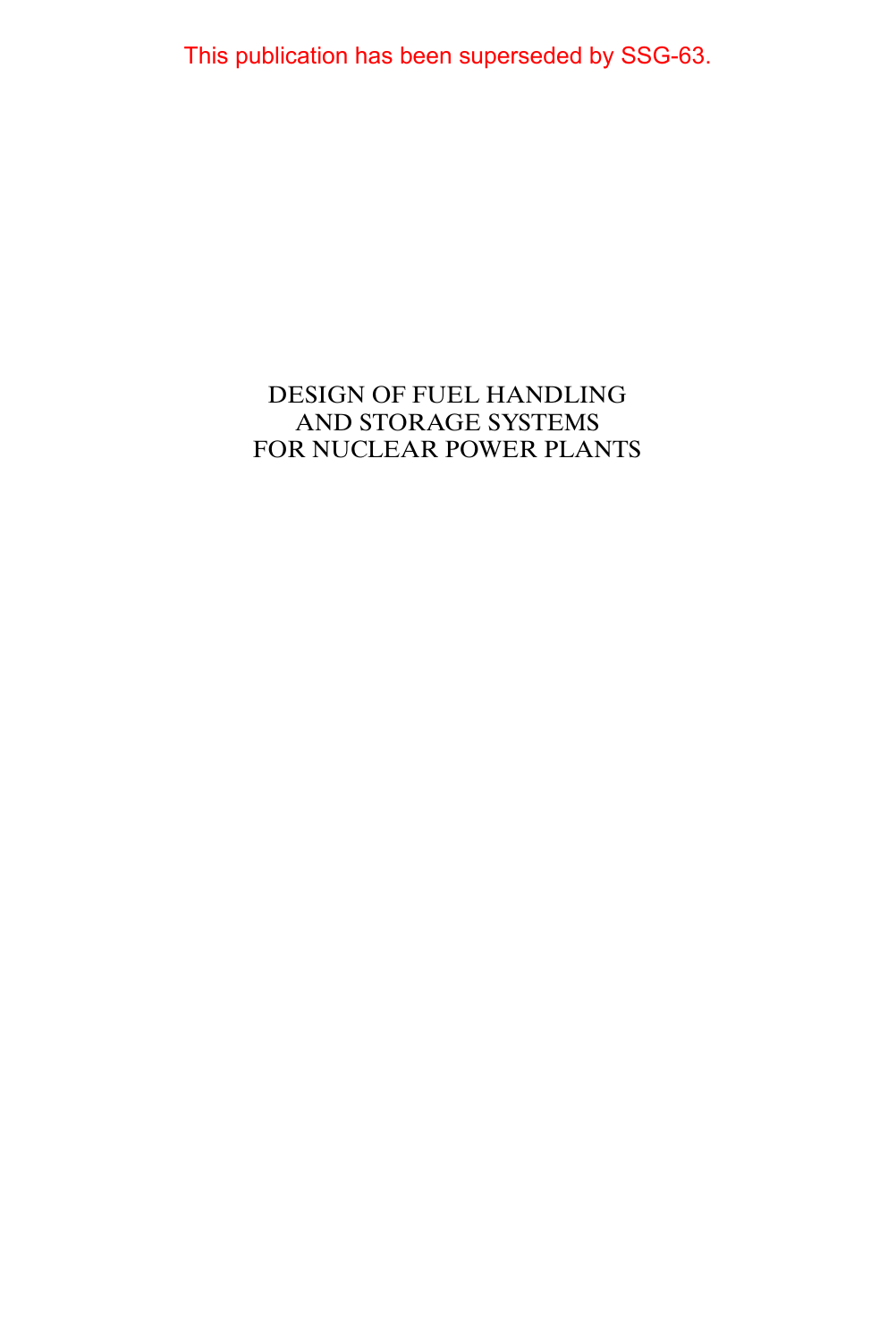The following States are Members of the International Atomic Energy Agency:

AFGHANISTAN ALBANIA ALGERIA ANGOLA ARGENTINA ARMENIA AUSTRALIA AUSTRIA AZERBAIJAN BANGLADESH BELARUS BELGIUM BENIN BOLIVIA BOSNIA AND HERZEGOVINA ITALY BOTSWANA JAMAICA BRAZIL BULGARIA BURKINA FASO CAMBODIA CAMEROON CANADA CENTRAL AFRICAN REPUBLIC CHILE **CHINA** COLOMBIA COSTA RICA CÔTE D'IVOIRE CROATIA **CUBA CYPRUS** CZECH REPUBLIC DEMOCRATIC REPUBLIC OF THE CONGO DENMARK DOMINICAN REPUBLIC MONACO ECUADOR EGYPT EL SALVADOR ESTONIA ETHIOPIA FINLAND FRANCE GABON GEORGIA GERMANY GHANA HAITI INDIA IRAQ JAPAN LATVIA MALI NIGER

**GREECE** GUATEMALA HOLY SEE HONDURAS HUNGARY ICELAND INDONESIA IRAN, ISLAMIC REPUBLIC OF RUSSIAN FEDERATION IRELAND ISRAEL JORDAN KAZAKHSTAN KENYA KOREA, REPUBLIC OF KUWAIT LEBANON LIBERIA LIBYAN ARAB JAMAHIRIYA LIECHTENSTEIN LITHUANIA LUXEMBOURG MADAGASCAR MALAYSIA MALTA MARSHALL ISLANDS MAURITIUS MEXICO MONGOLIA MOROCCO MYANMAR NAMIBIA NETHERLANDS NEW ZEALAND NICARAGUA NIGERIA NORWAY

PAKISTAN PANAMA PARAGUAY PERU PHILIPPINES POLAND PORTUGAL QATAR REPUBLIC OF MOLDOVA ROMANIA SAUDI ARABIA SENEGAL SERBIA AND MONTENEGRO SIERRA LEONE SINGAPORE SLOVAKIA SLOVENIA SOUTH AFRICA SPAIN SRI LANKA SUDAN SWEDEN **SWITZERLAND** SYRIAN ARAB REPUBLIC TAJIKISTAN THAILAND THE FORMER YUGOSLAV REPUBLIC OF MACEDONIA TUNISIA TURKEY UGANDA UKRAINE UNITED ARAB EMIRATES UNITED KINGDOM OF GREAT BRITAIN AND NORTHERN IRELAND UNITED REPUBLIC OF TANZANIA UNITED STATES OF AMERICA URUGUAY UZBEKISTAN VENEZUELA VIETNAM YEMEN ZAMBIA ZIMBABWE

The Agency's Statute was approved on 23 October 1956 by the Conference on the Statute of the IAEA held at United Nations Headquarters, New York; it entered into force on 29 July 1957. The Headquarters of the Agency are situated in Vienna. Its principal objective is "to accelerate and enlarge the contribution of atomic energy to peace, health and prosperity throughout the world''.

#### © IAEA, 2003

Permission to reproduce or translate the information contained in this publication may be obtained by writing to the International Atomic Energy Agency, Wagramer Strasse 5, P.O. Box 100, A-1400 Vienna, Austria.

> Printed by the IAEA in Austria August 2003 STI/PUB/1156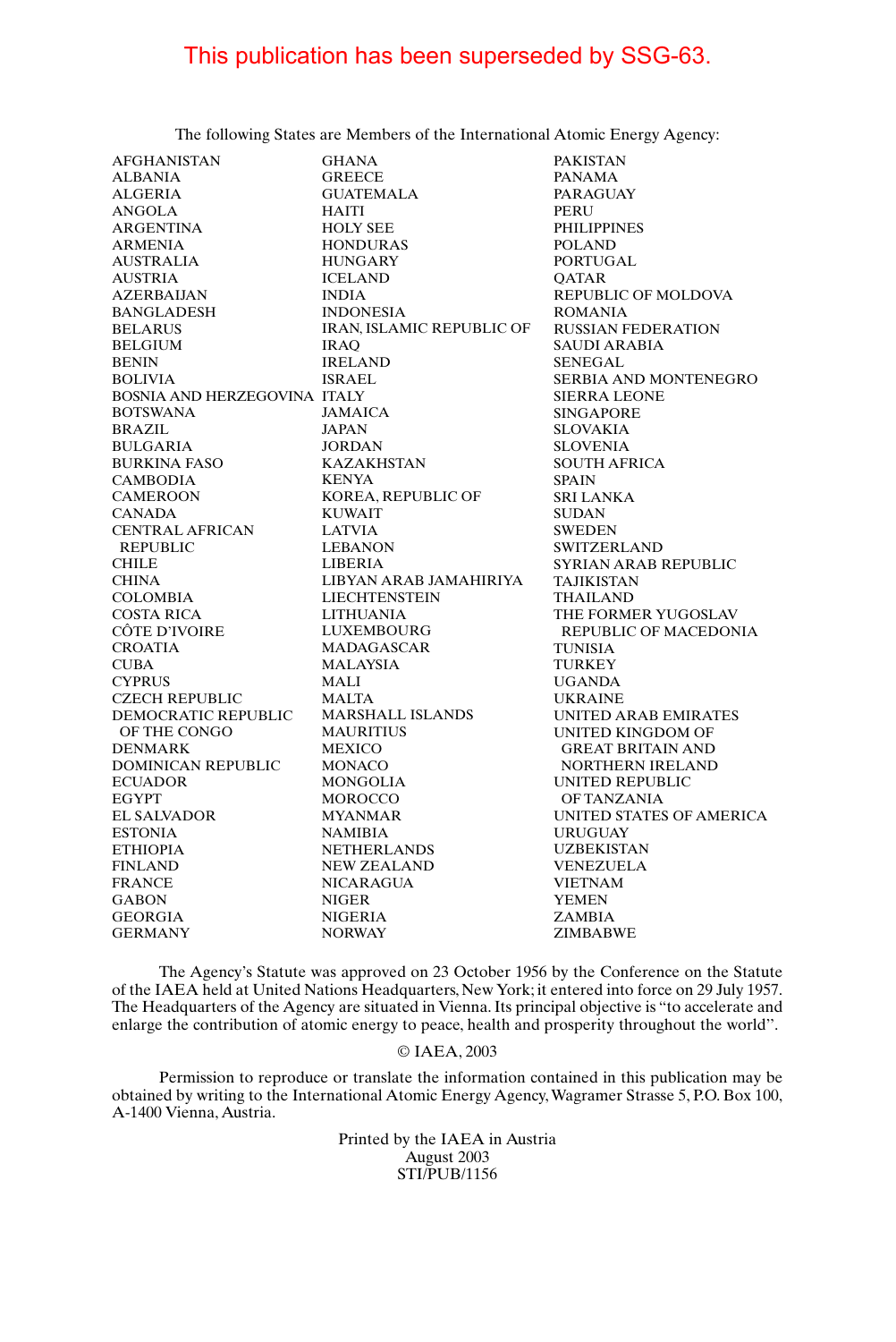SAFETY STANDARDS SERIES No. NS-G-1.4

## DESIGN OF FUEL HANDLING AND STORAGE SYSTEMS FOR NUCLEAR POWER PLANTS

SAFETY GUIDE

INTERNATIONAL ATOMIC ENERGY AGENCY VIENNA, 2003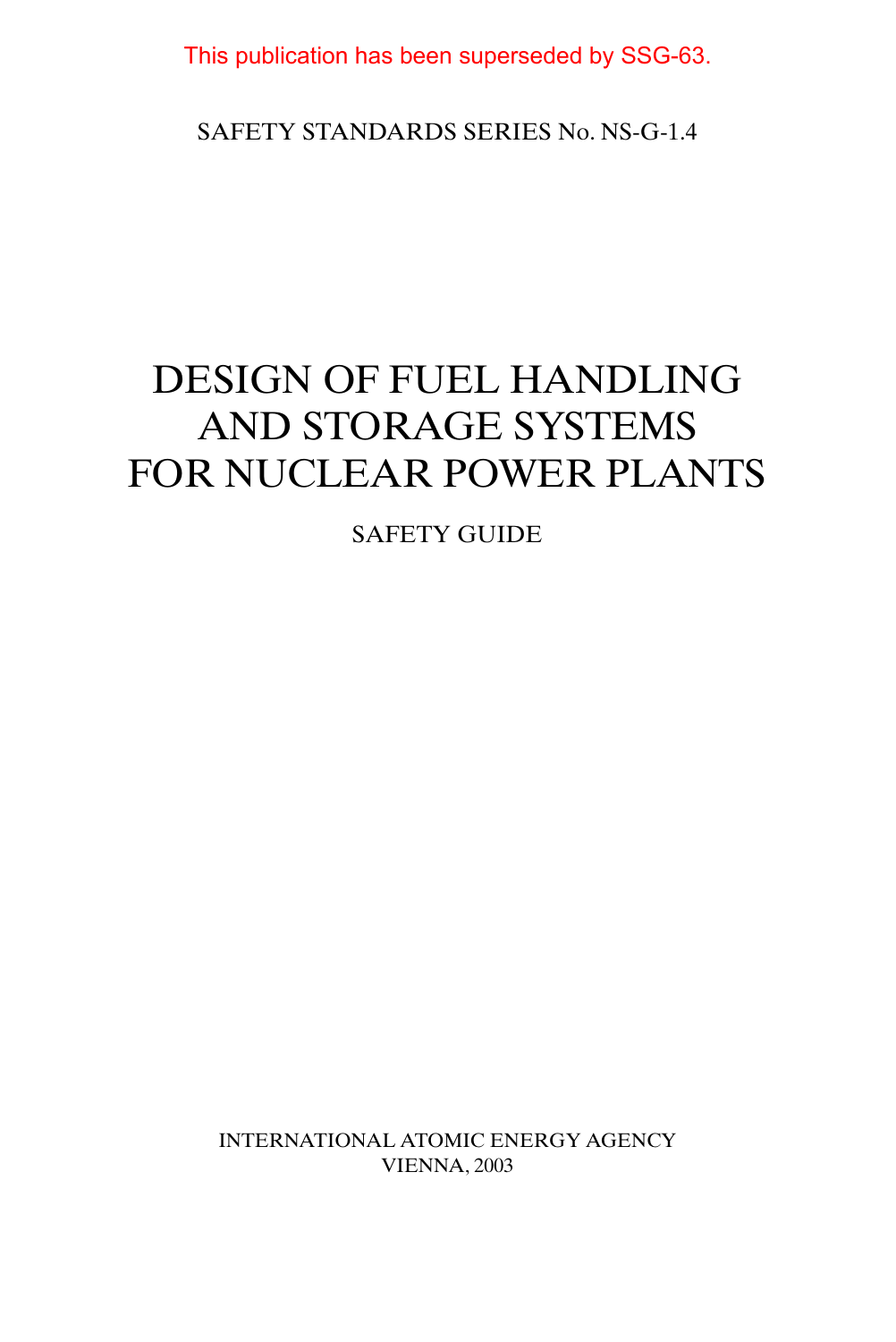#### **IAEA Library Cataloguing in Publication Data**

Design of fuel handling and storage systems for nuclear power plants : safety guide. — Vienna : International Atomic Energy Agency, 2003. p. ; 24 cm. — (Safety standards series, ISSN 1020–525X ; no. NS-G-1.4) STI/PUB/1156 ISBN 92–0–107803–X Includes bibliographical references.

1. Nuclear power plants — Safety measures. 2. Nuclear fuels. I. International Atomic Energy Agency. II. Series.

IAEAL 03–00326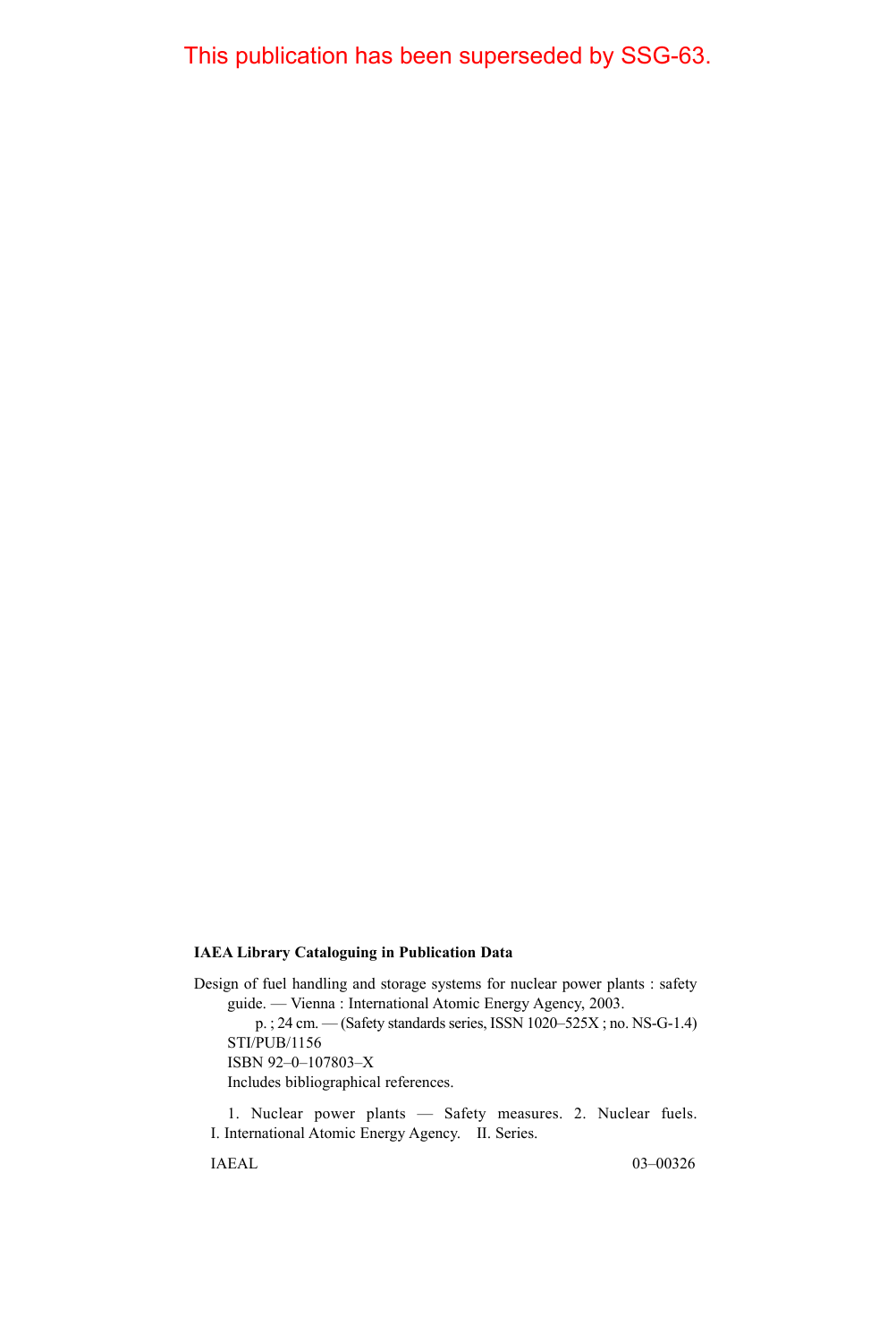#### **FOREWORD**

#### **by Mohamed ElBaradei Director General**

One of the statutory functions of the IAEA is to establish or adopt standards of safety for the protection of health, life and property in the development and application of nuclear energy for peaceful purposes, and to provide for the application of these standards to its own operations as well as to assisted operations and, at the request of the parties, to operations under any bilateral or multilateral arrangement, or, at the request of a State, to any of that State's activities in the field of nuclear energy.

The following bodies oversee the development of safety standards: the Commission on Safety Standards (CSS); the Nuclear Safety Standards Committee (NUSSC); the Radiation Safety Standards Committee (RASSC); the Transport Safety Standards Committee (TRANSSC); and the Waste Safety Standards Committee (WASSC). Member States are widely represented on these committees.

In order to ensure the broadest international consensus, safety standards are also submitted to all Member States for comment before approval by the IAEA Board of Governors (for Safety Fundamentals and Safety Requirements) or, on behalf of the Director General, by the Publications Committee (for Safety Guides).

The IAEA's safety standards are not legally binding on Member States but may be adopted by them, at their own discretion, for use in national regulations in respect of their own activities. The standards are binding on the IAEA in relation to its own operations and on States in relation to operations assisted by the IAEA. Any State wishing to enter into an agreement with the IAEA for its assistance in connection with the siting, design, construction, commissioning, operation or decommissioning of a nuclear facility or any other activities will be required to follow those parts of the safety standards that pertain to the activities to be covered by the agreement. However, it should be recalled that the final decisions and legal responsibilities in any licensing procedures rest with the States.

Although the safety standards establish an essential basis for safety, the incorporation of more detailed requirements, in accordance with national practice, may also be necessary. Moreover, there will generally be special aspects that need to be assessed on a case by case basis.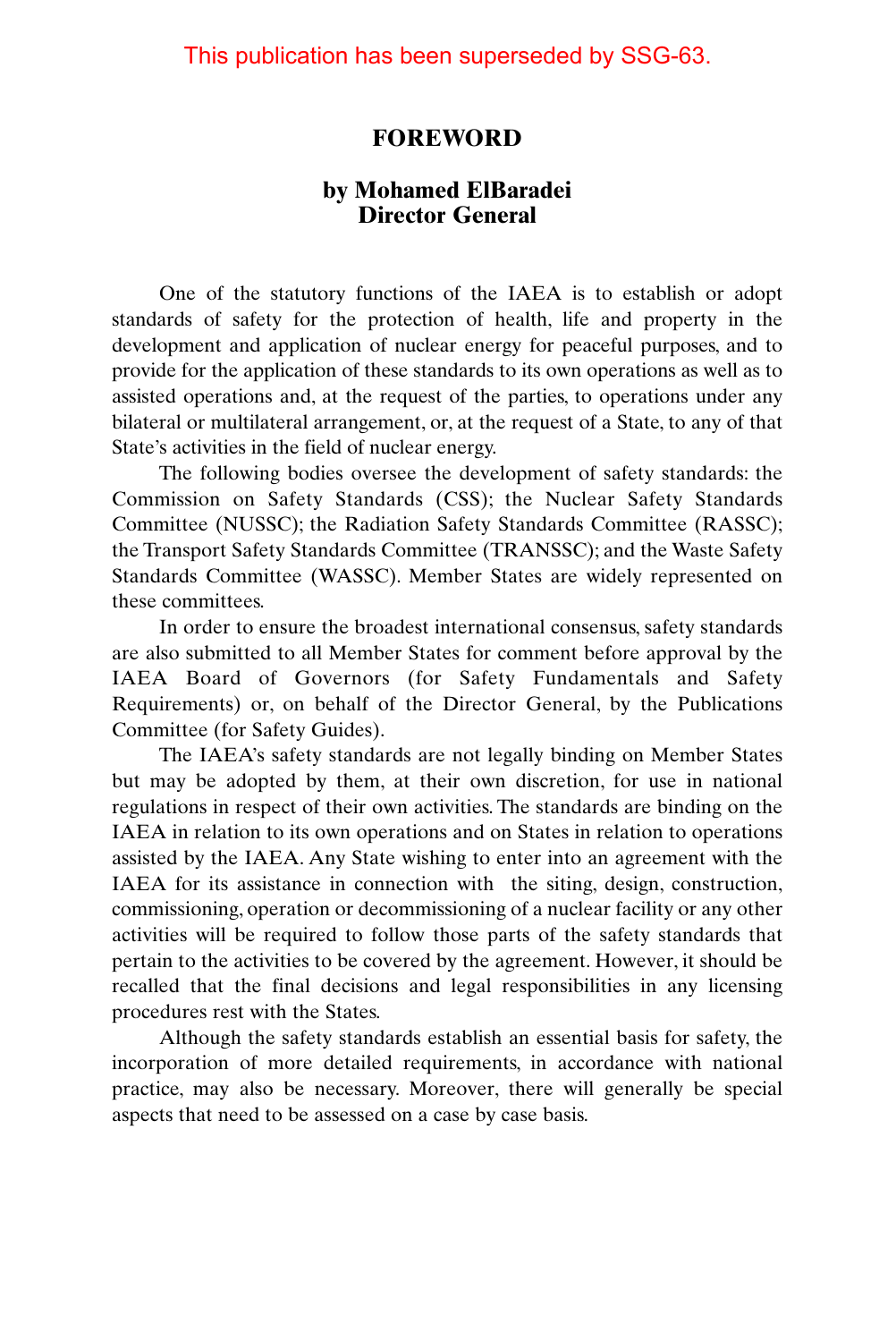The physical protection of fissile and radioactive materials and of nuclear power plants as a whole is mentioned where appropriate but is not treated in detail; obligations of States in this respect should be addressed on the basis of the relevant instruments and publications developed under the auspices of the IAEA. Non-radiological aspects of industrial safety and environmental protection are also not explicitly considered; it is recognized that States should fulfil their international undertakings and obligations in relation to these.

The requirements and recommendations set forth in the IAEA safety standards might not be fully satisfied by some facilities built to earlier standards. Decisions on the way in which the safety standards are applied to such facilities will be taken by individual States.

The attention of States is drawn to the fact that the safety standards of the IAEA, while not legally binding, are developed with the aim of ensuring that the peaceful uses of nuclear energy and of radioactive materials are undertaken in a manner that enables States to meet their obligations under generally accepted principles of international law and rules such as those relating to environmental protection. According to one such general principle, the territory of a State must not be used in such a way as to cause damage in another State. States thus have an obligation of diligence and standard of care.

Civil nuclear activities conducted within the jurisdiction of States are, as any other activities, subject to obligations to which States may subscribe under international conventions, in addition to generally accepted principles of international law. States are expected to adopt within their national legal systems such legislation (including regulations) and other standards and measures as may be necessary to fulfil all of their international obligations effectively.

#### *EDITORIAL NOTE*

*An appendix, when included, is considered to form an integral part of the standard and to have the same status as the main text. Annexes, footnotes and bibliographies, if included, are used to provide additional information or practical examples that might be helpful to the user.*

*The safety standards use the form 'shall' in making statements about requirements, responsibilities and obligations. Use of the form 'should' denotes recommendations of a desired option.*

*The English version of the text is the authoritative version.*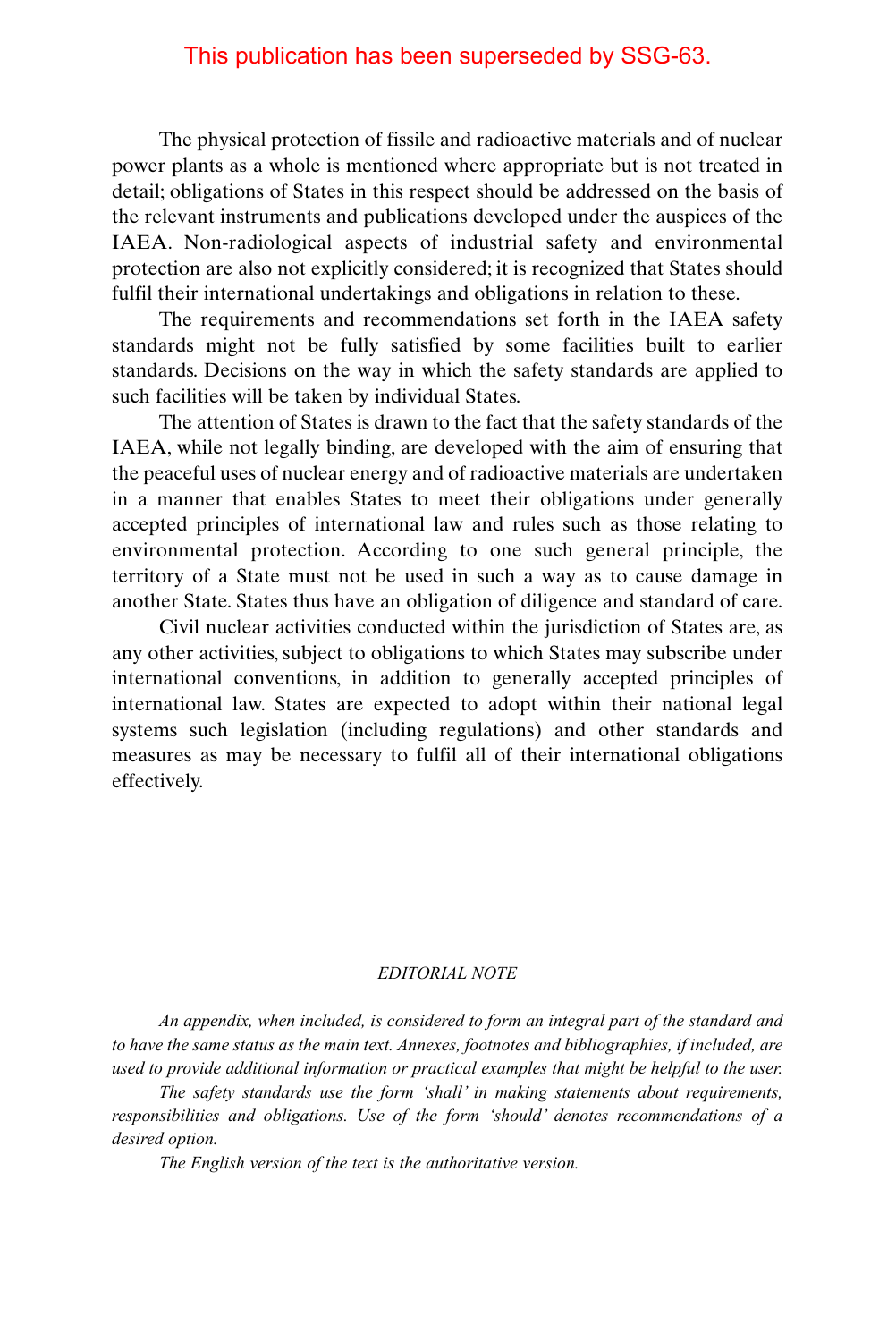## **CONTENTS**

| 1. |                                                                                      | $\mathbf{1}$                                       |
|----|--------------------------------------------------------------------------------------|----------------------------------------------------|
|    |                                                                                      | $\mathbf{1}$<br>$\mathbf{1}$<br>$\mathbf{1}$<br>3  |
| 2. | FUEL HANDLING AND STORAGE SYSTEMS<br>AND THEIR FUNCTIONS                             | 3                                                  |
|    |                                                                                      | $\overline{3}$<br>$\overline{4}$<br>$\overline{4}$ |
| 3. | GENERAL DESIGN BASIS                                                                 | 5                                                  |
|    |                                                                                      | 5<br>6<br>6<br>10<br>10                            |
| 4. | SYSTEMS FOR THE HANDLING AND STORAGE                                                 | 13                                                 |
|    |                                                                                      | 13<br>13<br>17<br>20<br>21                         |
| 5. | SYSTEMS FOR THE HANDLING AND STORAGE OF<br>IRRADIATED FUEL AND OTHER CORE COMPONENTS | 22                                                 |
|    |                                                                                      | 22<br>23<br>31<br>34                               |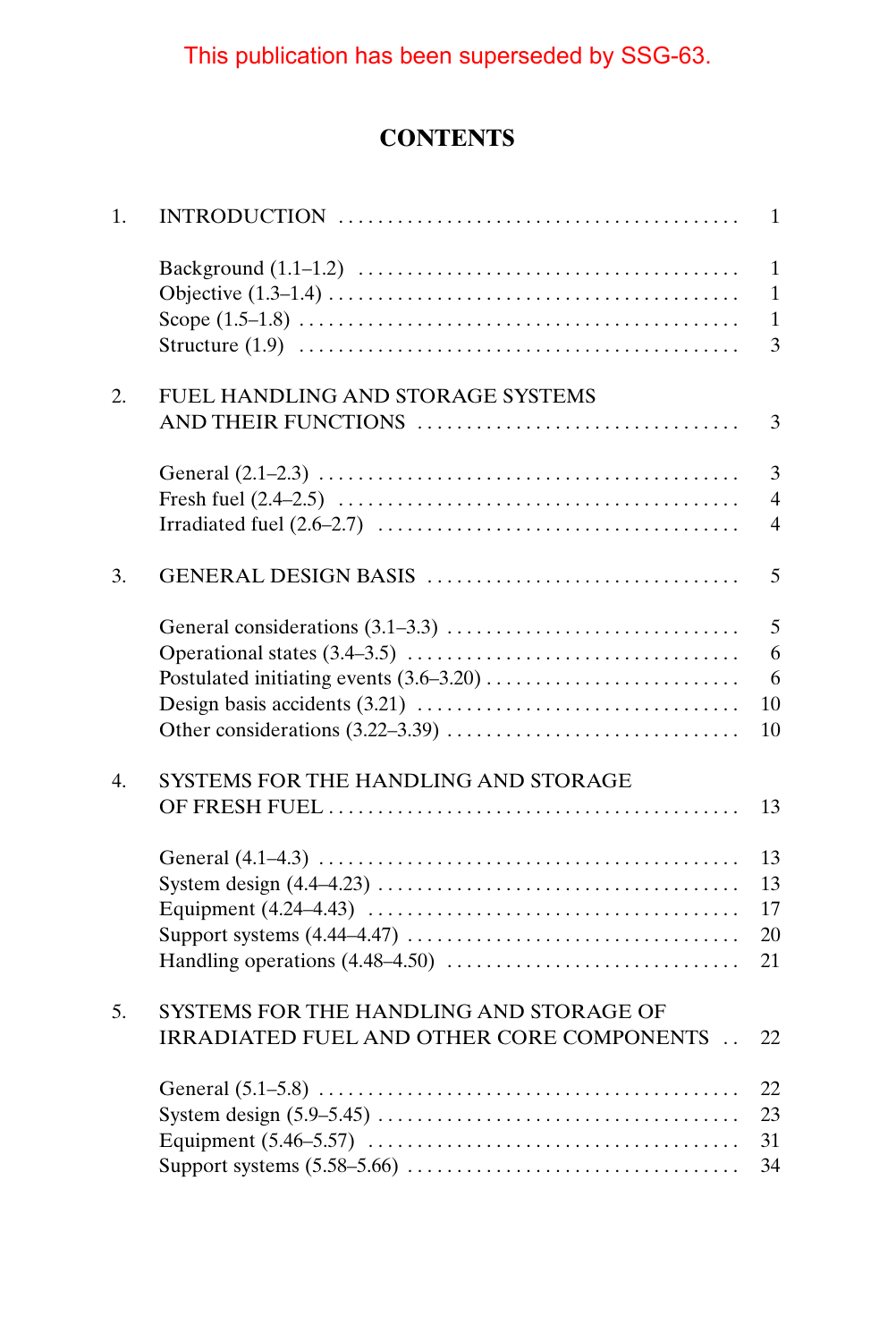|    |                                                                 | 35 |  |
|----|-----------------------------------------------------------------|----|--|
|    | Provision for dismantling and reconstitution of                 |    |  |
|    |                                                                 | 36 |  |
|    |                                                                 | 37 |  |
|    | Handling and storage of other irradiated components (5.80–5.87) | 37 |  |
| 6. | HANDLING OF FUEL CASKS                                          | 39 |  |
|    |                                                                 | 39 |  |
|    |                                                                 | 40 |  |
|    | Equipment for handling fuel casks (6.7–6.10)                    |    |  |
|    |                                                                 | 41 |  |
| 7. | <b>FUEL HANDLING AT SITES WITH</b>                              |    |  |
|    |                                                                 | 42 |  |
| 8. | <b>QUALITY ASSURANCE AND DOCUMENTATION </b>                     | 42 |  |
|    |                                                                 | 42 |  |
|    | Identification, location and movement of fuel assemblies        |    |  |
|    |                                                                 | 43 |  |
|    |                                                                 | 44 |  |
|    | ANNEX: FLOW CHARTS FOR TYPICAL SYSTEMS FOR                      |    |  |
|    | THE HANDLING AND STORAGE OF IRRADIATED                          |    |  |
|    |                                                                 | 45 |  |
|    | CONTRIBUTORS TO DRAFTING AND REVIEW                             |    |  |
|    | <b>BODIES FOR THE ENDORSEMENT OF SAFETY STANDARDS</b>           |    |  |
|    | 51                                                              |    |  |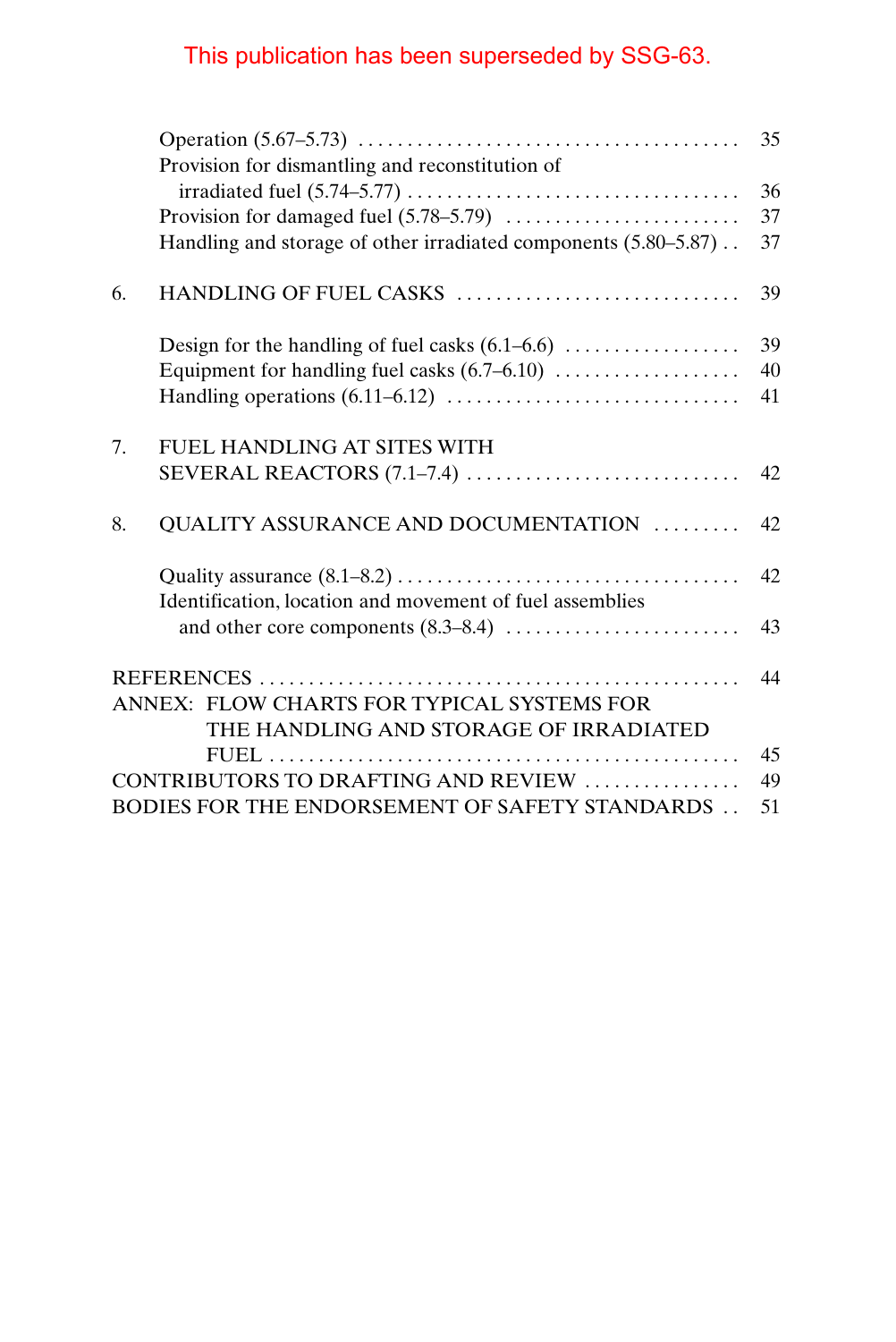## **1. INTRODUCTION**

#### BACKGROUND

1.1. This Safety Guide was prepared under the IAEA programme for safety standards for nuclear power plants. It is a revision of the IAEA Safety Guide on Fuel Handling and Storage Systems in Nuclear Power Plants (Safety Series No. 50-SG-D10) issued in 1984. It provides recommendations on how to meet the requirements for the safety of nuclear power plants established in the IAEA Safety Requirements publication Safety of Nuclear Power Plants: Design [1].

1.2. This Safety Guide is related to three earlier publications on the storage of spent fuel: Design of Spent Fuel Storage Facilities [2], Operation of Spent Fuel Storage Facilities [3] and Safety Assessment for Spent Fuel Storage Facilities [4]. Much of the guidance they contain is also applicable to the facilities covered by this Safety Guide.

#### OBJECTIVE

1.3. The purpose of this Safety Guide is to provide recommendations on the design of fuel handling and storage systems for nuclear power plants. It presents recommendations on how to fulfil the requirements established in the Safety Requirements publication Safety of Nuclear Power Plants: Design [1].

1.4. This publication is intended for use by organizations designing, manufacturing, constructing and operating fuel handling and storage systems in nuclear power plants, as well as by regulatory bodies.

#### **SCOPE**

1.5. The scope of this Safety Guide is primarily the design of handling and storage systems for fuel assemblies associated with thermal nuclear reactors that are land based. It addresses all stages of fuel handling and storage, which include:

- the safe receipt of fuel at the nuclear power plant;
- the storage and inspection of fuel before use;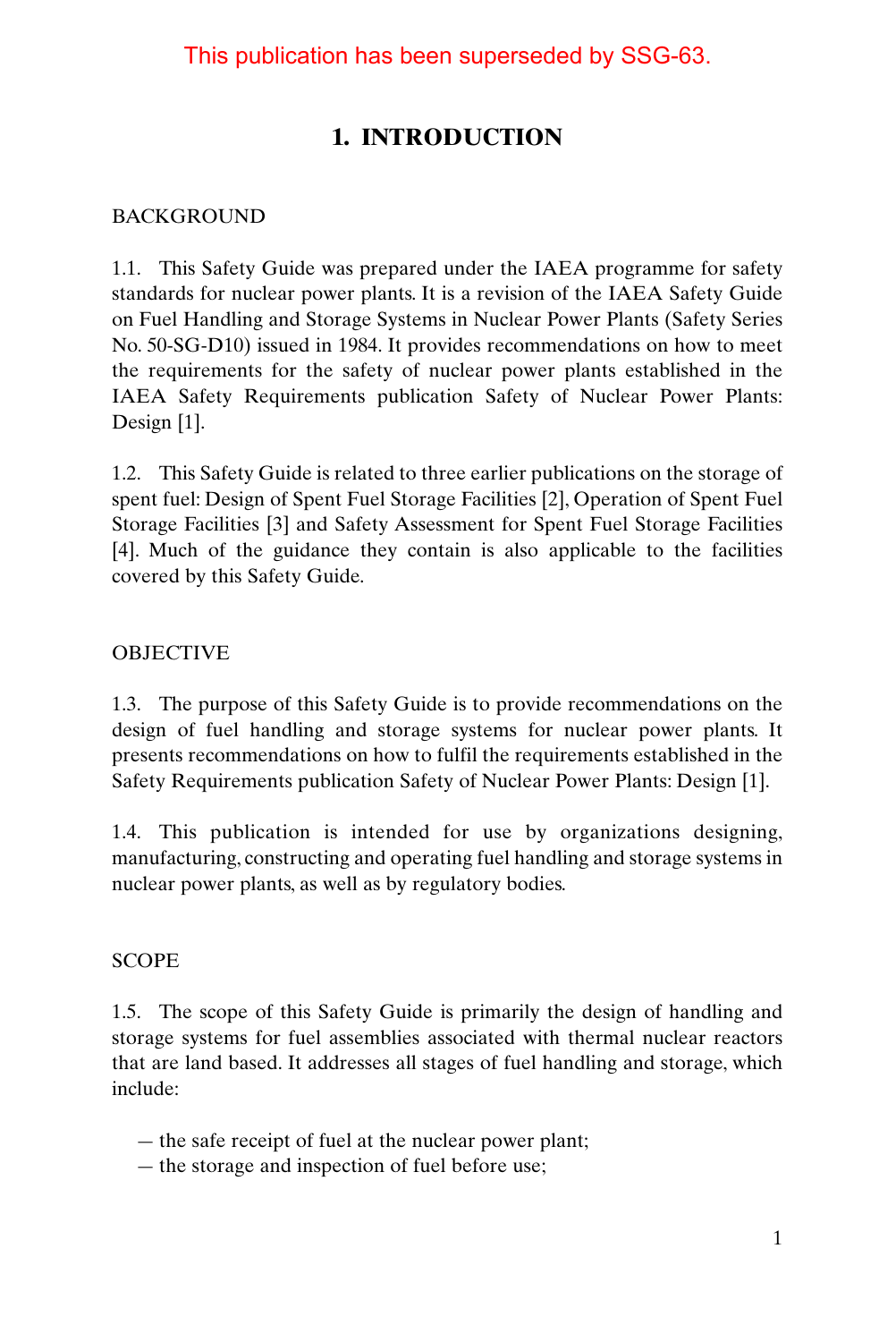- the transfer of fresh fuel into the reactor;
- the removal of irradiated fuel from the reactor;
- the reinsertion of irradiated fuel when required;
- the storage, inspection and repair of the irradiated fuel and its preparation for removal from the reactor pool;
- the handling of the transport casks.

Limited consideration is given to the handling and storage of certain core components, such as reactivity control devices. The recommendations of this Safety Guide also apply to other reactor types as appropriate, such as gas cooled reactors and reactors that are designed for on-load refuelling.

1.6. Fresh fuel (including mixed oxide fuel) may emit significant amounts of radiation if it contains fissionable material recovered by reprocessing. Although such fuel can be handled without cooling, applicable recommendations are included in this Safety Guide, such as those concerning the provision of shielding.

- 1.7. Aspects that are not within the scope of this Safety Guide include:
	- the reactor physics considerations associated with loading into and unloading out of the core of the fuel and absorber;
	- the design aspects of preparation of the reactor for fuel loading (such as the removal of the pressure vessel head and reactor internals for a light water reactor) and restoration after loading;
	- the design of transport casks;
	- fuel storage over the long term, exceeding the design lifetime of the nuclear power plant;
	- the physical protection of fuel or aspects associated with the safeguarding of nuclear material;
	- loading of damaged fuel into transport casks with fuel exposed to coolant.

1.8. Reference [2] provides recommendations on the design of storage facilities for spent fuel, which are not an integral part of an operating nuclear power plant, although such facilities may be located on the same site. Such spent fuel storage facilities provide for the safe storage of spent nuclear fuel after it has been removed from the reactor pool and before it is reprocessed or disposed of as radioactive waste.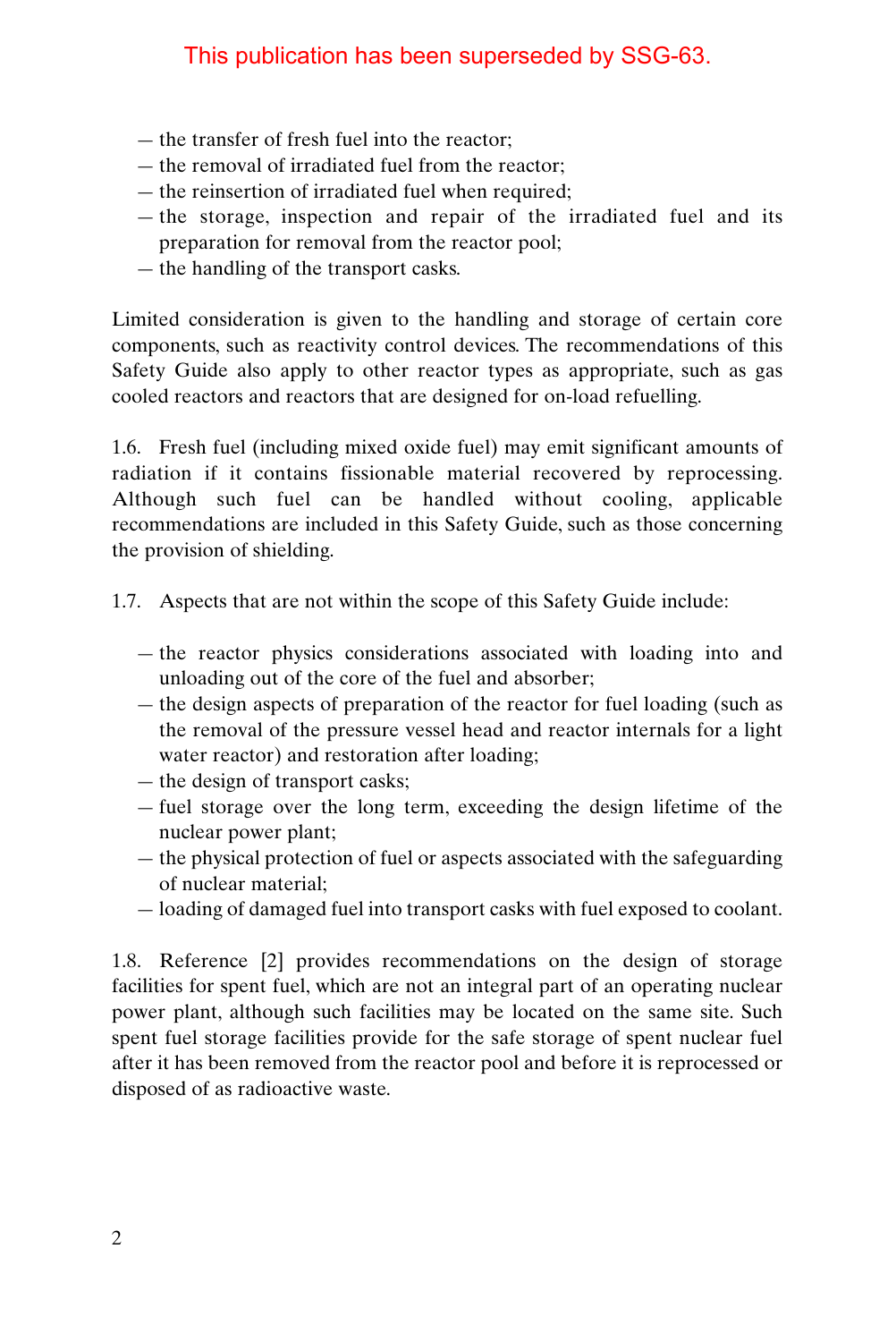#### **STRUCTURE**

1.9. Fuel handling and storage systems and their functions are described in Section 2. Section 3 covers the general design bases for the facilities. Sections 4 and 5 provide recommendations on the handling and storage of fresh fuel and irradiated fuel respectively. Section 6 covers the handling of casks. Section 7 provides recommendations for sites with more than one reactor. Section 8 covers quality assurance and documentation.

## **2. FUEL HANDLING AND STORAGE SYSTEMS AND THEIR FUNCTIONS**

#### GENERAL

2.1. Nuclear fuel contains fissile material and, after irradiation, highly radioactive fission and activation products. The most significant design features of fuel handling and storage systems in nuclear power plants are those that provide the necessary assurances that the fuel and core components can be received, handled, stored and retrieved without undue risk to health, safety or the environment. All design features of the fuel handling and storage systems are thus related to the objectives of: maintaining subcriticality of the fuel; ensuring the integrity of the fuel; cooling irradiated fuel; ensuring radiation protection and safety in accordance with the Basic Safety Standards [5]; and preventing unacceptable releases of radioactive material to the environment.

2.2. Different reactor designs and plant layouts are associated with fundamentally different approaches to the design of fuel handling and storage systems. One major difference is that some reactor types are refuelled while at power and others are refuelled in cold shutdown condition. Storage of fresh fuel may be in a dry environment ('dry storage') or in water filled storage areas ('wet storage'). Irradiated fuel that has been discharged from the reactor is initially stored wet. The characteristics of fuel handling and storage facilities will depend to some extent on the individual reactor type. The four flow charts (Figs A-1–A-4) in the Annex present typical systems for the handling and storage of irradiated fuel assemblies for different reactor types, from the receipt of fuel to its final dispatch.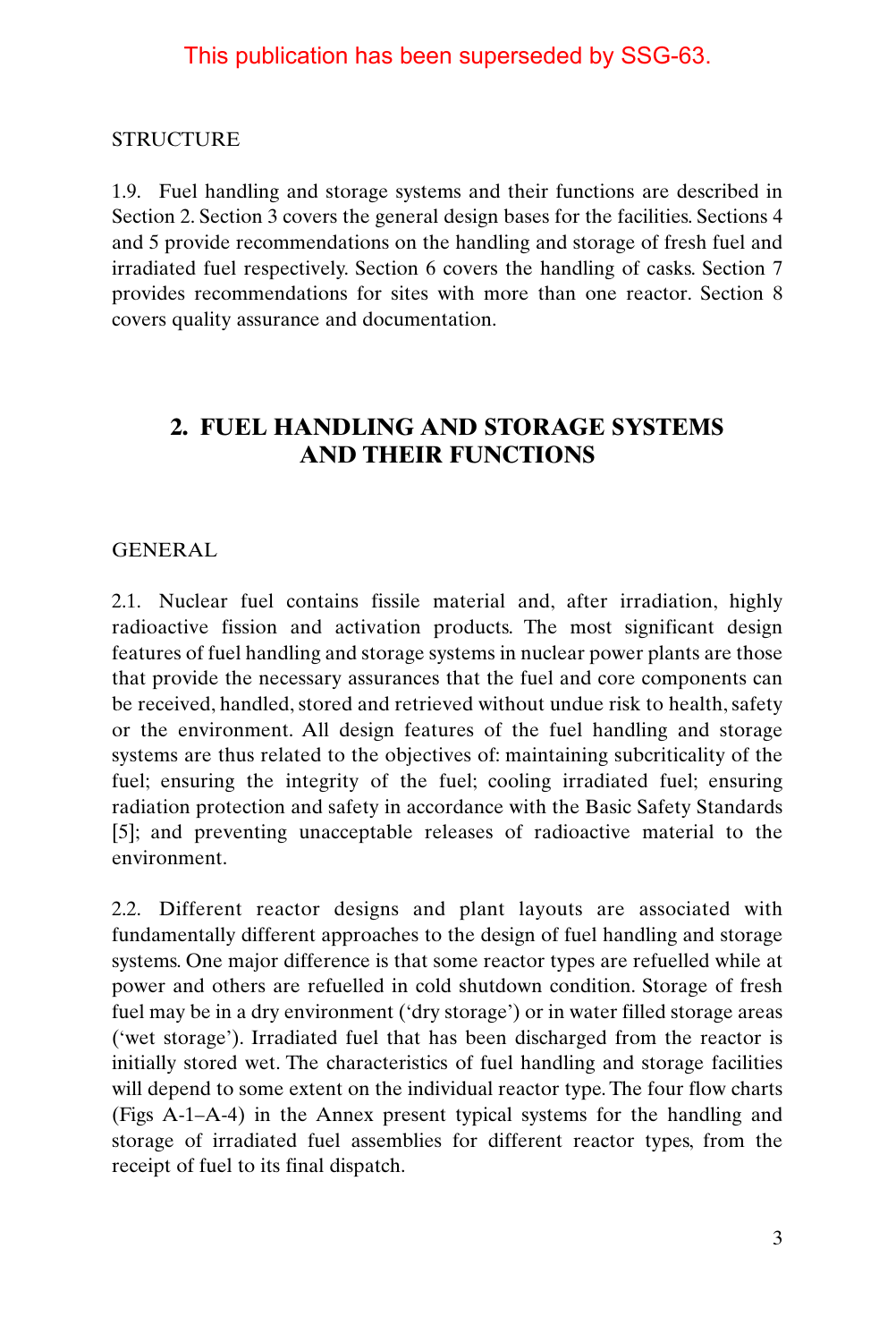2.3. The design requirements for fuel handling and storage systems are established in paras 6.96–6.98 of Ref. [1]. In addition, general design requirements established in other publications, particularly on quality assurance, operation and site evaluation [6–8], apply to fuel handling in so far as they relate to the adequacy of design validation procedures, the training and experience of operators, and the external events that should be considered in the design.

#### FRESH FUEL

2.4. For most reactor designs, fresh fuel is first received and stored in a designated dry storage area where it may be inspected and prepared. In addition, for many reactor designs, in particular for light water reactors, the fresh fuel will then be transferred to wet storage before being loaded into the core. For this transfer and the intermediate wet storage, all applicable recommendations for fresh fuel should be fulfilled in addition to the relevant requirements for irradiated fuel. The main differences to be taken into consideration concern the higher reactivity of the fresh fuel and the significantly lower levels of radiation. Nevertheless, radiation protection for the operator may still be required if the fuel has been manufactured from reprocessed uranium or from recovered fissionable material, as is the case for mixed oxide fuel.

2.5. Physical damage to unirradiated fuel assemblies or fuel elements can result in the direct release of fuel material. However, of greater safety concern is the potential for the insertion of damaged fuel into the reactor, where it could result in a serious hazard by jeopardizing safe operation. It should be ensured by means of the proper handling and storage of fresh fuel that fuel integrity is preserved at all times, and means of monitoring the fuel prior to its use should be provided in order to minimize the risk of inserting damaged fuel into the reactor.

#### IRRADIATED FUEL

2.6. The spent fuel storage facility provides for the safe and secure storage of fuel from the time of its removal from the reactor until such time as it is transferred and loaded into a spent fuel cask for transport away from the reactor site for disposal as radioactive waste or for reprocessing. The facility will therefore include systems for the handling, storage, transfer and retrieval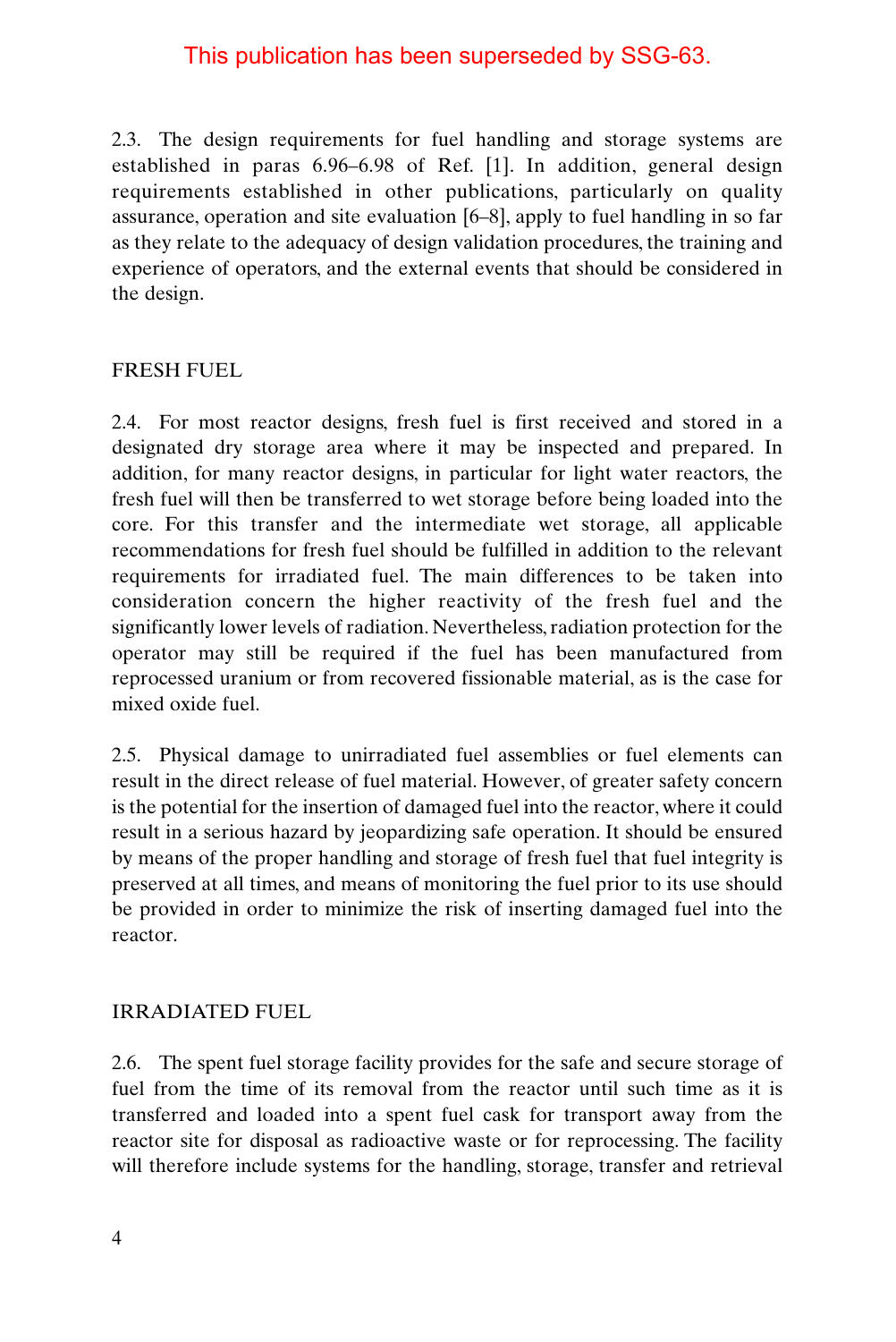of the spent fuel. The primary safety functions of these systems should be to ensure that the fuel is maintained subcritical at all times, that the integrity of the fuel cladding is preserved, that the fuel is adequately cooled to remove residual heat, that radioactive material is contained, and that there is no undue risk to health and safety or hazard to the environment.

2.7. Irradiated fuel should be transported in shielded and adequately cooled casks that are either internally dry or partially filled with coolant. The casks should have an internal structure to keep the fuel in a well defined geometric arrangement during transport. The casks should be loaded either under water in a specific area at the storage pool or in a separate cask loading pool, or they should be loaded dry. The fuel may first be placed in a basket which may then be loaded into the cask. The systems for cask handling should be such as to ensure that the casks can be received, loaded and prepared for transport, either on the site or off the site, in such a manner that they meet the applicable requirements.

## **3. GENERAL DESIGN BASIS**

#### GENERAL CONSIDERATIONS

3.1. The fuel handling and storage systems should be designed to ensure the integrity and properties of the fuel in handling and storage. The following fundamental safety functions should be fulfilled at all times to prevent health effects of radiation on plant personnel and the public:

- maintaining subcriticality of the fuel;
- removal of residual heat from irradiated fuel;
- confinement of radioactive substances.

Radiation protection should be ensured in accordance with the Basic Safety Standards [5], with application of the as low as reasonably achievable (ALARA) principle.

3.2. In the design process, proven engineering practices should be used in conjunction with suitably selected input data and assumptions for both normal operational states and credible deviations. The feedback of experience gained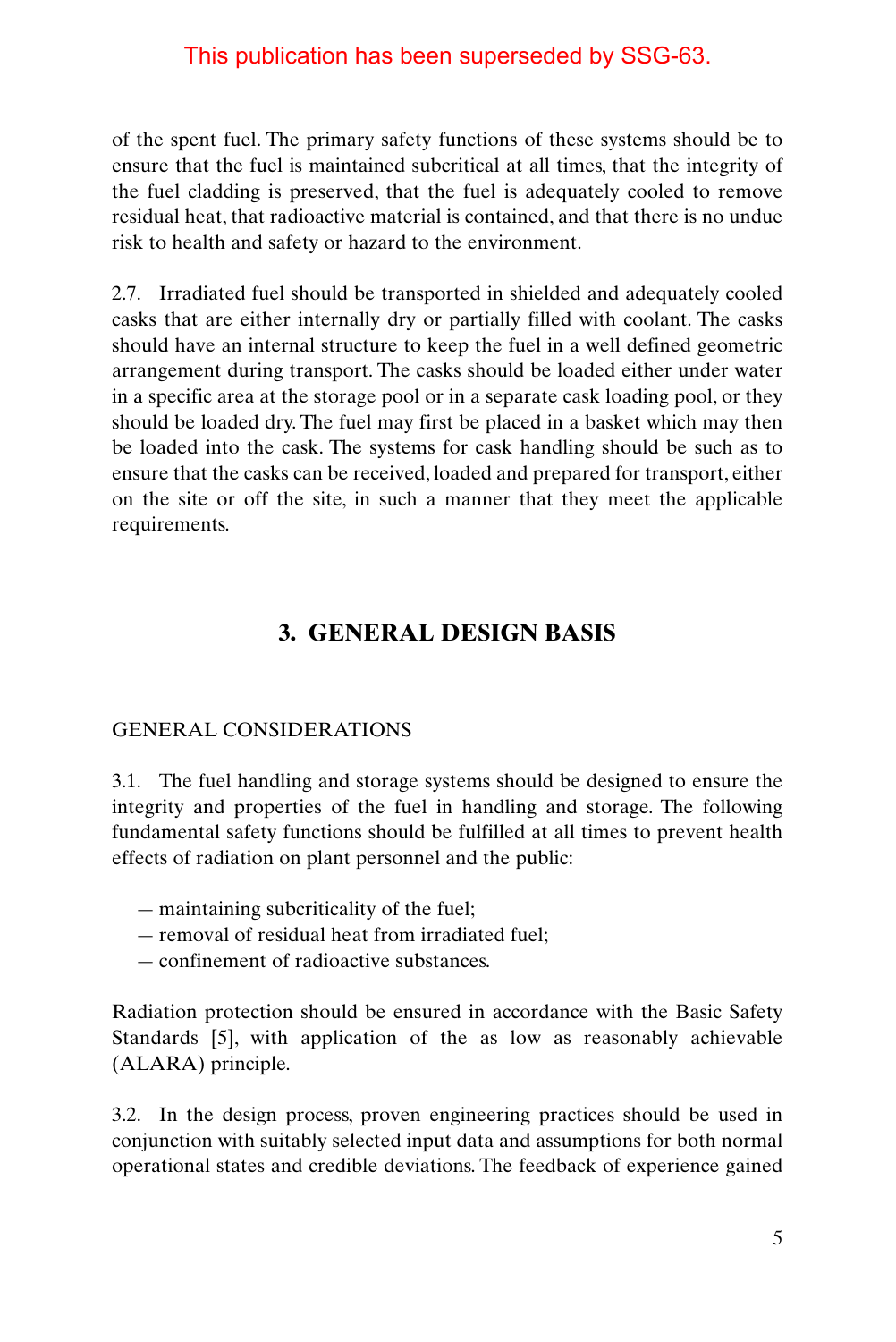at similar facilities should also be considered in the design process and human errors, as components of events and accidents, should be minimized. In following these recommendations, the principle of defence in depth [1] should be applied.

3.3. In the design process, only verified methods should be used for predicting the consequences of conditions in operational states and design basis accidents for fuel storage. Similarly, input data should be conservative, albeit realistic, and should cover both operational states and design basis accidents. When uncertainties in input data, analyses or predictions are unavoidable, appropriate allowance should be made for them, and a sensitivity study should be conducted.

#### OPERATIONAL STATES

3.4. The fuel handling and storage systems should be designed to function safely in all operational states. The relevant design parameters for normal operation should be defined. For on-load refuelling systems, reactor operating conditions (for example, reactor power level and coolant flow rate) under which refuelling may be permitted should be defined and compliance should be ensured.

3.5. The design should require, and should be such as to ensure, the availability of essential services before any refuelling operation is commenced (for instance, refuelling operations should not be commenced if there are unacceptable faults in the essential electrical supply systems to power hoists, the cooling system or cleanup systems, or if the monitoring systems for confinement and ventilation are not operational).

#### POSTULATED INITIATING EVENTS

3.6. Analyses should be performed of the effects of postulated initiating events that could affect the design of fuel handling and storage systems and their associated buildings. The postulated initiating events should be selected on the basis of deterministic and probabilistic techniques and the list should include those events described in the following paragraphs. The events can be divided into two classes: events arising within the plant and events generally arising from causes external to the plant [4, 7].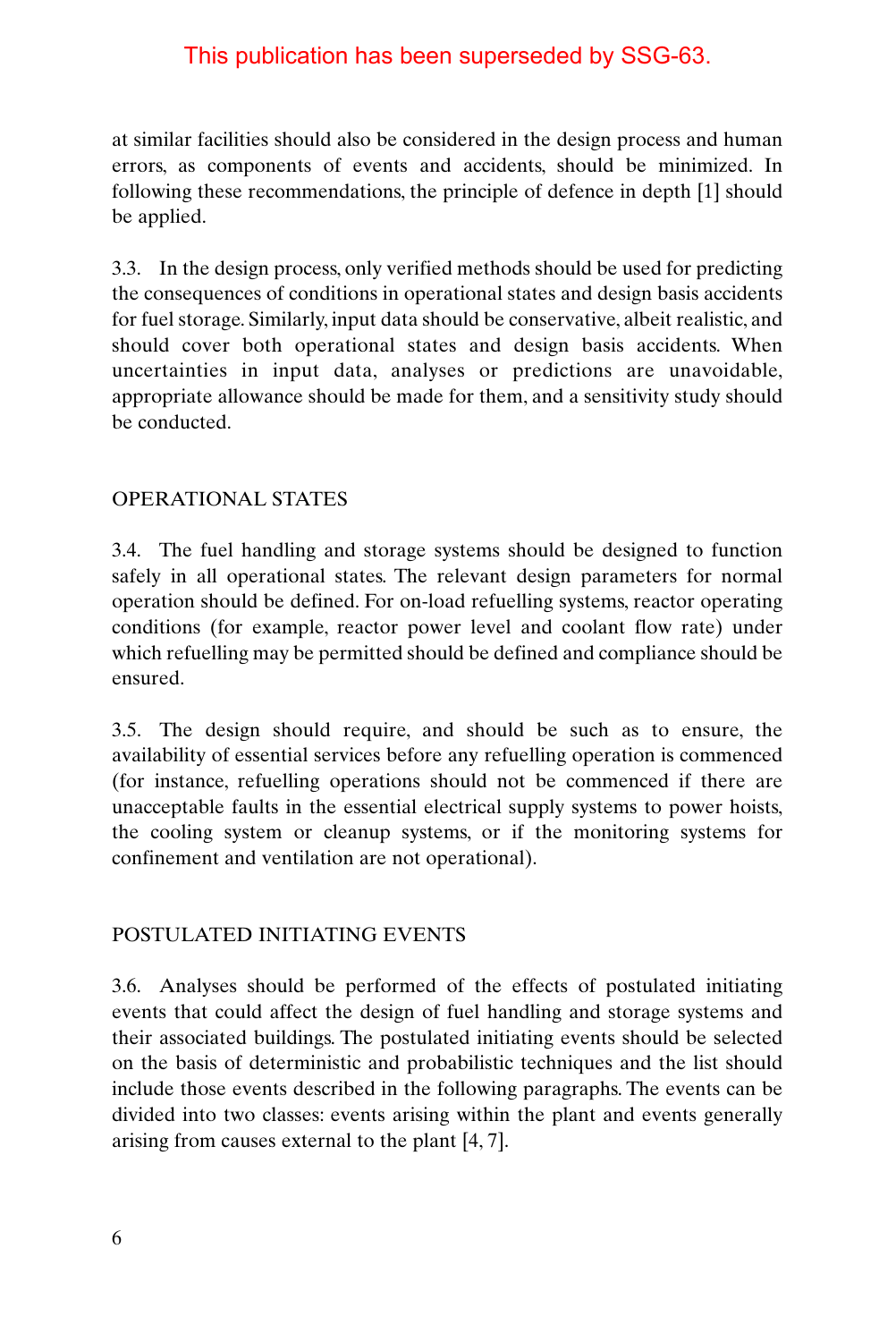#### **Internally generated events**

#### *Dropped loads*

3.7. The dropping of objects onto safety related items such as stored fuel assemblies or into the fuel pool is a potential hazard. The design objectives should be to eliminate the possibility of moving heavy objects over stored fuel and to protect stored fuel or other safety related items (such as fuel assemblies, storage racks, the pool and pool liner, and the fuel building) from any dropped loads.The reliability of the lifting equipment should be such that dropping of the load can be effectively discounted, for example, by the use of single failure proof cranes. For the purpose of determining the potential consequences, dropped loads should be considered in categories such as casks or lids, transfer cask and multipurpose sealed basket or canister, fuel and fuel storage racks, and power and hand operated tools. The possibility of a fuel handling accident should be assessed by the designer in accordance with the recommendations of para. 3.27.

#### *Equipment failure*

3.8. The design should be such as to ensure that the consequences of credible failures of equipment or systems, both within and outside the storage facility, will not exceed tolerable limits. Examples of such events are: the malfunctioning of cooling systems which may result in a temperature increase or boiling of the pool water; dilution of neutron absorbing material in the water; sticking of a fuel assembly in an improper position; lateral movement of a rack module; exceeding of the design loading weight for the refuelling machine cable; damage to fuel due to improper movement of the drive; and inability to complete the required operation safely.

#### *Internal flooding*

3.9. Protection from internal flooding should be provided in order to prevent unplanned criticalities if moderation is used for control purposes and where fuel is handled and stored in dry conditions. Protection from internal flooding should also be provided to prevent the loss or faulty operation of safety related equipment such as spent fuel monitoring systems and cooling systems.

#### *Reactor loss of coolant accident or depressurization*

3.10. For all storage areas, the effects of postulated reactor based events should be determined to assess whether any additional protective measures are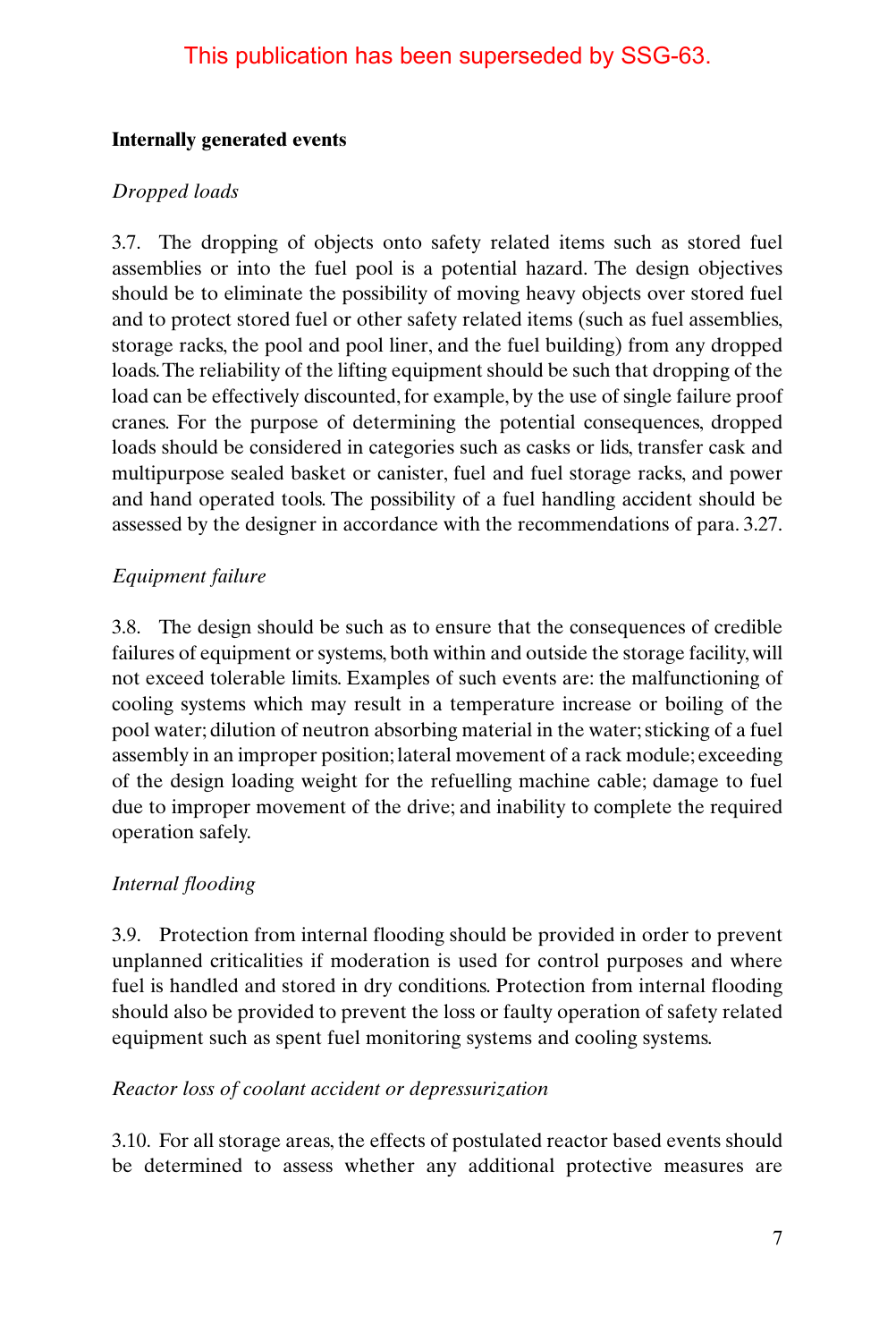appropriate and to allow for possible changes in moderation and effects on equipment. For on-load refuelling, the consequences for the refuelling machines and fuel handling operations of a loss of coolant accident or depressurization should be established.

#### *Internally generated missiles*

3.11. Missiles generated by failure of rotating machinery, rupturing of pressurized components or other credible means should be considered and protection should be provided if necessary to ensure that there will be no unacceptable consequences for safety. Particular consideration should be given to the storage of gas and conventional fuel and their associated delivery arrangements to prevent the potential for explosion.

#### *Fires and explosions*

3.12. The possible consequences of fires causing damage to dry stored fuel, to the cooling capability for fuel stored in the pool or to essential electrical supplies to equipment should be determined. The effects of fire fighting agents on the subcriticality of fuel in storage should be considered.

3.13 The possible effects of air shock waves caused by a postulated explosion at or near the plant should be considered.

#### *Operator error*

3.14. The design should have as an objective the limitation of the potential for human error. An analysis of possible operator errors should be conducted, the consequences of such errors should be considered in the design and, where practicable, interlocks and other checks should be provided to prevent their occurrence.

#### **Externally generated events**

#### *Loss of off-site electrical power*

3.15. The electrical power supplies essential to performing the required safety functions (such as cooling, monitoring and ventilation) without hazard in the event of a loss of off-site power should be provided.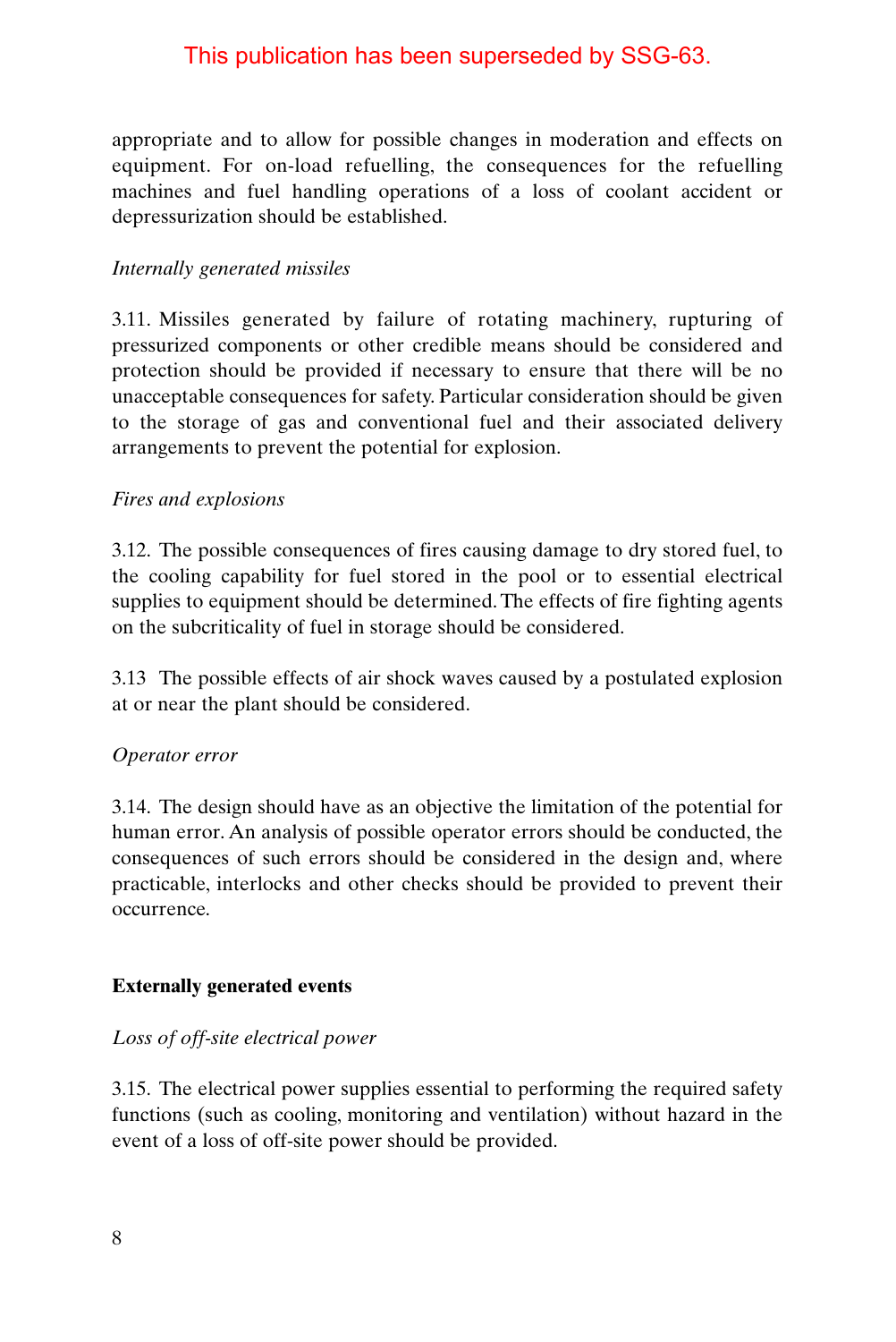#### *Seismic events*

3.16. A seismic analysis should be carried out to assess the following possible consequences of seismic events, and to determine the appropriate seismic classification of the structures, systems and components important to safety:

- dropped loads;
- pool wall failure, pipe failure leading to leakage from pool storage and cooling system failure;
- sliding, tumbling and striking of storage racks against other objects;
- deformation of storage racks;
- displacement of solid neutron absorbers;
- loss of integrity of connections of the fuelling machine to fluid circuits under reactor pressure during on-load refuelling;
- failure of support for refuelling machines, failure of the refuelling machines themselves or failure of transport systems during the movement of fuel;
- the possibility of a failure not connected with refuelling systems causing faults in fuel handling equipment;
- the possibility of a failure of seismically unprotected equipment leading to the consequential failure of components or equipment that would be required in seismic events.

#### *High winds and tornadoes*

3.17. The possible effects on fuel handling and storage buildings of missiles or forces generated by high winds or tornadoes should be evaluated, where relevant.

#### *Floods*

3.18. The possible effects of floods on the safe storage of fresh and irradiated fuel at plants located on river sites or coastal sites should be evaluated, where relevant.

#### *Other external events* <sup>1</sup>

3.19. The possible effects of postulated poisonous gas clouds, explosions, aircraft crashes and other external events should be evaluated, where relevant.

<sup>1</sup> For further guidance, see Refs [9, 10].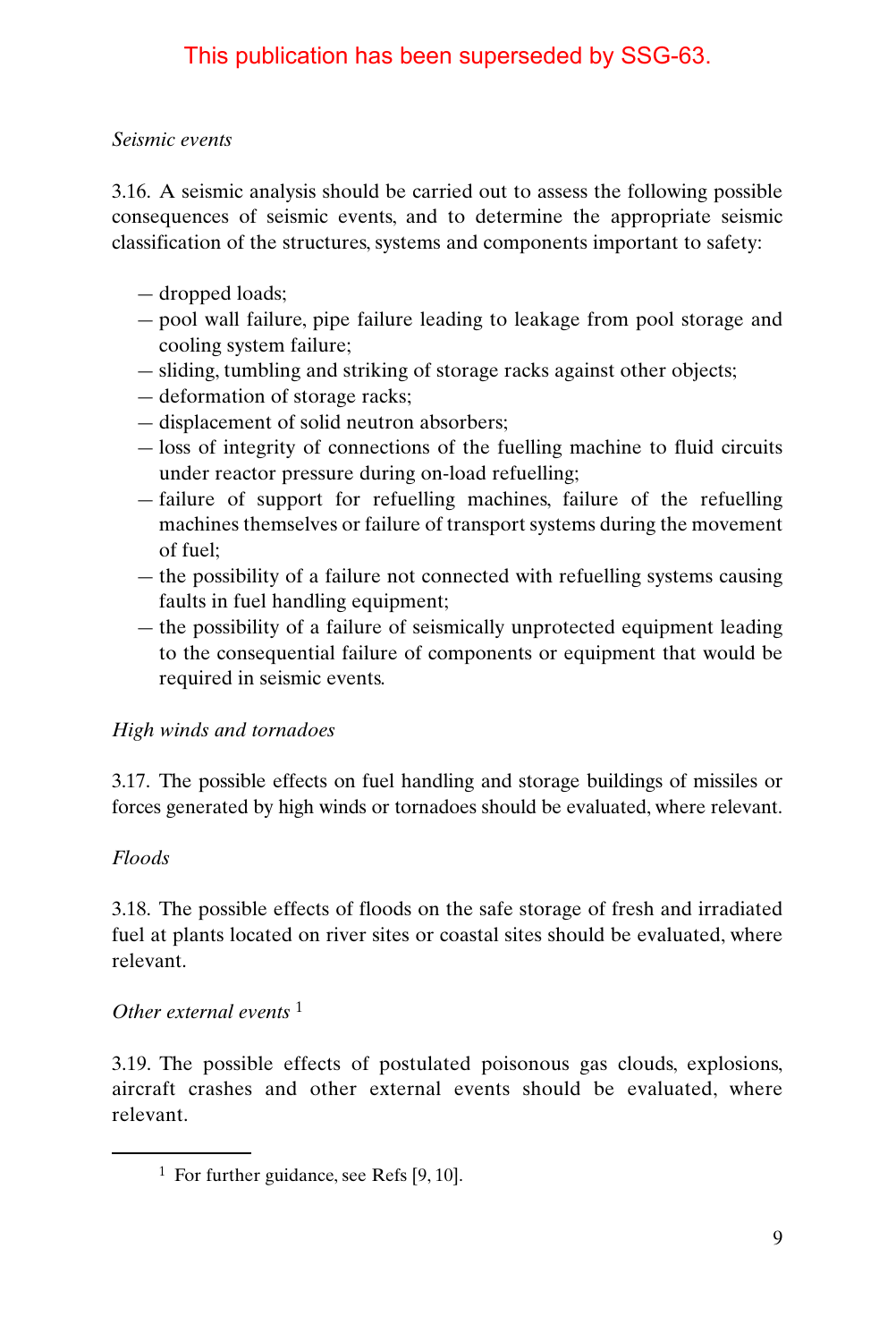#### *Combinations of events*

3.20. Consideration should be given to credible combinations of events, using engineering judgement and the results of probabilistic safety analysis, where appropriate.

#### DESIGN BASIS ACCIDENTS

3.21. Design basis accidents for fuel handling and storage systems should be derived from the list of postulated initiating events, incorporating the boundary conditions for which the systems should be designed.The design basis accidents should include events that may affect the safety of the reactor (dropped loads, for instance).

#### OTHER CONSIDERATIONS

#### **Equipment classification and qualification**

3.22. All structures, systems and components (including equipment) that are important to the safety of fuel handling and storage facilities should be identified and then classified on the basis of their intended function and safety significance.

3.23. The safety classification should be based on deterministic methods complemented as appropriate by probabilistic methods and engineering judgement.

3.24. Structures, systems and components important to safety should be designed and qualified to withstand postulated initiating events commensurate with their safety classification. A fault or malfunction occurring in non-safetyrelated equipment should not lead either directly or indirectly to the failure of safety related equipment.

3.25. The qualification procedure should include items such as: the fresh fuel store; the spent fuel storage pool; fuel storage racks; pool water cooling systems; lifting and handling equipment; electrical instrumentation and control systems; and associated buildings. It should be ensured that these items are constructed to the highest appropriate design code or standard.<sup>2</sup>

<sup>2</sup> For guidance on seismic qualification, see Ref. [11].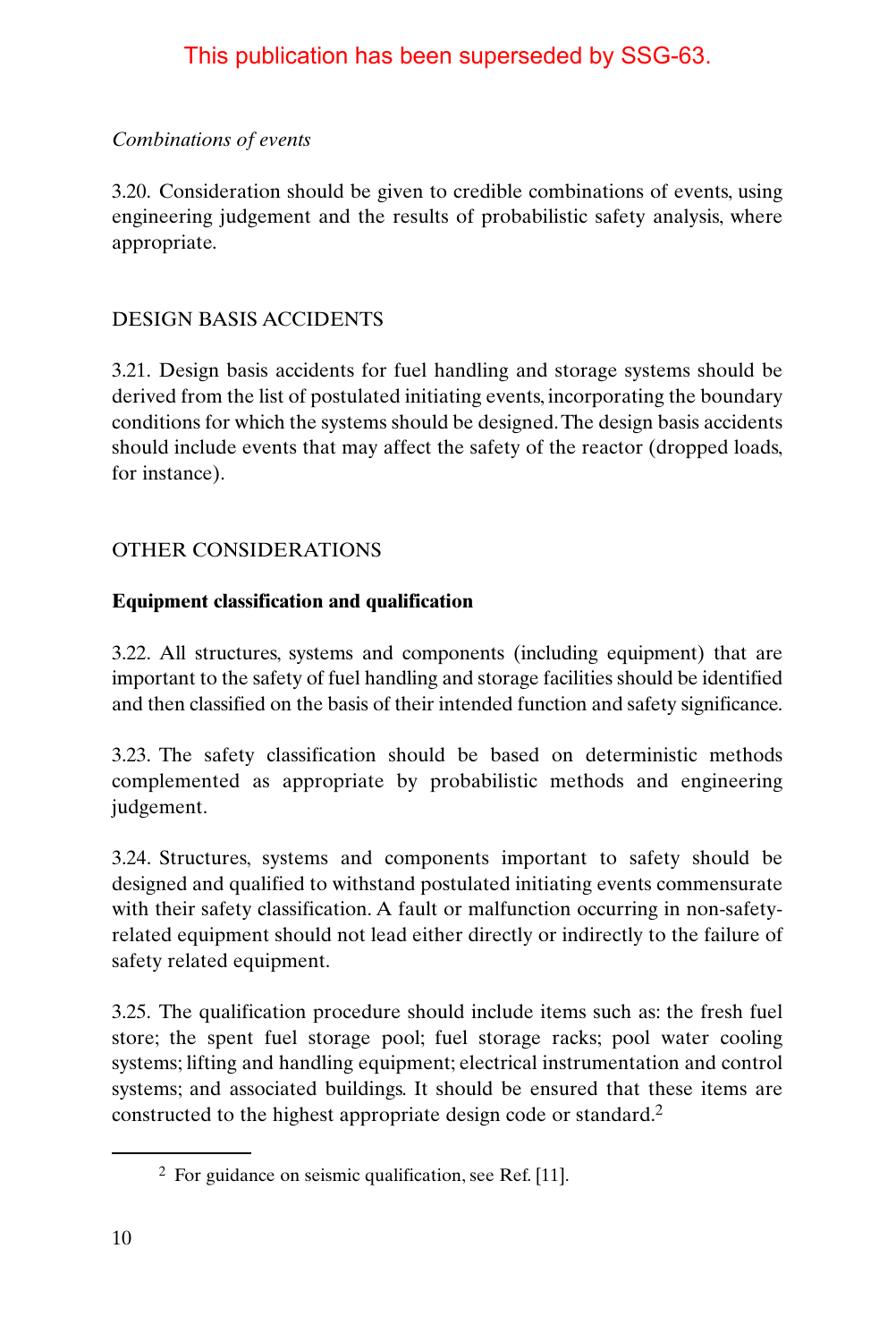#### **Layout**

3.26. The physical layout and arrangement of the fuel storage facilities should be such that subcriticality will be ensured in all operational states and during and following all design basis accidents. The storage facilities should be so designed that physical damage to the stored fuel is prevented and a coolable geometric arrangement is maintained for all conditions, including design basis accident conditions.

#### **Radiation protection**

3.27. The design is required to include systems to minimize the release of radioactive substances to the environment and to prevent the exposure of plant personnel and the public as a result of accident conditions involving fuel damage during handling or storage [5]. A limiting calculation should be considered, such as the dropping of one fuel assembly containing the largest realistic inventory of fission products and the consequential rupture of all the fuel rods, to demonstrate that, even on the basis of pessimistic assumptions regarding releases to the environment, the radiological consequences would remain within permitted limits. Less conservative assumptions, such as the damage of an entire outer row of fuel rods, should be justified by mechanistic and empirical arguments.

3.28. Shielding should be provided for the protection of plant personnel in all operations. Appropriate combinations of protection, including interlocks and administrative controls, should be used to prevent irradiated fuel or other radioactive components from being moved into unshielded positions.

#### **Pool water**

3.29. Facilities should be provided for monitoring the conditions of the pool water and maintaining acceptable conditions in terms of the level, chemistry, clarity, activity and temperature of water in which fuel is handled or stored.

#### **Handling equipment**

3.30. The design of handling equipment should ensure adequate capability for both static and dynamic loads that may be imposed on structures, systems and components.

3.31. Handling equipment should be designed for high reliability to prevent the dropping of fuel assemblies and the imposition of unacceptable handling stresses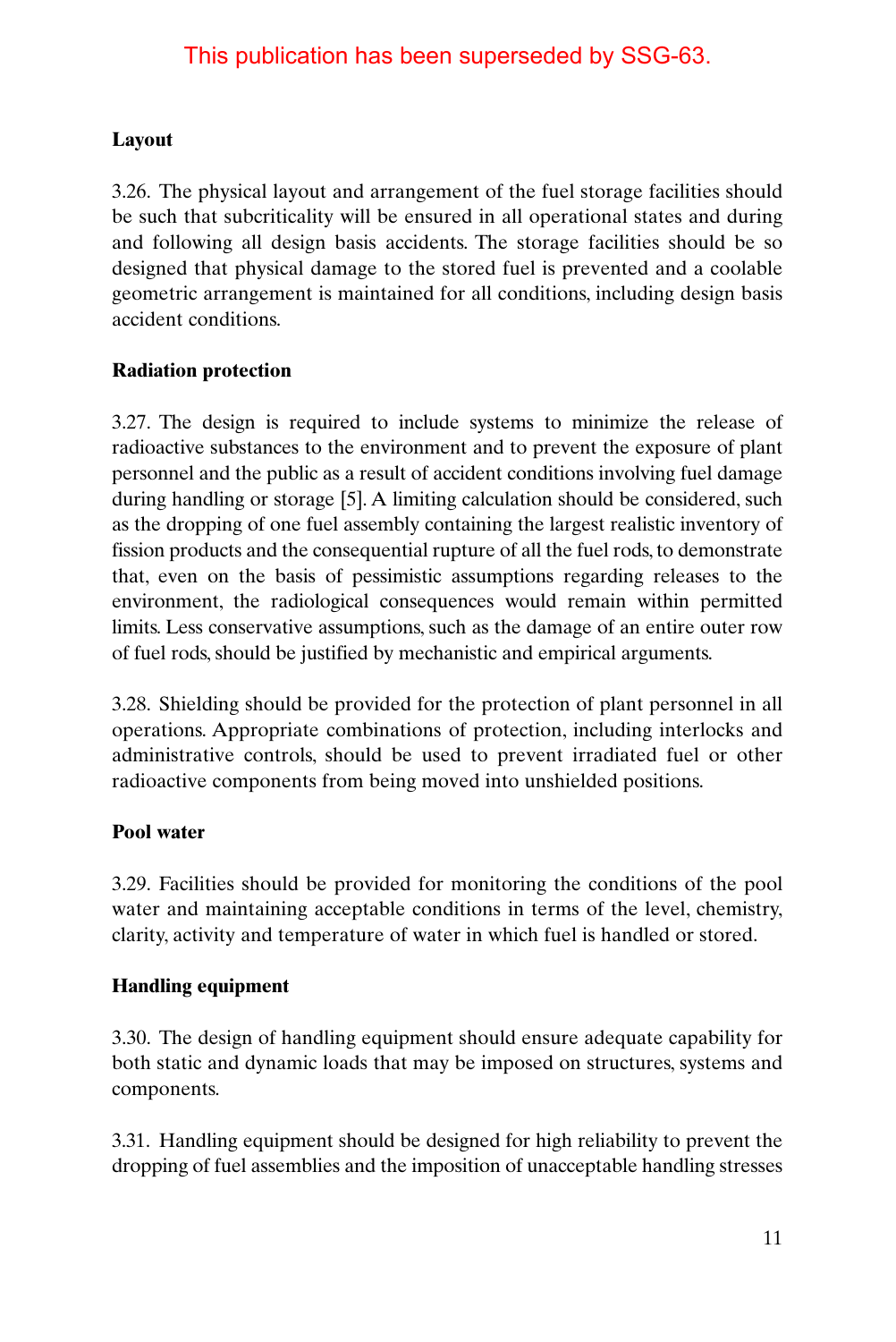on the fuel. For all fuel movements, the design of fuel handling equipment should be such that failure of a single component or the occurrence of a single human failure will not result in fuel damage. Exceptions to the single component failure criterion, such as for highly stressed components in the lifting path for on-load refuelling, should be permitted only for specific items and components designed to the highest standards and for which a justification is made. Particular attention should be paid to handling equipment for mixed oxide fuel and appropriate requirements should be specified for handling fuel of this type.

3.32. The movement of objects above fuel storage locations or other items important to safety should be prevented by means of mechanical or electrical interlocks.

3.33. Provision should be made for the use of manually operated equipment capable of placing fuel assemblies into a safe location in the event of the failure of a fuel handling system.

#### **Inspection, testing and maintenance**

3.34. The design of facilities and equipment for storage and handling should provide for adequate accessibility to facilitate inspection, testing and maintenance of the equipment and to facilitate monitoring for radiation and contamination.

3.35. Means should be provided for inspecting and identifying individual irradiated and unirradiated fuel modules.

#### **Damaged fuel**

3.36. The design should include means for the handling and safe storage of suspect or damaged fuel elements or fuel assemblies and for the reconstitution of damaged fuel if it may be required during operation.

3.37. The design should provide for the decontamination of fuel handling and storage areas and equipment as appropriate.

#### **Human factors**

3.38. The design should take into account human factors so as to promote the development of clear operating procedures that minimize the risk of errors.The design should allow for the verification of the intended operation and the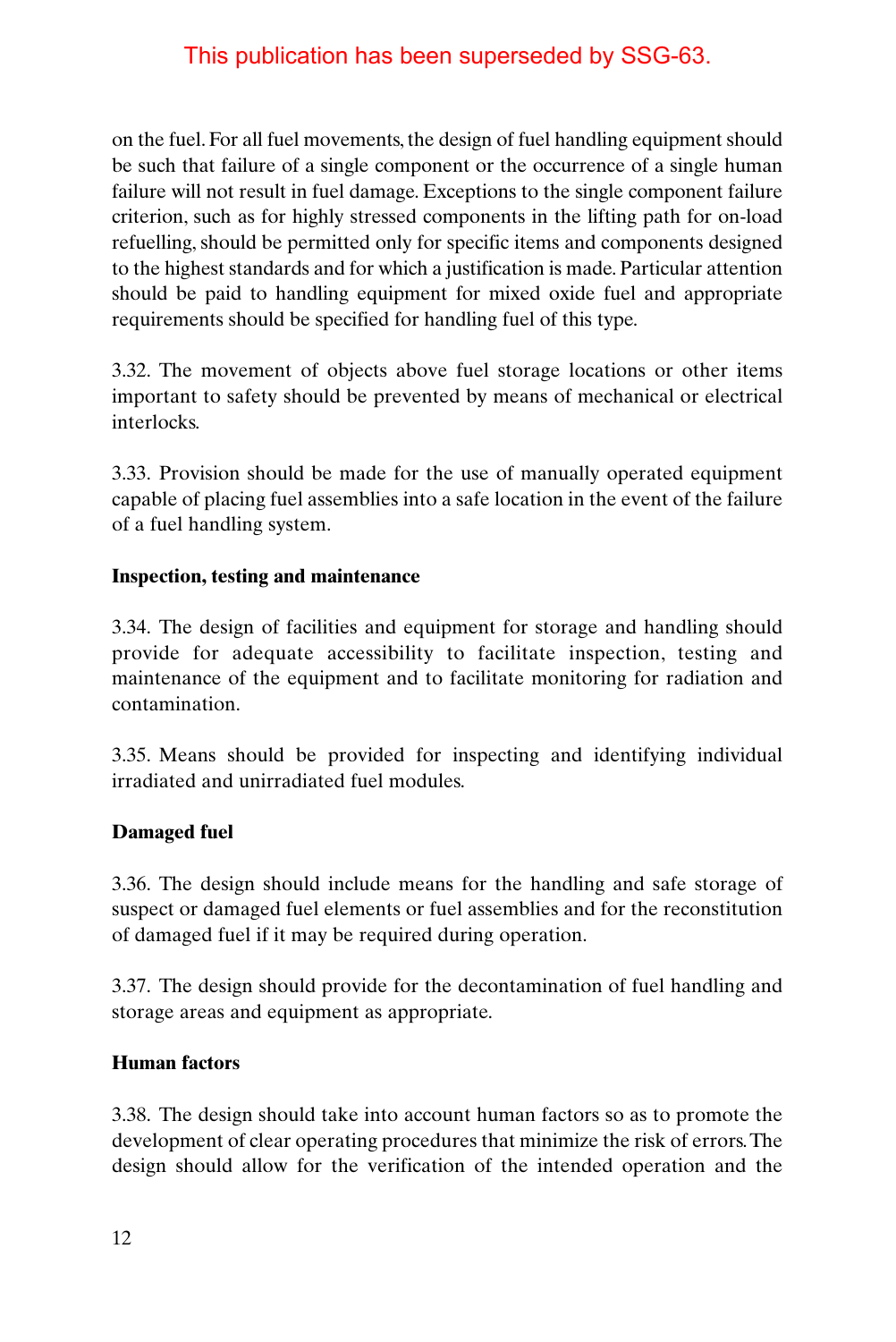detection of any errors in operation that could lead to significant safety problems.

#### **Decommissioning**

3.39. Consideration should be given at the design stage to provisions that will facilitate the ultimate decommissioning of the fuel storage and handling facilities.

## **4. SYSTEMS FOR THE HANDLING AND STORAGE OF FRESH FUEL**

#### GENERAL

4.1. The design of facilities for the handling and storage of fresh fuel should be such as to ensure at all times the fulfilment of the basic safety functions as stated in para. 3.1.

4.2. Subcriticality should be ensured at all times and at all locations where fresh fuel is stored or handled to prevent severe health effects of radiation on any plant personnel and on the public and to prevent any release of radioactive material. The design should be such as to ensure subcriticality even if two independent abnormal events occur simultaneously.

4.3. Areas for the handling and storage of fresh fuel should be maintained under appropriate environmental conditions, for example in terms of humidity, temperature and clean air. Chemical contaminants should not be permitted in such areas at any time.

#### SYSTEM DESIGN

#### **Subcriticality analysis**

4.4. The design should include an analysis of fuel storage facilities which demonstrates that the entire system can always be maintained in a subcritical condition under all possible (normal and abnormal) configurations and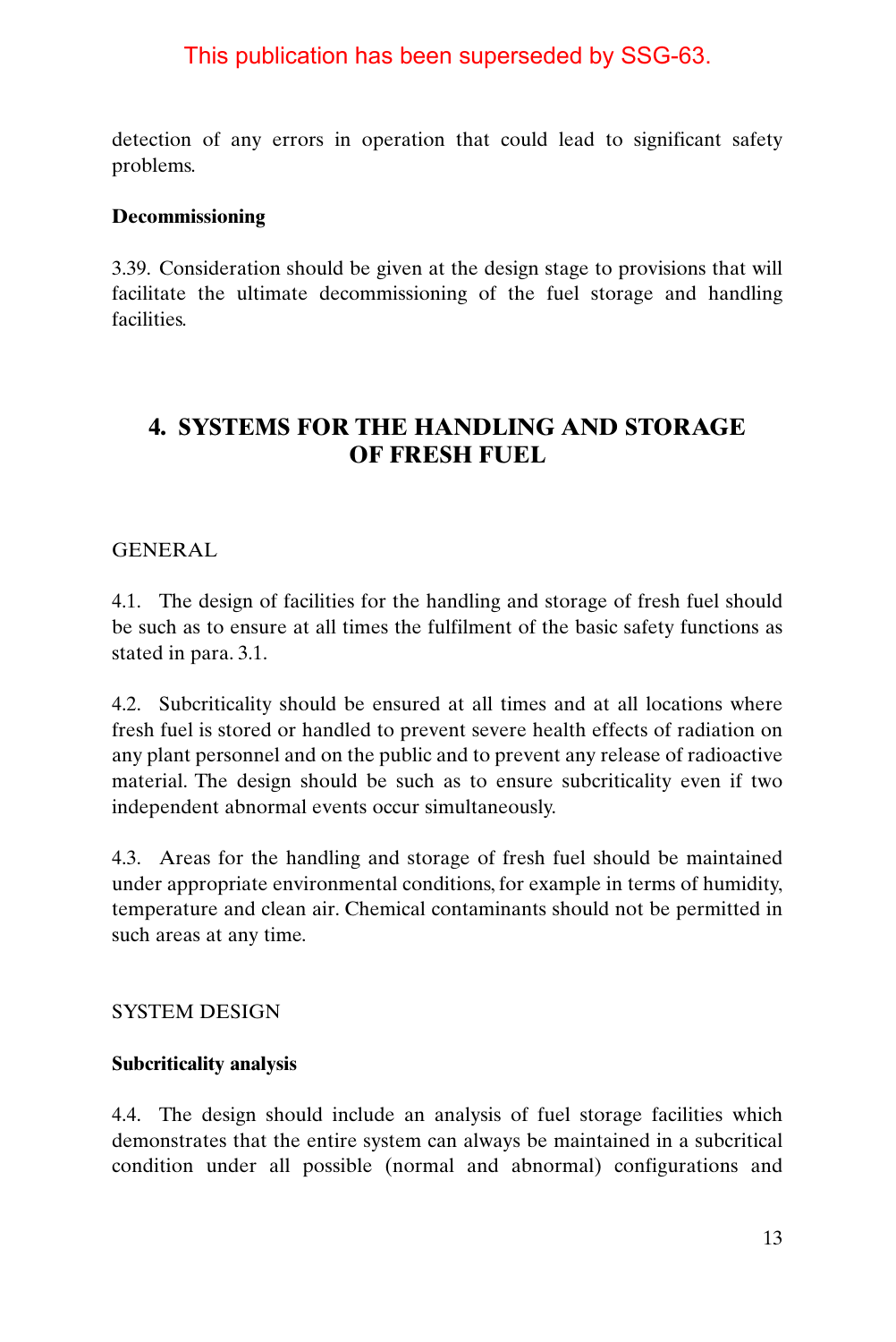conditions, including all possible transitory configurations. The postulated conditions should include the normal dry condition, a flooding condition, with or without the injection of steam, and a totally steam injected condition so as to establish which is the most severe.

4.5. In determining the subcriticality, a conservatively calculated value of the effective multiplication value  $k<sub>eff</sub>$  or, alternatively, the infinite multiplication factor  $k_{\infty}$  should be used. The following recommendations apply:

- (a) An adequate subcriticality margin under all conditions should be demonstrated, with account taken of all the uncertainties in the calculation codes and experimental data.
- (b) If the enrichment for individual fuel assemblies is variable, exact modelling should be used or a pessimistically calculated enrichment of the fuel assembly should be assumed.
- (c) If the enrichments for the fuel assemblies differ, the design of the facility should generally be based on the enrichment value corresponding to that of the fuel assembly with the most enriched fuel or the most reactive fuel assembly.
- (d) Where the fuel design is variable and/or there are uncertainties in any data relating to the fuel (in terms of design, geometrical and material specifications, manufacturing tolerances, nuclear data), conservative values that are pessimistically calculated should be used in all subcriticality calculations. If necessary, a sensitivity analysis should be performed to quantify the effects of such uncertainties.
- (e) The inventory of the storage facility should be assumed to be at the maximum capacity of the design.
- (f) Credit should not be claimed for neutron absorbing parts or components of the facility unless they are permanently installed, their neutron absorbing capabilities can be determined and they are unlikely to be degraded by any postulated initiating events.
- (g) Any geometric deformations of the fuel and storage equipment that could be caused by any postulated initiating events should be taken into account.
- (h) Appropriate conservative assumptions for moderation should be made for anticipated operational occurrences.
- (i) Consideration should be given to the effects of neutron reflection.
- (j) Assumptions of neutronic decoupling for different storage areas should be substantiated by appropriate calculations.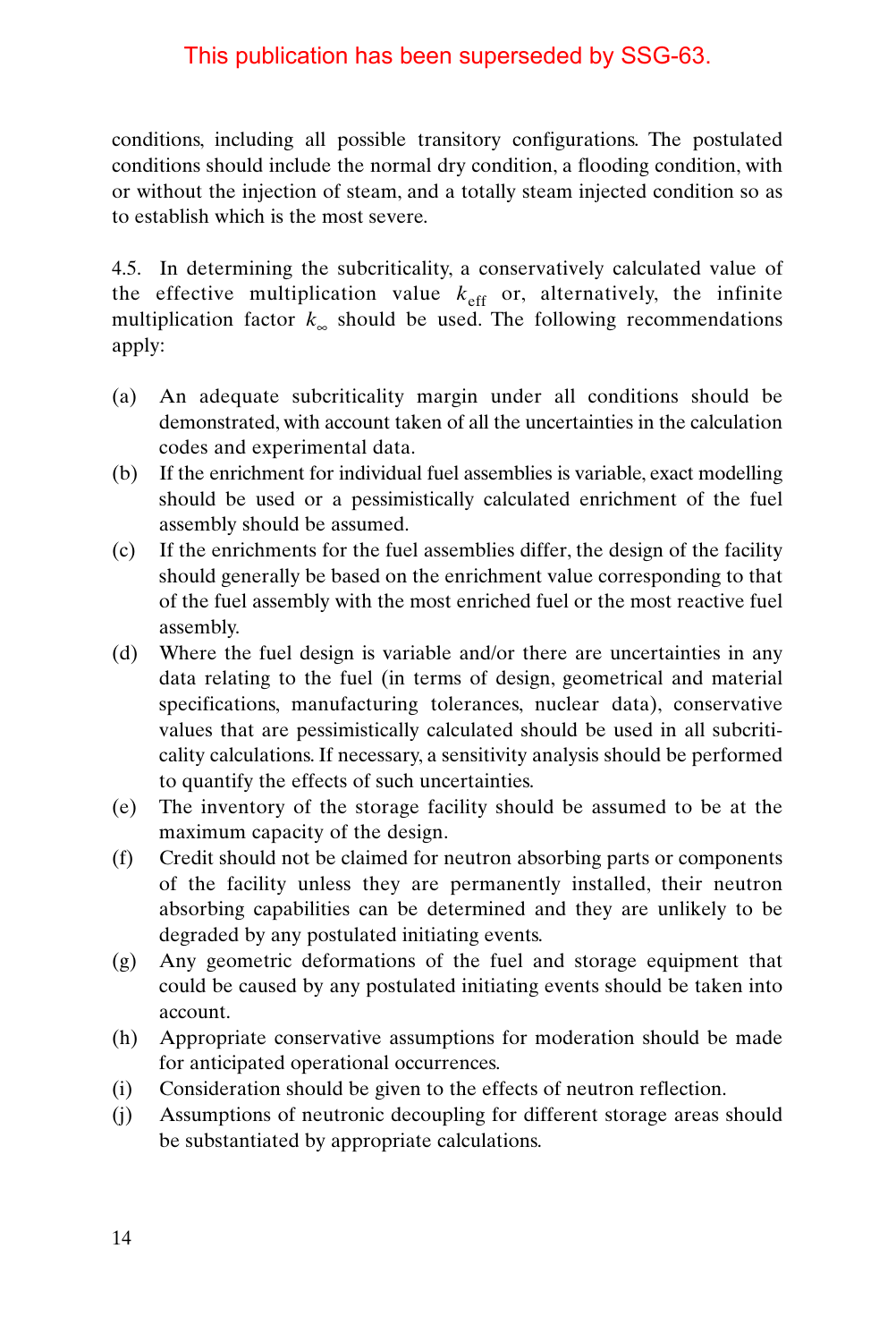#### **Layout**

4.6. The fuel storage configuration should be subcritical in all operational states, and during and following design basis accidents.

4.7. Handling and storage areas for fresh fuel should be secured against unauthorized access and unauthorized removal of fuel.

4.8. A fuel storage area should not be part of an access route to other areas that are not used for fuel handling operations.

4.9. Transport routes for receipt and removal of fuel should be arranged to be short and simple, consistent with safety.

4.10. The layout should provide for an easy exit by personnel in an emergency.

4.11. The layout should prevent the moving of heavy objects above stored fuel, such as racks, storage canisters or lifting devices, the dropping of which may damage the fuel or other items important to safety. Exemptions should be justified.

4.12. The layout should be such as to ensure that unirradiated core components intended to be handled or stored in the areas for fresh fuel are accommodated in a specified and safe manner.

4.13. Sufficient space should be provided to permit the necessary movement of the fuel, other core components, storage containers and handling equipment.

4.14. Adequate and specified storage positions should be available for fuel assemblies, core components and storage containers. Inadvertent placing of the fuel outside the prescribed locations should be physically prevented.

4.15. The layout should permit the inspection of fuel, fuel handling equipment including cranes, and storage containers. Space should be provided for the repair or reconstruction of damaged fuel.

4.16. A dry storage area for fresh fuel should not contain any operational equipment such as valves or piping for which routine periodic surveillance by operating personnel is necessary.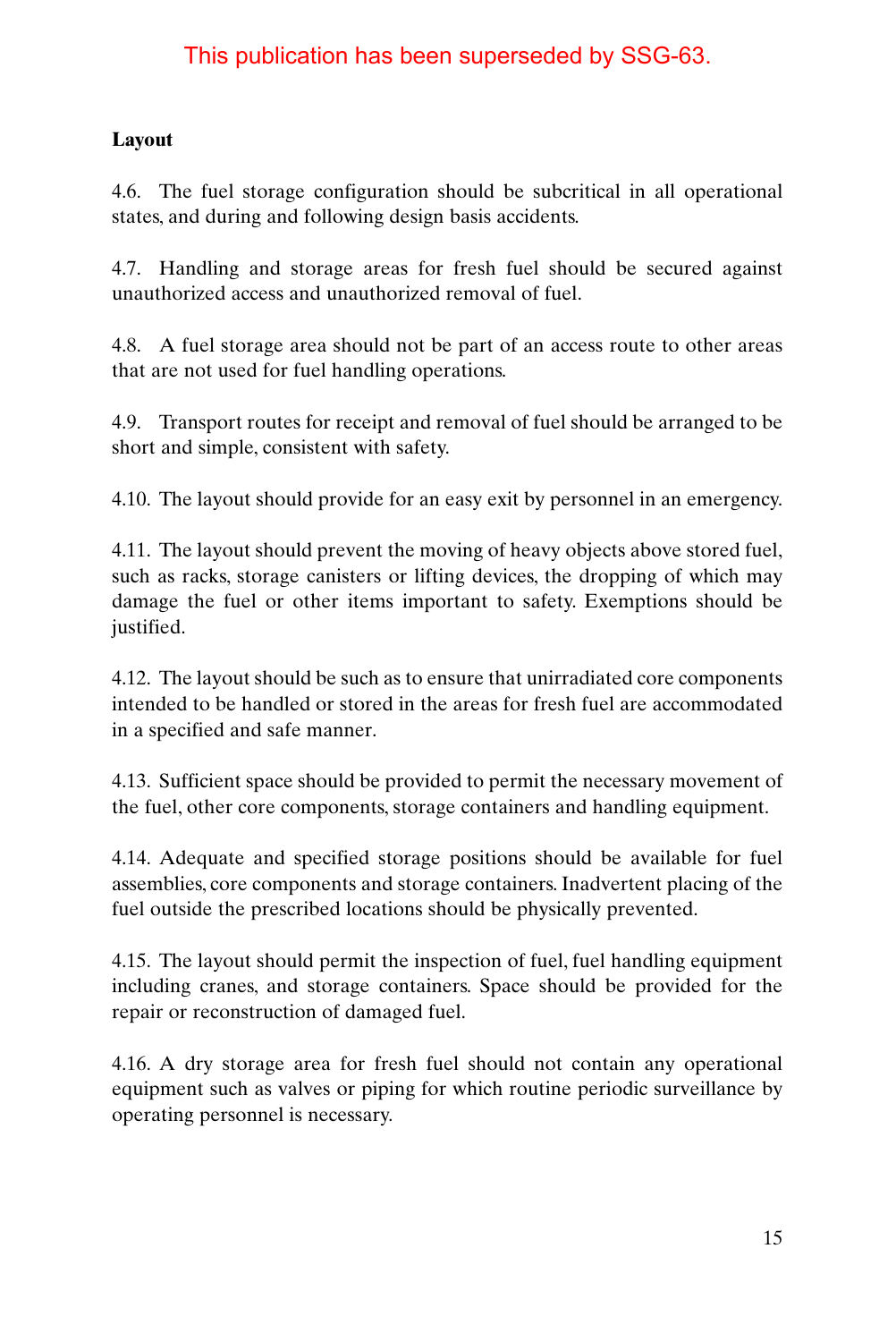#### **Protection against flooding**

4.17. Flooding of the dry storage areas by water or any other moderating material should be prevented by means of the appropriate design of the facility to avoid inadvertent criticality due to moderating effects or physical damage to the fuel. The possible presence of moderating materials should be taken into account in the design of the dry storage area. The routing of water pipes through the dry storage area should be avoided.

#### **Protection against fire**

4.18. The design of the fuel handling and storage area should be such as to limit the risk of damage to fresh fuel by fire.

4.19. The presence of combustible materials in the fuel handling and storage areas (such as combustible packing materials or piping systems carrying combustible materials) should be limited and monitored. The routing in such areas of electrical cables that are not essential for supplying power to the equipment for the handling and storing of fresh fuel should be avoided. The fuel storage area should be so designed that subcriticality is maintained during fire and fire suppression activities. Neutron moderating materials such as water or foam should be considered for use in fire fighting only if it can be verified that their effect on subcriticality is negligible. Warning signs that state which fire fighting materials are permissible and not permissible should be placed in the fuel handling and storage areas.

#### **Materials and construction**

4.20. The materials and the construction methods used should permit easy decontamination of surfaces. Compatibility of decontamination materials and the operating environments should be considered for all operational states and for design basis accidents. Any ingress of water that could lead to localized corrosion should be prevented.

4.21. For storage systems that use fixed solid neutron absorbers, it should be possible throughout the operating lifetime of the facility to demonstrate that:

- the absorbers are actually installed;
- they have neither lost their effectiveness and physical integrity nor been displaced.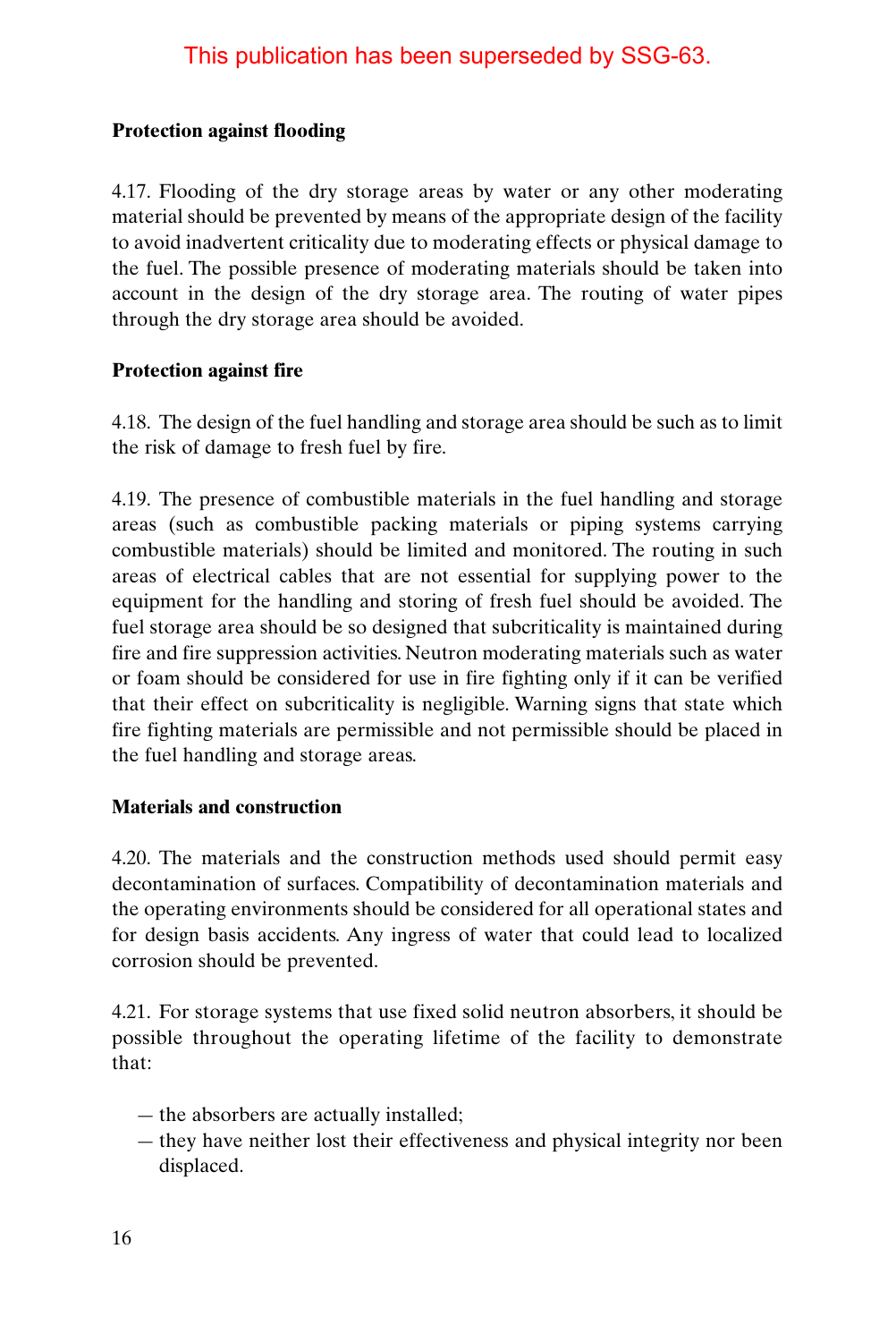#### **Handling of mixed oxide fuel assemblies**

4.22. Owing to the higher radiation levels associated with mixed oxide fuel, consideration should be given to providing additional shielding for the handling of fresh fuel in order to limit the exposure of personnel.

4.23. Since the release of fuel particles may result in an additional chemical hazard, care should be taken to protect the integrity of fuel. As a precaution, the vertical lifting force applied during handling operations for fuel elements should be kept to the minimum necessary.

#### EQUIPMENT

4.24. Appropriate equipment should be provided for the handling, storage and inspection of fresh fuel. This typically includes:

- cranes or light hoisting gear;
- grippers and other tools specially designed for fuel handling;
- tilting mechanisms for bringing fuel into an upright position (for some reactor designs only);
- storage racks;
- inspection stands which permit access to the whole length of the fuel rods for detailed visual inspection;
- means of assembling, disassembling and repairing fuel;
- means of checking physical dimensions;
- appropriate monitors for contamination and criticality;
- cleaning facilities;
- appropriate shielding devices for mixed oxide or reprocessed fuel.

4.25. Equipment design and procedures for fuel handling should be such as to ensure that no damage is caused to the fuel before or during core loading.

#### **Design loads**

4.26. In the design of equipment, the following should be considered with regard to loads:

— A strength calculation of the storage, inspection and handling equipment should be performed with appropriate allowance for the design loads. Design loads should be specified and both static and dynamic loads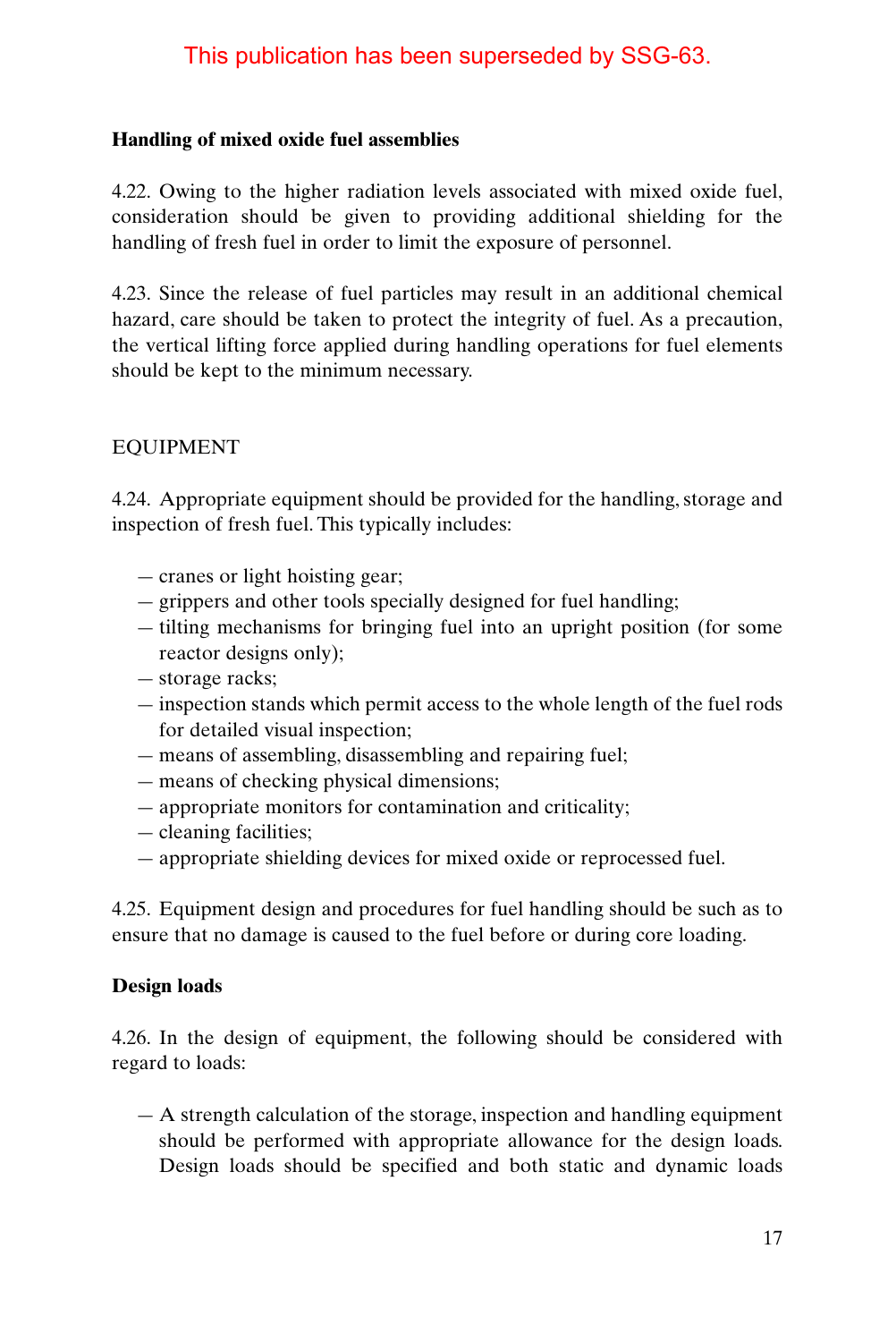should be considered. Seismic loads defined according to the safety classification and loads derived from operational and accident conditions, including non-symmetrical loads, should be considered for the dynamic loads. The simultaneous occurrence of the following operational loads should be taken into account:

- loads from fuel assemblies and other core components to be stored, such as reactivity control devices and fuel channels,
- loads from handling equipment, including acceleration loads.
- If vehicles are required for the transport of unirradiated fuel assemblies and their containers, their design should be based on the maximum mass and size of the objects to be transported.
- When the fuel assembly is tilted, loads arising in the fuel assembly structure should be limited by means of supports to ensure that no damage will occur.

4.27. Stresses resulting from operational loads should not exceed the acceptable limits for the various structural load bearing materials.

4.28. Methods and criteria should be established for combining the individual loads. Allowable stresses resulting from postulated initiating events (see Section 3) should also be specified, for instance by the use of an established standard, and these may differ from those for normal operation. Credit may be taken in the analysis for equipment provided specifically to limit loads (through devices such as dampers or shock absorbers), and failure modes for this equipment should also be considered.

#### **Other design considerations**

4.29. Equipment for the handling and storage of fuel should not have sharp corners or edges that could damage the surfaces of fuel assemblies or that could hinder the smooth insertion or removal of fuel assemblies.

4.30. The ease of insertion and removal of the fuel assemblies should be considered in the design of the handling and storage equipment. Handling equipment should be designed to prevent the inadvertent emplacement of fuel and core components into a position that is already occupied or into an inappropriate position. A computerized operational management system may be provided to prevent the inadvertent emplacement of a fuel assembly into an inappropriate position.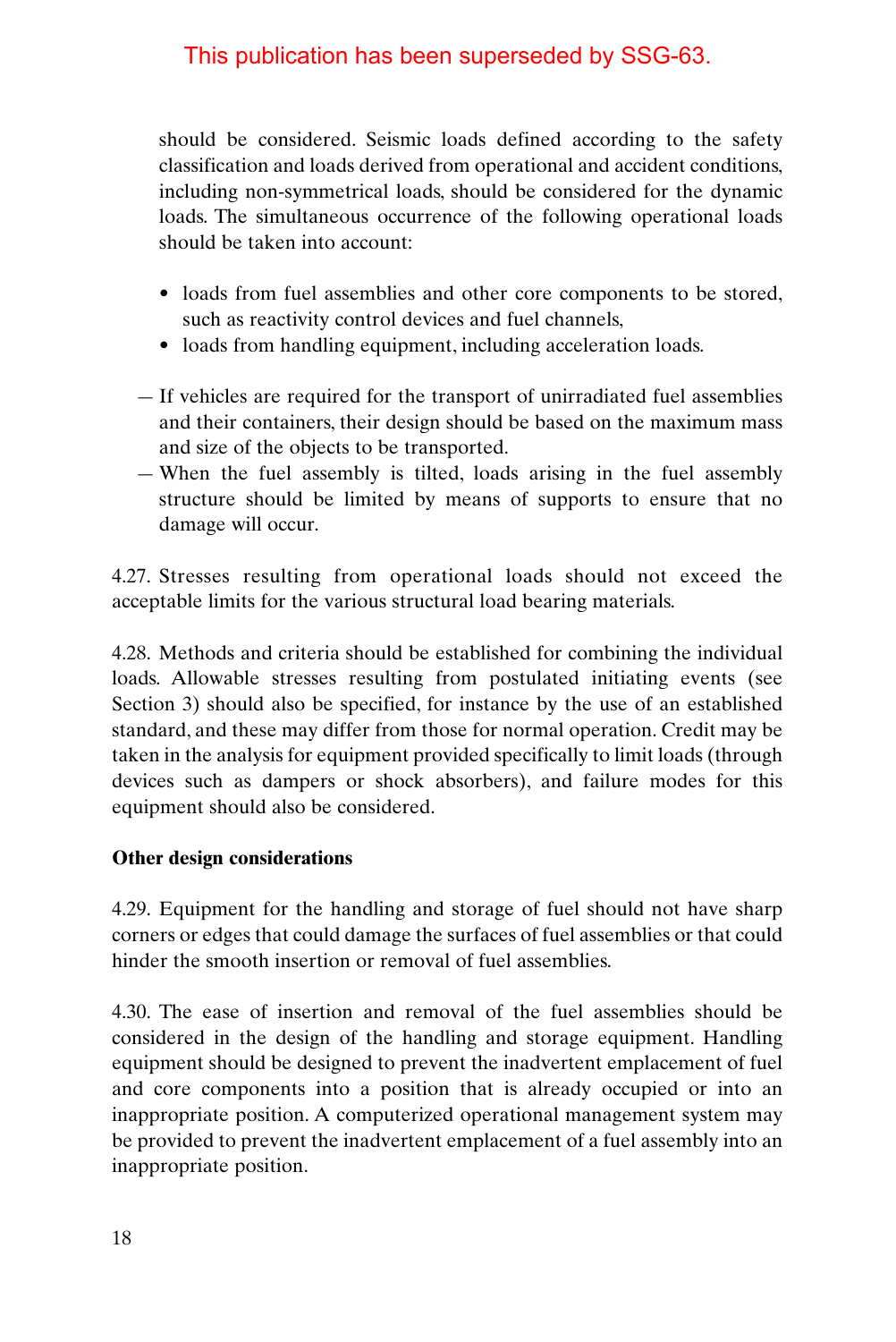4.31. Handling and storage equipment should be so designed that lateral, axial and bending loads leading to unacceptable dimensional changes of the fuel are prevented.

4.32. Fuel handling equipment and associated systems should be recalibrated periodically or, in the case of off-power refuelling, at least before the start of a refuelling campaign. Equipment used to check the physical dimensions of the fuel should not be used for other purposes and should be periodically recalibrated.

4.33. Where fixtures such as clamps are provided to secure fuel assemblies in position, they should be visibly placed.

4.34. Where the operator requires information concerning the state of handling equipment, including the position of the fuel assembly and/or bundle and the state of the gripper, appropriate, clear and conveniently located indications should be provided.

4.35. Equipment for lifting and lowering fuel assemblies and other core components should be designed so that it cannot apply unacceptable loads to any component. To achieve this, physical limitations or automatic protection devices should be used. Methods that may be used include:

- restriction of the power of the hoist motor;
- provision of slipping clutches within the drive mechanisms;
- automatic and continuous load sensing and registering devices linked to the hoist motor or cable;
- a specified speed limitation.

4.36. The hoist gripper of the fuel handling machine should be designed to grasp securely and to transport fuel assemblies or other assemblies safely. Consequently:

- (a) A positive indication that the hoist gripper is correctly located on the fuel assembly before lifting is commenced should be obtained.
- (b) The gripper should remain latched upon loss of power.
- (c) The gripper should not be capable of decoupling from the fuel while a load is applied.
- (d) The gripper should only decouple from its load at specified elevations, even when no load is applied.
- (e) The gripper should have an inherent safety device that prevents the fuel assembly from becoming unlocked.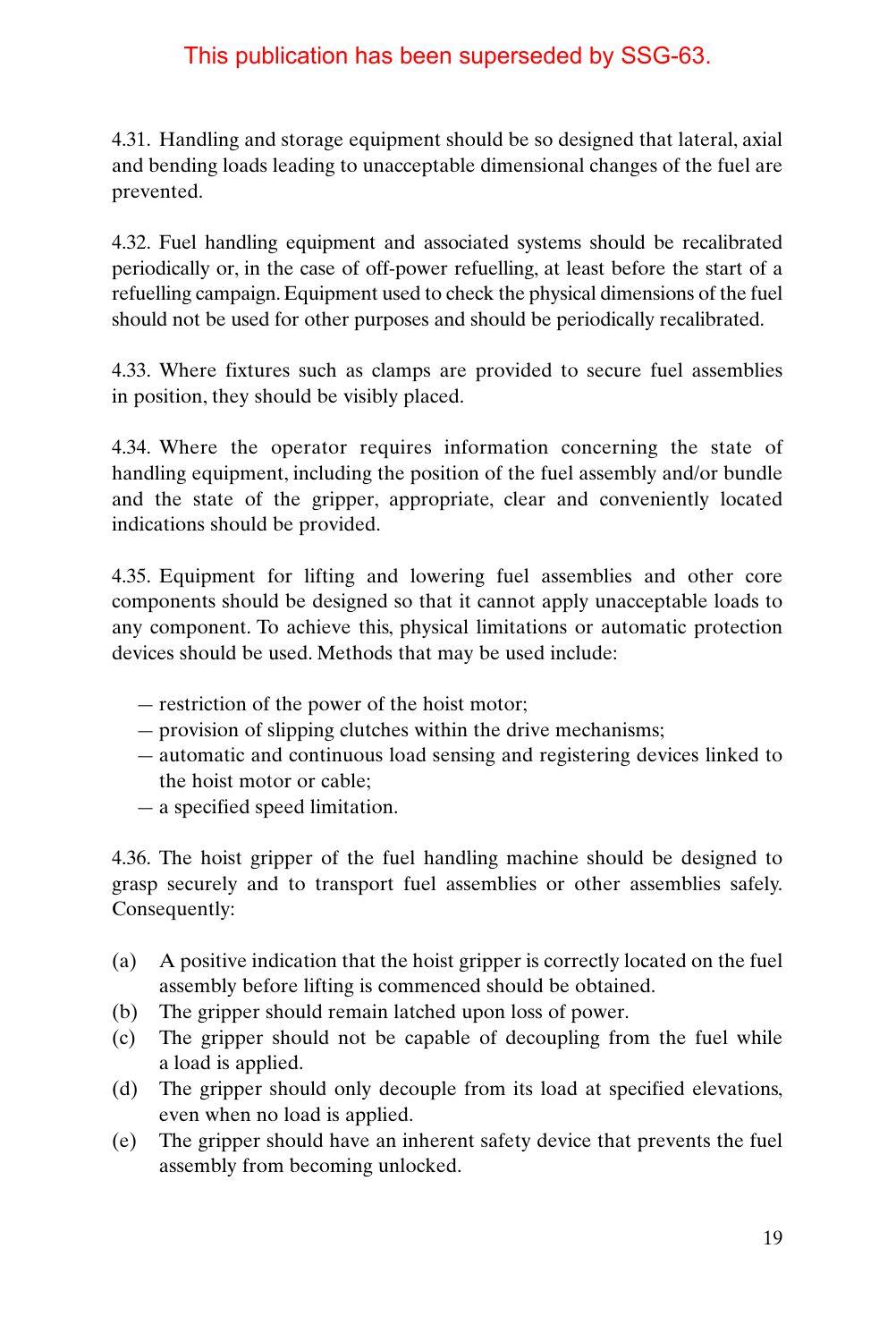Recommendation (c) should be fulfilled by using mechanical interlocks. Recommendations (a) and (d) should be fulfilled by the provision of automatic interlocks where feasible. If this is not feasible, strictly controlled administrative procedures should be applied.

4.37. Equipment should be provided for emergency manual operation to ensure that, under all foreseeable circumstances, fuel assemblies may be readily placed in a safe location during handling.

4.38. Protection devices should be provided to ensure that fuel handling equipment cannot perform horizontal movements during the lifting or lowering of fuel or core components when this could result in the forcing of fuel into position.

4.39. Protection devices should be provided for the movement of fuel handling machines to prevent fuel damage (for instance, interlocks to prevent the movement of machines too close to pool walls or to prevent any unintended movement during fuel handling).

4.40. The design of electromechanical and electrical protection devices should comply with the single failure criterion.

4.41. Penetrations of transfer equipment into the reactor containment should be considered in the design, where relevant, and should meet design requirements that are consistent with those for the containment.

4.42. The design of fuel handling systems and equipment should prevent the leakage and escape of lubricants and other fluids or substances which could degrade the purity of the pool water. Such substances either should be prevented from entering wet storage facilities or, preferably, should be fully compatible with fuel, equipment and storage structures. Water is fully compatible and may be used in fuel handling systems and equipment.

4.43. For designs in which fresh fuel is transferred to wet storage prior to loading into the core, the recommendations of Section 5 for irradiated fuel apply as appropriate.

#### SUPPORT SYSTEMS

4.44. Appropriate support systems should be provided for the storage area for fresh fuel, which may typically include: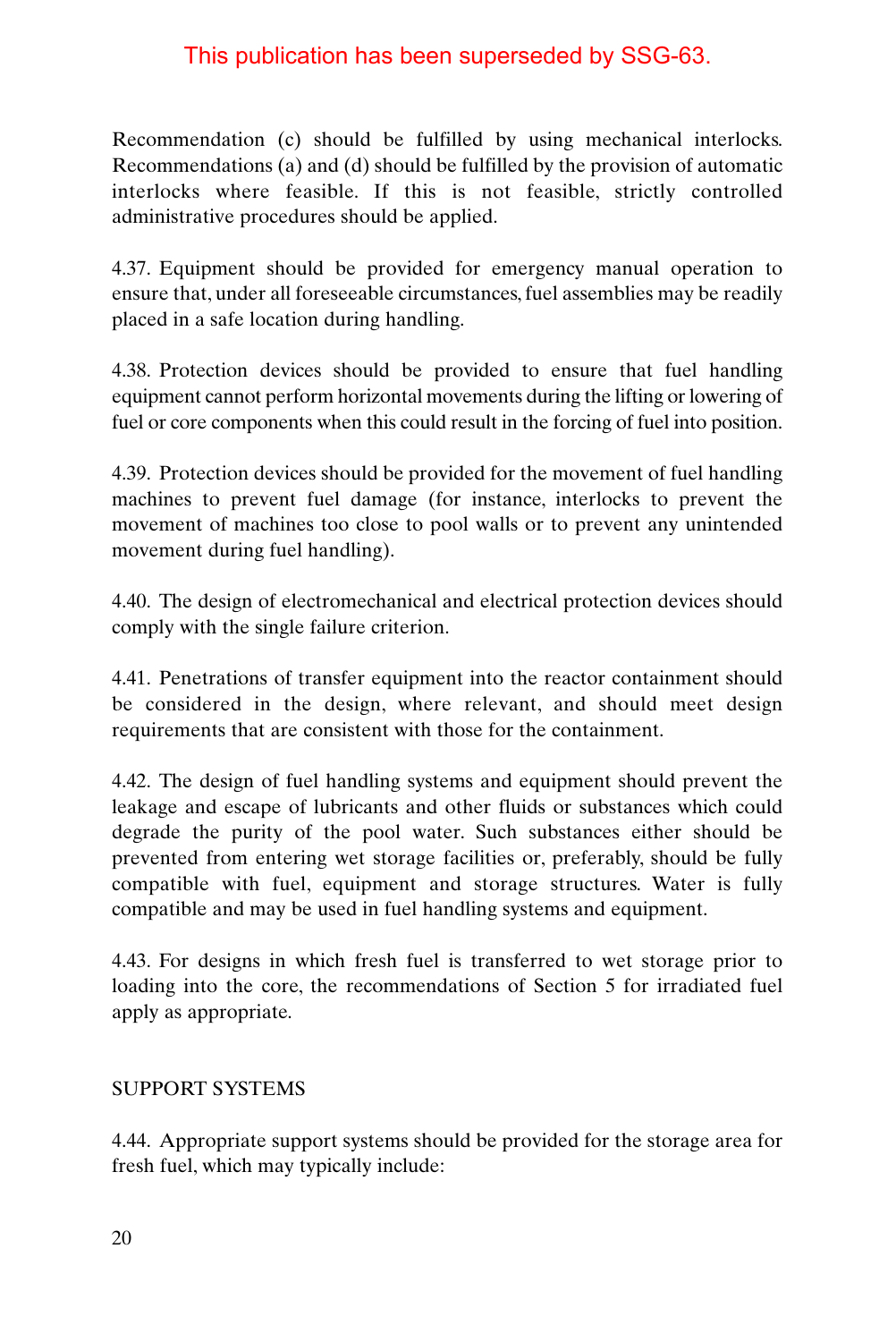- a ventilation system;
- a drainage system;
- instrumentation and control systems and communication equipment.

#### **Ventilation**

4.45. Where fuel assemblies are stored outside their sealed transport containers, ventilation equipment should be designed to include filtration devices to prevent dust or other airborne particles entering the storage area for fresh fuel. Where unirradiated fuel assemblies are served by the same ventilation system as the irradiated fuel, the system should be designed in accordance with the recommendations of Section 5.

#### **Drainage**

4.46. Drains, where provided, should be of such a capacity as to ensure the adequate removal of water for the maximum possible ingress rate and should not represent a possible cause of flooding due to the backup of water. The possibility of blocking of the drains, particularly if the pool water contains chemical substances that can crystallize, should be taken into account, and arrangements should be made for checking the freedom of flow.

#### **Instrumentation and control systems and communication equipment**

4.47. Appropriate instrumentation and control systems should be provided. Reliable two way oral communication systems should be available between the fuel handling and storage area and the appropriate control room.

#### HANDLING OPERATIONS

4.48. The design of fuel handling and storage equipment should be such as to ensure that there is compliance with the applicable requirements and recommendations provided in Refs [3, 7].

4.49. The design should provide for the following:

- safe handling in all operational states and design basis accidents;
- receipt of transport containers, including identification and visual examination as well as the treatment of damaged or unacceptable fuel;
- appropriate inspection, testing and maintenance operations.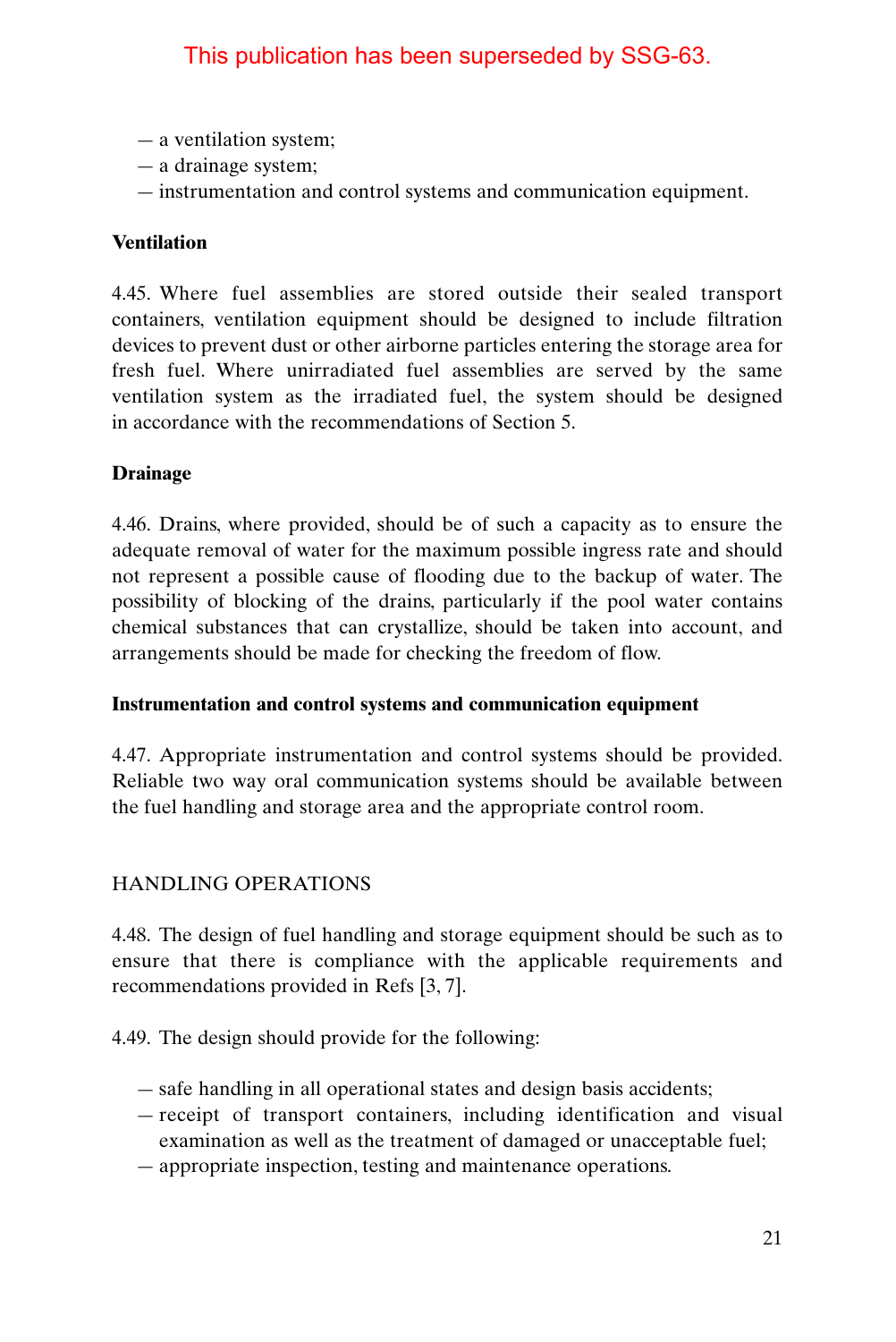4.50. The design should also take into account interactions with other necessary operations and should include the preparation of written instructions where this is required.

## **5. SYSTEMS FOR THE HANDLING AND STORAGE OF IRRADIATED FUEL AND OTHER CORE COMPONENTS**

#### GENERAL

5.1. The design of systems for the handling and storage of irradiated fuel should be such as to ensure the fulfilment at all times of the basic safety functions stated in para. 3.1.

5.2. Subcriticality should be ensured at all times and at all locations where irradiated fuel is stored to prevent any severe radiation effects on plant personnel or the public and to prevent any release of radioactive material. The design should be such as to ensure subcriticality even if two independent abnormal events occur simultaneously.

5.3. The design should include provisions for the removal of residual heat from irradiated fuel. The capability for heat removal should comply with the single failure criterion and should be such that heat is removed at a rate sufficient to prevent unacceptable degradation of the fuel assembly or storage or support systems that could result in the release of radioactive material. The limiting parameters for the heat removal systems should be specified.

5.4. Contamination levels should be monitored and minimized to ensure a safe operational environment within the plant areas and to prevent unacceptable releases of radioactive material. The design of the storage facility should be such as to prevent any water leaking from the pool from reaching the underground water.

5.5. Shielding should be provided around all areas in which irradiated fuel or activated core components can be placed. This is to protect operators and to maintain their doses due to exposure to direct radiation from fission and activation products below the prescribed limits and as low as reasonably achievable [5].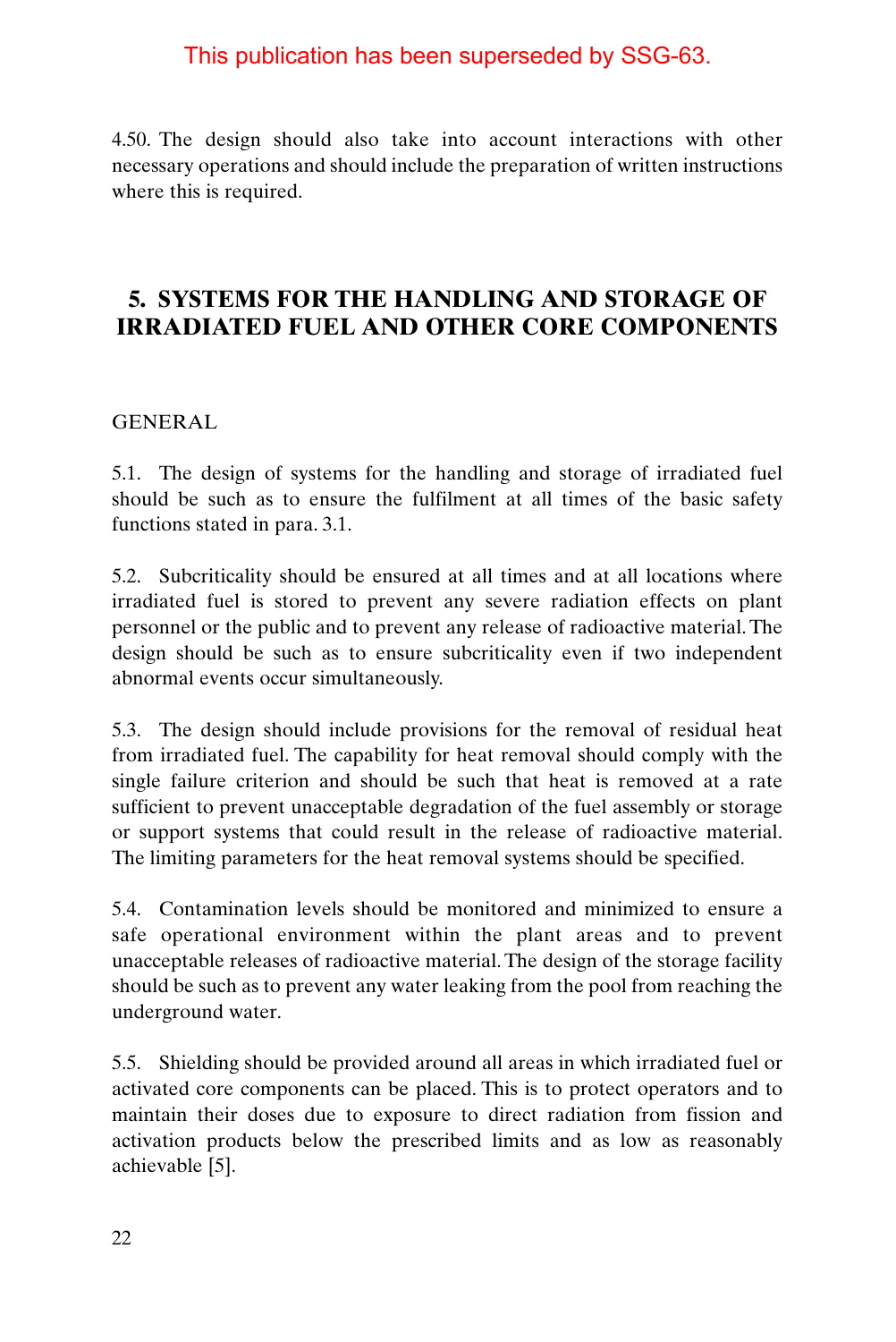5.6. Physical damage to fuel assemblies or fuel elements during handling and storage should be prevented.

5.7. The chemistry of the cooling medium should be controlled so as to prevent deterioration of the fuel material, structural components and the pool cooling system for all postulated conditions.

5.8. All systems should have adequate reliability over the design lifetime, commensurate with the potential consequences of their failure. As determined by design specific evaluations, attaining adequate system reliability may necessitate the use of durable construction materials, the redundancy of key components, a reliability target consistent with the functioning of auxiliary services (for instance, the electrical power supply), effective monitoring plans and efficient maintenance programmes (programmes that are compatible with normal facility operations), depending on the storage technology used.

#### SYSTEM DESIGN

#### **Subcriticality analysis**

5.9. In addition to the design requirements that are established for the purpose of ensuring subcriticality, an analysis should be undertaken for all operational states and in conditions during and following design basis accidents to demonstrate that a critical configuration will not be formed.

5.10. In determining subcriticality, a conservatively calculated value of the effective multiplication factor  $k_{\text{eff}}$  or, alternatively, the infinite multiplication factor  $k_{\infty}$  should be used. The guidelines for new fuel given in para. 4.5 should be followed. In addition, the following factors should also be considered:

- (a) Allowance should be made for the possible increase in reactivity due to the buildup of fissionable isotopes or the decay of neutron absorbing isotopes.
- (b) Allowance should be made for the presence of burnable poisons only on the basis of a justification that is acceptable to the regulatory body and that includes consideration of the possible increase of reactivity with burnup.
- (c) Where spent fuel cannot be maintained subcritical by means of the configuration alone, the design should specify additional means, such as fixed neutron absorbers or the use of a credit for burnup, to ensure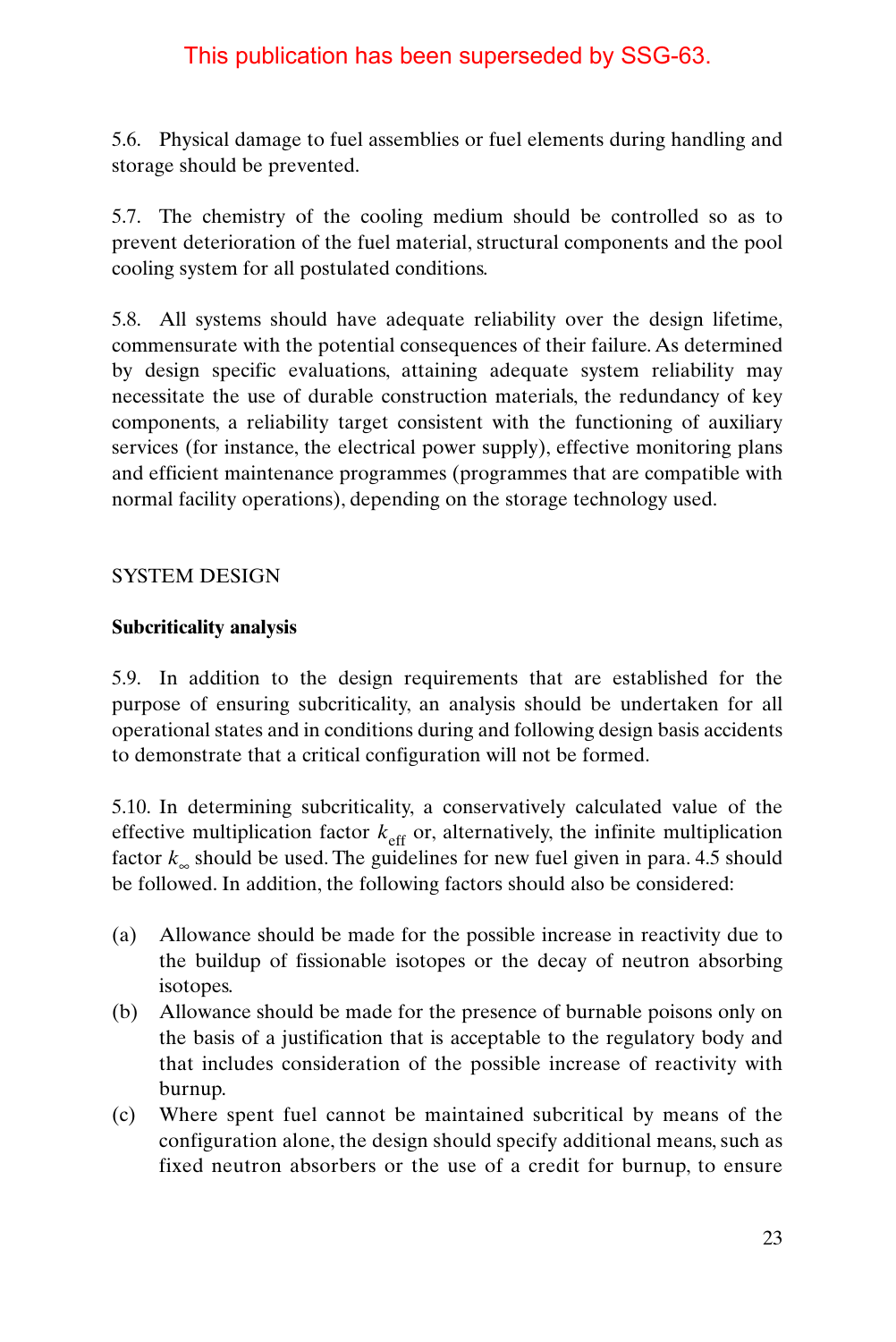subcriticality. If the pool water contains a soluble neutron absorber, this should be taken into account in the subcriticality studies only if there is no means of providing make-up water to the pool that is capable of causing dilution. Credit both for the soluble neutron absorber and for burnup should not be applied for the same storage area.

- (d) All fuel should be assumed to have a burnup level and enrichment value that result in maximum reactivity, unless credit for burnup is assumed on the basis of a justification that includes appropriate measurements confirming the calculated values for fissile content or depletion level prior to storage of the fuel.
- (e) The effects of neutron reflection should be taken into account in all criticality calculations.
- (f) Assumptions of neutronic decoupling for different storage areas should be substantiated by appropriate calculations.
- (g) The possible storage of incomplete spent fuel assemblies should be taken into account.

#### **Layout for storage**

5.11. The recommendations of paras 4.6–4.13 also apply to the layout for storage.

5.12. Adequate and specified storage positions should be used for the storage of the designated contents. This applies to fuel assemblies of all types, reactivity control devices, dummy fuel, fuel channels, instrumentation equipment, neutron sources, other core components and other items such as storage containers or shipping casks. The design capacity should not depend on the storage of fuel assemblies in unauthorized positions, and it should be made physically impossible inadvertently to place fuel outside the prescribed locations.

5.13. Adequate storage capacity for irradiated fuel should be provided to allow sufficient radioactive decay and removal of residual heat before shipment from the reactor. For mixed oxide fuel, the higher residual heat values should be taken into account.

5.14. In determining the adequacy of the storage capacity, consideration should be given to meeting the maximum requirements for fuel storage that may arise at any time during the lifetime of the reactor. In addition, depending on the reactor type, free space should be provided for unloading one full core at any time. The possible need for repair of the pool should be taken into account at the design stage.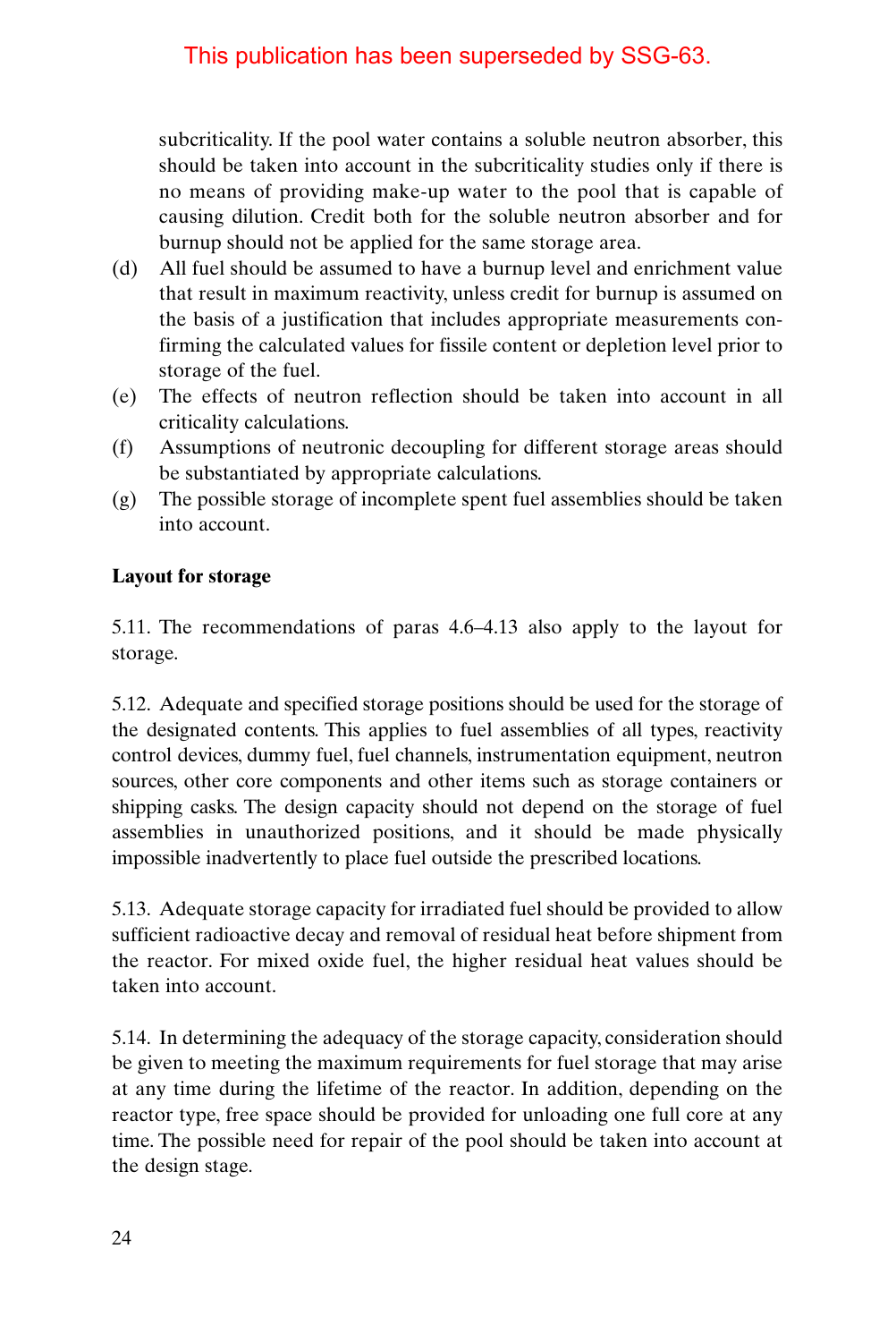5.15. Arrangements should be made for the safe storage of leaking or damaged fuel. In particular, the arrangements for storage of damaged fuel assemblies should minimize the risk of the spread of fissile material during handling and storage.

5.16. Provision should be made for the safe handling of a cask even with fuel storage positions filled to the maximum capacity.The design of the cask handling area should be able to accommodate the various casks envisaged for the facility.

5.17. Other considerations include the following:

- The design should permit access to all parts of the storage facility for which periodic inspection and maintenance is required (for instance, of the welds for connection between the pool sheets).
- The layout should provide for the decontamination and inspection of equipment for fuel handling and storage and casks.
- Space should be provided to permit the required inspection, identification, dismantling and reconstitution of fuel, including possible measurements of burnup.
- Space should be provided for the storage and use of the tools and equipment necessary for the repair and testing of core components and fuel handling and storage equipment. Space may also be necessary for the receipt of other fuel components.
- The layout should be such as to ensure the proper movement of fuel, and to ensure that the fuel and fuel handling equipment will not be damaged.

#### **Protection against fire**

5.18. The design intent should be to limit the risk of damage by fire to irradiated fuel, fuel storage structures, fuel handling and storage systems and safety systems.

#### **Materials and construction**

5.19. The design of a facility for the storage of spent nuclear fuel should be based on a design life, which is a specified operational lifetime. The design life should include provision for the routine inspection, repair and replacement of parts.

5.20. The safety related systems and components of a spent fuel storage facility should be designed to fulfil their function over the lifetime of the facility. If this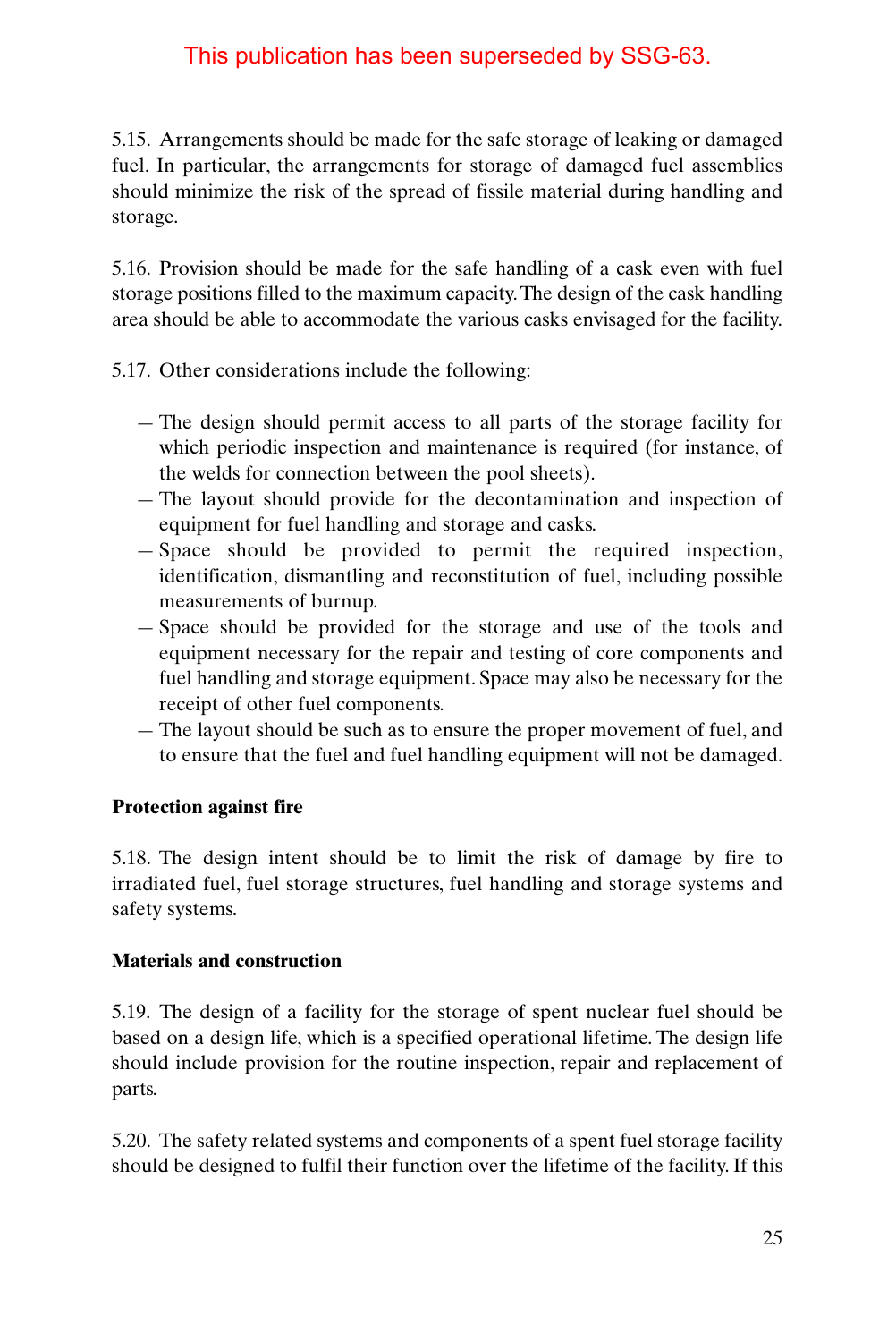is not possible, the design should allow for the safe replacement of such items or systems.

5.21. The selection of structural materials and construction methods should be based on standards acceptable to the regulatory body.Account should be taken of the potential cumulative effects of irradiation on materials likely to be subjected to radiation at high levels.

5.22. The materials of structures and components in direct contact with spent fuel assemblies should be compatible with the materials of the fuel assemblies and should not contaminate the fuel with foreign matter, which could significantly degrade the integrity of the fuel during storage.

5.23. Detailed consideration should be given to the effects of the storage environment on the fuel and on safety related components. In addition, any effects of changes in the storage environment (for instance, through a wetting–drying–wetting process) should be assessed.

5.24. The effects of corrosive agents inside and outside the spent fuel containers (for instance, on fuel cladding or the pool structure) should be taken into account.

5.25. For storage systems that use fixed solid neutron absorbers, it should be possible throughout the lifetime of the facility to demonstrate that:

- the absorbers are actually installed;
- they have not lost their effectiveness or their physical integrity or been displaced in any operational states and would not do so or be so for any accident conditions.

It is permissible to demonstrate the effectiveness by means of calculation.

5.26. Spent fuel storage areas can give rise to conditions such as high humidity, high temperatures and high radiation levels. Safety related items or systems should therefore be environmentally qualified, and limits and/or tolerances should be established so that remedial action is initiated if the limits or tolerances are exceeded.

#### **Design loads**

5.27. The recommendations of paras 4.26–4.28 also apply to equipment for the handling and storage of irradiated fuel.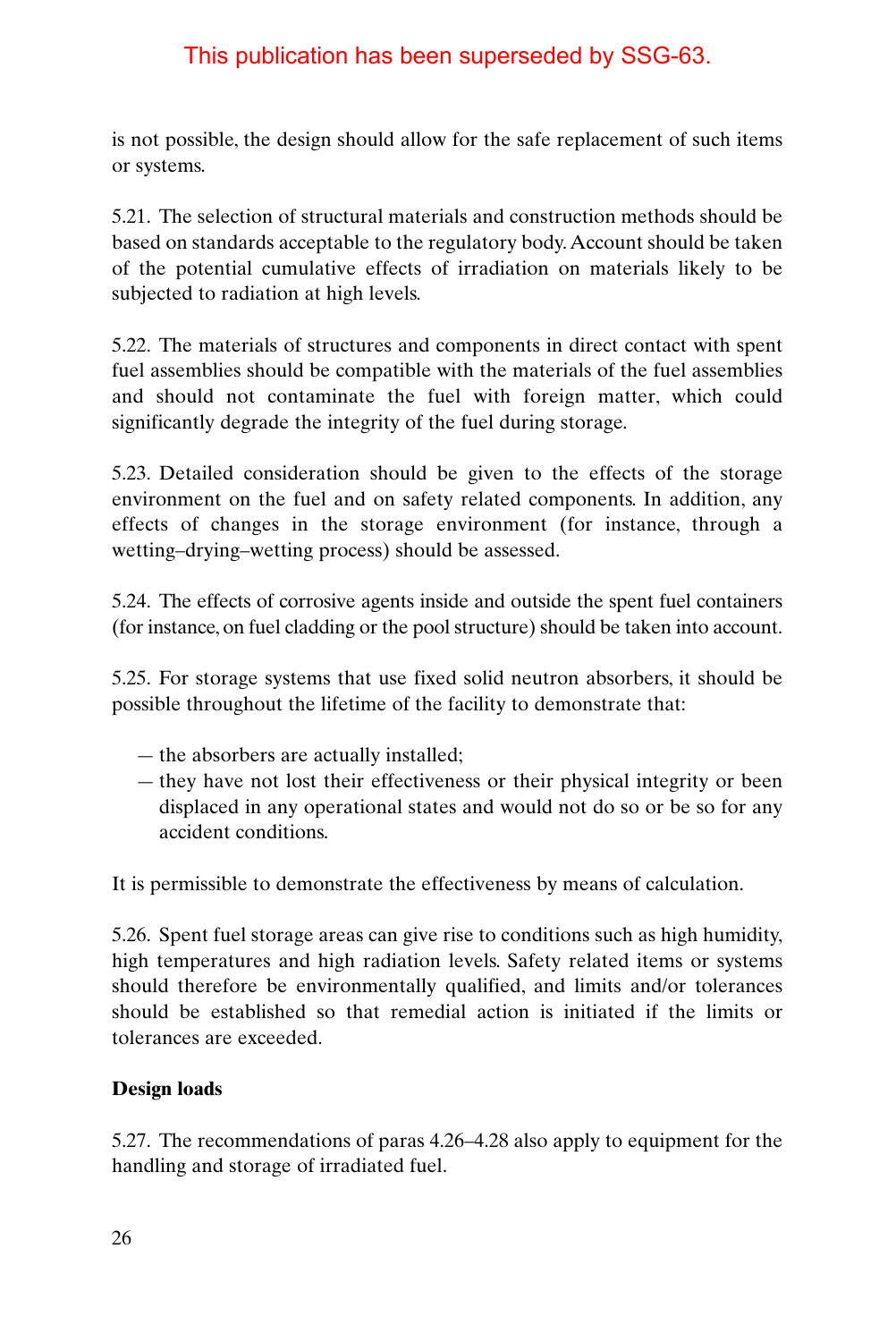5.28. In normal operations and in design basis accident conditions, loads should be appropriately limited to ensure that neither fuel damage nor inadvertent criticality is caused and that no damage is caused to the structure of the spent fuel storage pool or the handling equipment. (See Section 6 for the consideration of casks.)

5.29. The following loads should be considered in the design:

- the load resulting from the maximum quantity of stored fuel assemblies, reactivity control devices, poison assemblies, dummies and other parts that can be stored;
- the hydrostatic pressure of the water;
- loads caused by the fully loaded cask and other transport equipment;
- temperature induced loads;
- seismic loads;
- other static and dynamic loads such as loads dropped into fuel ponds.

5.30. The effects of irradiation on structures, systems and components should be taken into account.

#### **Pool water systems, purification systems and cooling systems**

5.31. The following should be considered in the design:

- Level monitoring and temperature monitoring systems should be provided.
- Overfilling of a storage pool should be prevented.The volume of the pool should be such as to ensure that, in the event of a malfunctioning of the pool cooling systems, a long period of time will elapse before the water reaches boiling point.
- The make-up system should be designed to compensate for the loss of water in all operational states and in design basis accidents, and should use a reliable source of water. The design should also ensure that loss of shielding or loss of cooling will not preclude access by personnel as necessary to perform emergency make-up procedures.
- Pipe routing should be so arranged that, in the event of a syphon effect or the rupture of any connected piping, the water level of the spent fuel pool will not drop below the level at which the stored irradiated fuel is safely submerged. Penetrations to the pool should be above the level at which the stored spent fuel is safely submerged to minimize the effects of penetration failure.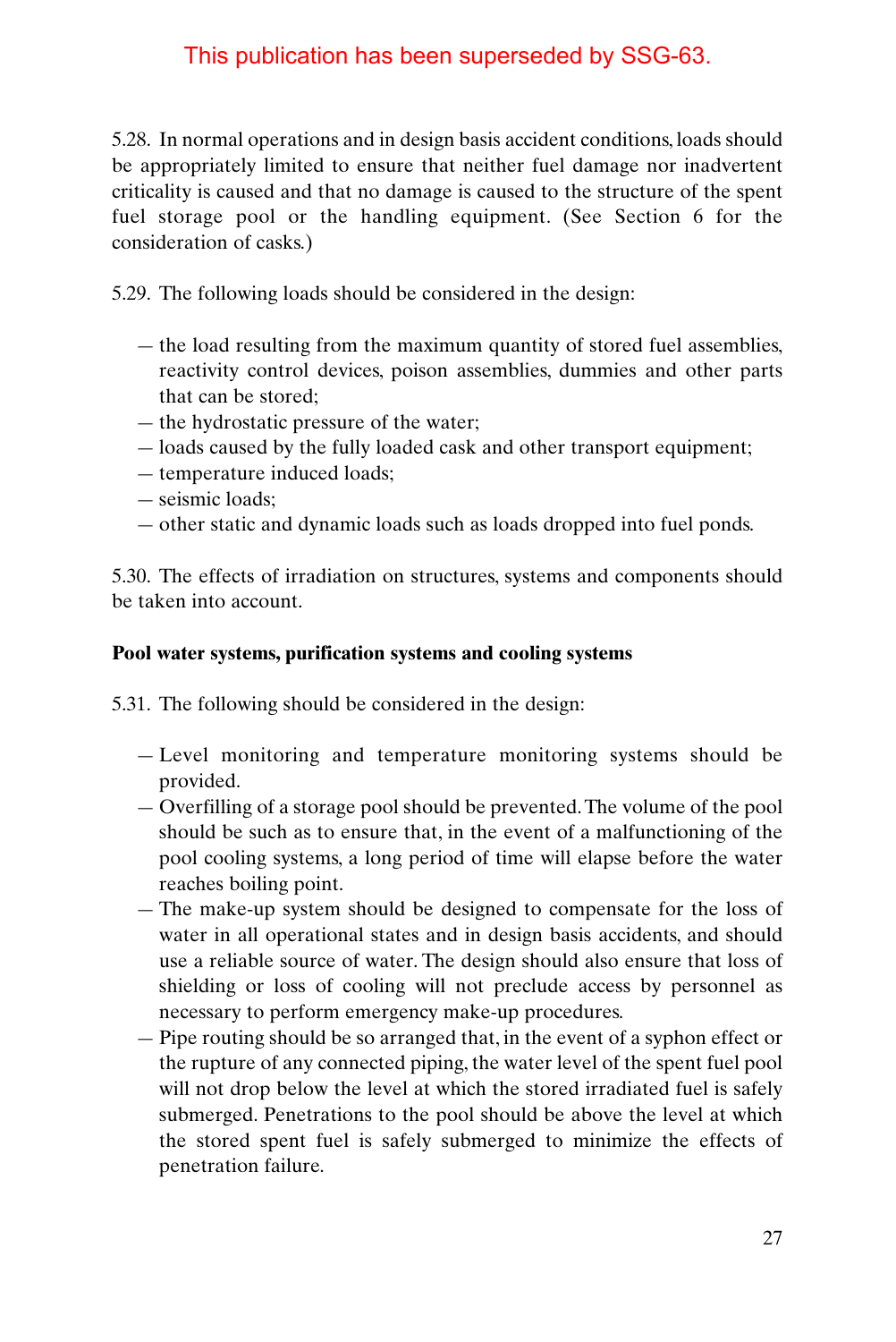- Where sluice gates are utilized between different pools, they should be designed to withstand full height water pressure from either side. The elevation of the bottom of the sluice gates should be sufficiently higher than the top of the stored fuel assemblies to maintain adequate shielding. Radiation resistant seals should be provided for the sluice gates. The design of the seals should be such that the loss of a support system (such as the compressed air supply) could be withstood.
- Leakage monitoring systems, collection systems and removal systems should be provided.

5.32. Limits on concentrations of radioactive substances should be specified and observed for all fuel storage and handling areas. Requirements should be established for water quality and for levels of atmospheric contamination.

5.33. Only chemically controlled water should be used. A water purification system should be provided which should be so designed that:

- radioactive, ionic and solid impurities arising from activation products, damaged fuel and other materials can be removed from the water so as to ensure that the radiation dose rate due to the shielding water itself can be maintained within the required limits;
- the limits relating to the chemistry of the pool water (for instance, boron concentration, content of chloride, sulphate and fluoride as appropriate, pH value and conductivity) which are defined for operation in relation to maintaining subcriticality and minimizing corrosion can be complied with;
- the clarity of water can be maintained at an acceptable level;
- provision is made for the control of microbial growth, as appropriate;
- boron dilution can be prevented in pools where soluble boron is used for criticality control.

An automatic monitoring and alarm system for the boron content should be installed.

5.34. Facilities and equipment should be provided for removing impurities and suspended particles from the surface of the pool water.

5.35. For operations in which the release of radioactive material may increase or the suspension of particles may occur, for instance during fuel reconstitution, provision should be made for the local removal of pool water and for routing to the purification system or to local purification equipment. Provision should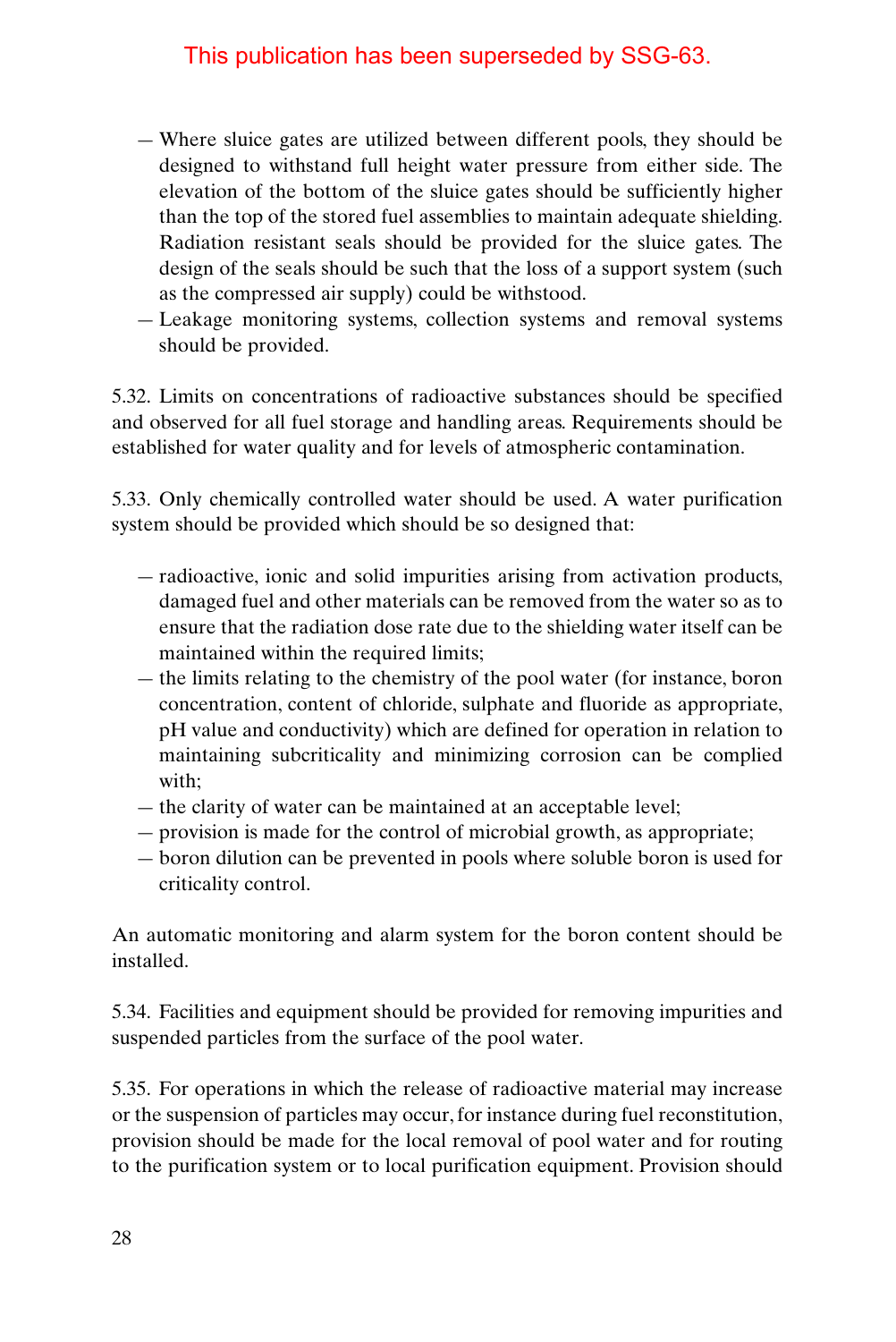also be made to prevent the spread of airborne radioactive materials, including halogens, from the surface of the pool (for example, by positioning the ventilation and air conditioning suction inlets near the pool surface).

5.36. If fission product removal units (usually resin based) are installed in storage ponds for irradiated fuel, appropriate arrangements should be made for the long term storage or disposal of these units so as to prevent the subsequent release of the absorbed fission products to the environment.

5.37. Systems should be provided for preventing the unacceptable buildup of contamination in all storage areas and permitting contamination to be reduced to acceptable levels if buildup does occur. Piping should be designed with a minimum of flanges and other features (such as traps or loops) in which radioactive material may accumulate.

5.38. Pool cooling systems should be designed to ensure the following:

- the removal of the maximum possible heat that could be generated by the pool inventory and maintenance of the pool temperature below the limit for normal operation;
- the maintenance of the integrity of the fuel cladding;
- control of the water level;
- control of the mean water temperature at a level consistent with the design requirements for the pool liner and structures;
- limitation of the spread of possible contamination by evaporation or boiling of the coolant (coolant boiling should be taken into account in the event of an accident condition);
- the acceptability of humidity levels inside the area in terms of maintaining the operability of equipment (such as filtration equipment and electrical equipment);
- the acceptability of the working conditions for operators;
- redundancy or functional diversity of the cooling systems;
- compliance with the single failure criterion.

5.39. Temperature limits for the pool water should be defined with consideration of design heat loads, releases of radioactive materials from the water, effects on the pool structure and on components of the cooling and purification systems, stored fuel racks and handling equipment inside the storage area, loss of water, operator comfort and effects on ancillary equipment such as electrical equipment and air filtration equipment. Different limits may be set for operational states and for accident conditions. Pool cooling systems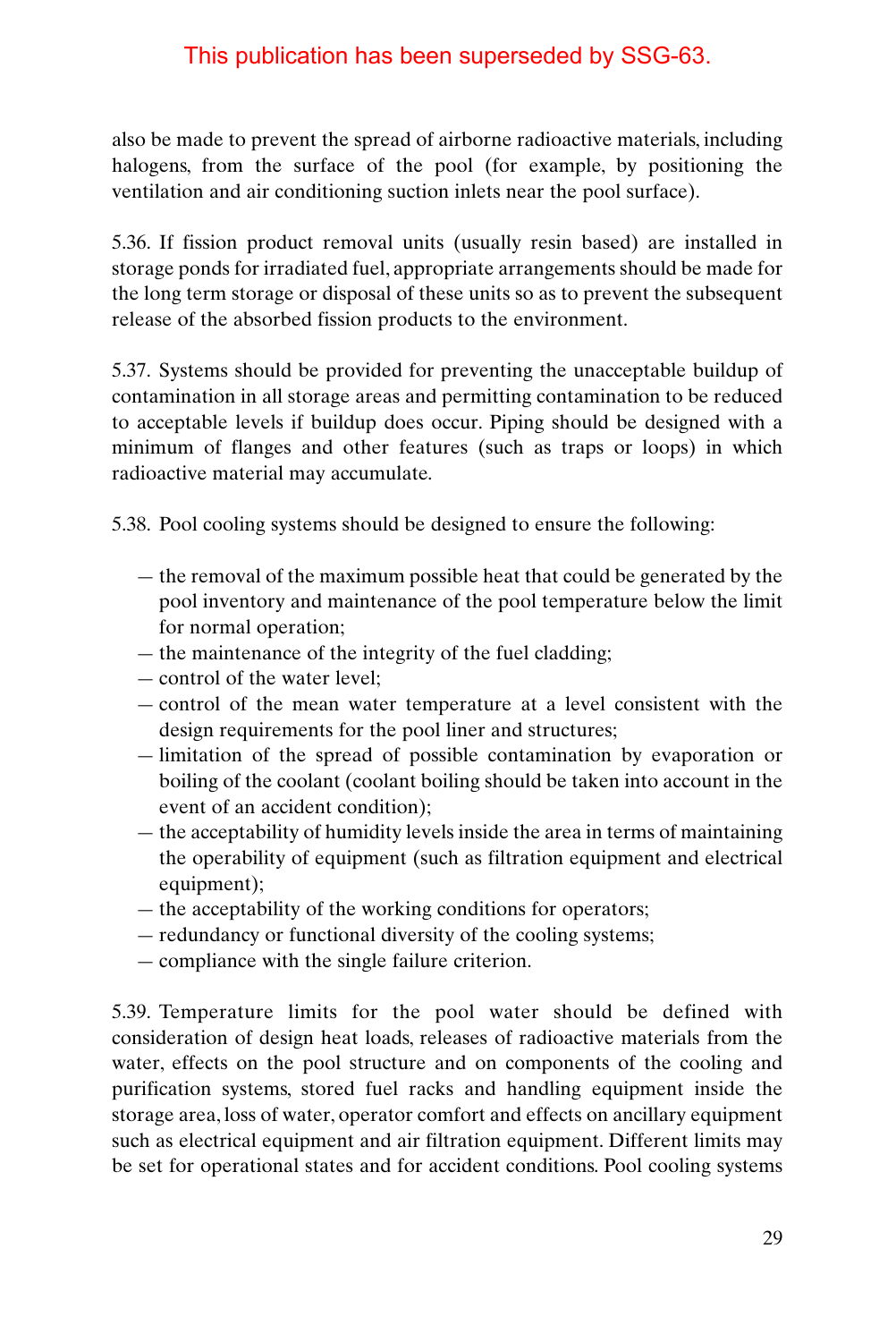should be designed to ensure with adequate reliability that water temperatures do not exceed appropriately set limits. If boiling losses or excessive evaporative losses of pool water could occur following an accident condition, the design limits (maximum rate of evaporation, minimum level of pool water) for the pool's structures and systems should be specified. The pool cooling systems should be qualified to ensure that they can be restarted in conditions in which the pool water is close to boiling.

#### **Shielding**

5.40. The design should ensure that adequate radiation shielding is provided in the operating area and in rooms and areas adjacent to the locations of the fuel handling systems. In the shielding analysis, it should be assumed pessimistically that:

- all possible fuel storage locations are full, all of the fuel is considered to be at the maximum design burnup for the highest rated fuel and a conservative cooling period, as appropriate, is used;
- a minimum permissible level of water above the fuel assemblies is maintained, with account taken of the maximum elevation of the fuel assembly during handling operations;
- refuelling machines and equipment are full of spent fuel or irradiated material at the maximum credible activity levels and are located in the most disadvantageous positions.

5.41. Redundant equipment should be provided for measuring the water level and should be connected to the alarm system in the appropriate control room. A reliable supply of make-up water should be provided that is available in all operational states and in accident conditions. The possibility of the rapid draining of the pool water due to the loss of leaktightness of a sluice gate should be taken into account. The water level after such a draining should be sufficient to prevent any uncovering of the fuel assembly during handling. If this cannot be demonstrated, then the probability of such a draining should be limited by the design and construction of the building (such as by means of double isolation).

5.42. Handling equipment should be designed to prevent the inadvertent placing or lifting of irradiated fuel into unshielded positions.

5.43. To reduce the radiation exposure of personnel, the design should provide, where practicable, for the remote operation and/or the automation and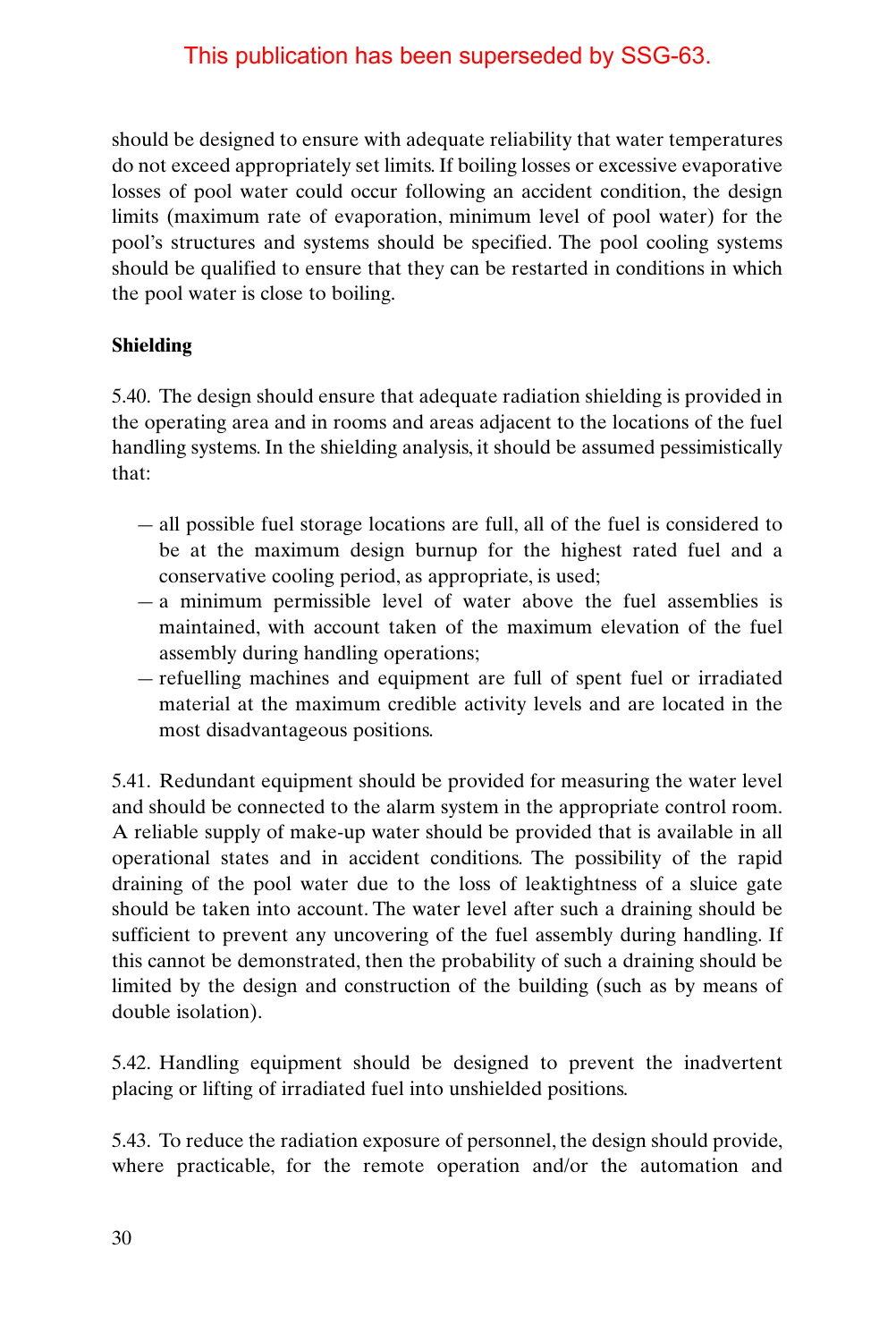mechanization of all processes associated with the loading, unloading and handling of fuel assemblies, repair operations and operations involving the replacement of radioactive equipment.

#### **Leaktightness**

5.44. Handling and storage areas should be designed for zero leakage. The possible rate of loss of leaktightness following specific accident conditions should not exceed the make-up capability in order to ensure that any consequences of the leakage of water are within acceptable limits in terms of releases of radioactive material and of maintaining the inventory. For all designs, monitoring of the leaktightness should be possible.

5.45. Pools should be designed with a means to collect any leaking water. The location and mitigation of leaks in excess of approved leakage limits should be possible. Means for repairing damage to the storage pool in the event that an incident results in leakage should be provided for in the pool design. Inspection of the storage facilities should be possible in order to anticipate any potential leakage and to detect any leaks not collected by the leak collection system. A temporary storage facility should be incorporated to allow the diversion of the contents of the pool so as to permit repairs to be made to the pool structure and to associated plant and equipment.

#### EQUIPMENT

5.46. Equipment should be provided for the safe handling of irradiated fuel or other components, either as complete assemblies or parts of assemblies, or in specially designed containers. Such equipment typically includes:

- the fuel handling machine;
- fuel transfer equipment;
- fuel lifting devices;
- devices for lifting core components;
- equipment for fuel dismantling and reconstitution;
- fuel inspection equipment;
- handling devices for fuel storage containers;
- radiation protection equipment;
- decontamination devices.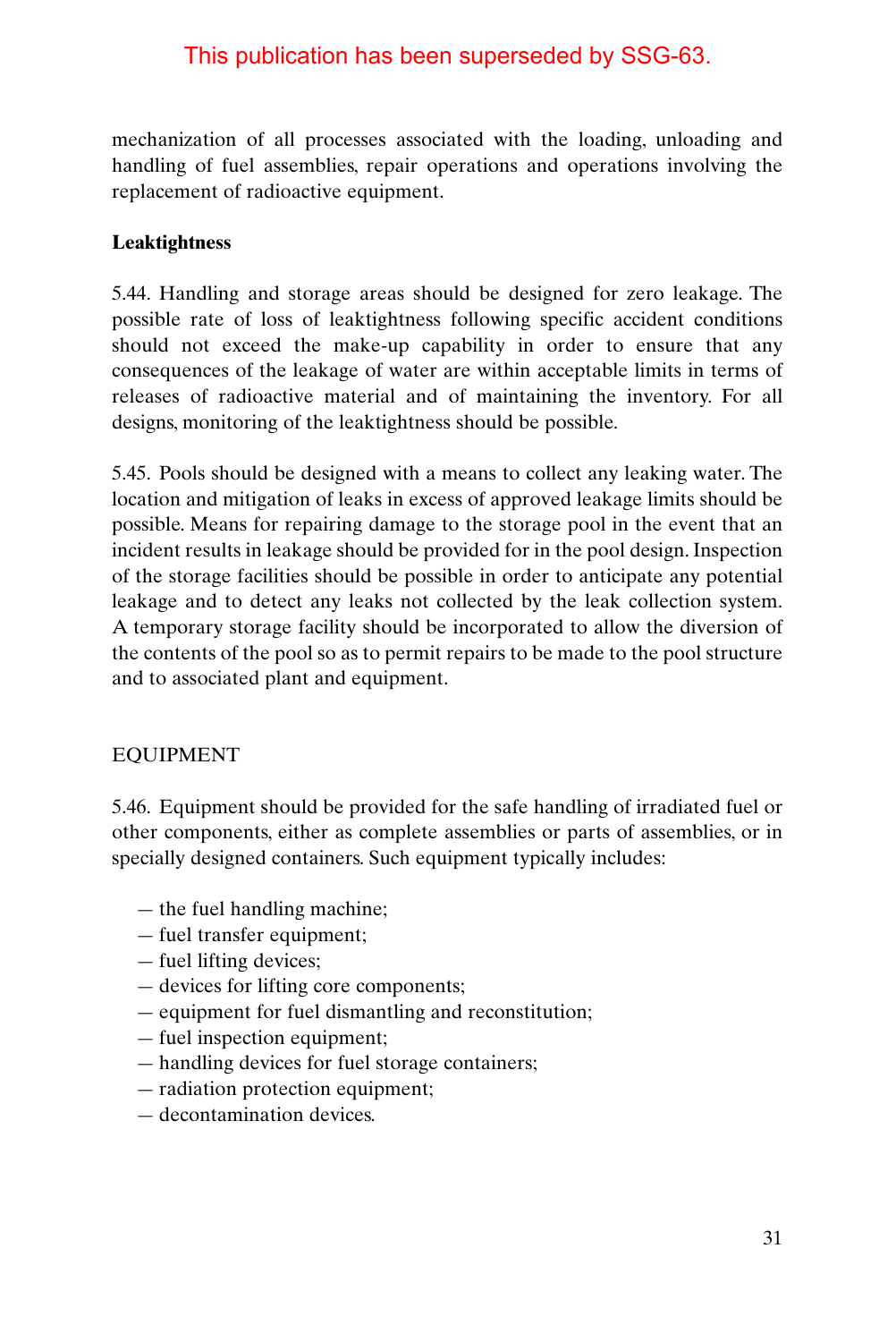5.47. All equipment for the handling and storage of spent fuel should meet the applicable recommendations for similar systems used for fresh fuel and the design recommendations stated in paras 5.1–5.8.

#### **Design loads**

5.48. The recommendations of paras 5.27–5.30 also apply to equipment for the handling and storage of irradiated fuel and core components.

#### **Handling equipment**

5.49. In addition to the recommendations relating to equipment for the handling and storage of irradiated fuel and certain other core components, the appropriate recommendations of Section 4 relating to equipment for the handling and storage of fresh fuel also apply, with due consideration given to the effects of irradiation.

5.50. Equipment for lifting fuel assemblies and other core components should be designed so that the lift is controlled within fixed and acceptable limits. The equipment should be recalibrated periodically or, in the case of off-load refuelling, at least before a refuelling campaign.

5.51. Fuel should be physically prevented from being lifted too far by means such as the use of rods of appropriate length connecting the hoist gripper to the crane or by mechanical stops on the hoist rope. Electrical interlocks to prevent travel of the refuelling machine while the fuel is in an incorrect position should also be provided.

5.52. Specific design considerations should include the following:

- hollow handling tools used under water should be designed so that they fill with water on submersion (to maintain water shielding) and drain on removal;
- the design of handling systems should be such that they do not generate loose parts when used;
- where tools or conventional handling devices are provided for performing operations not relating to the handling of fuel and core components, they should be so designed that they do not prevent any safety related action.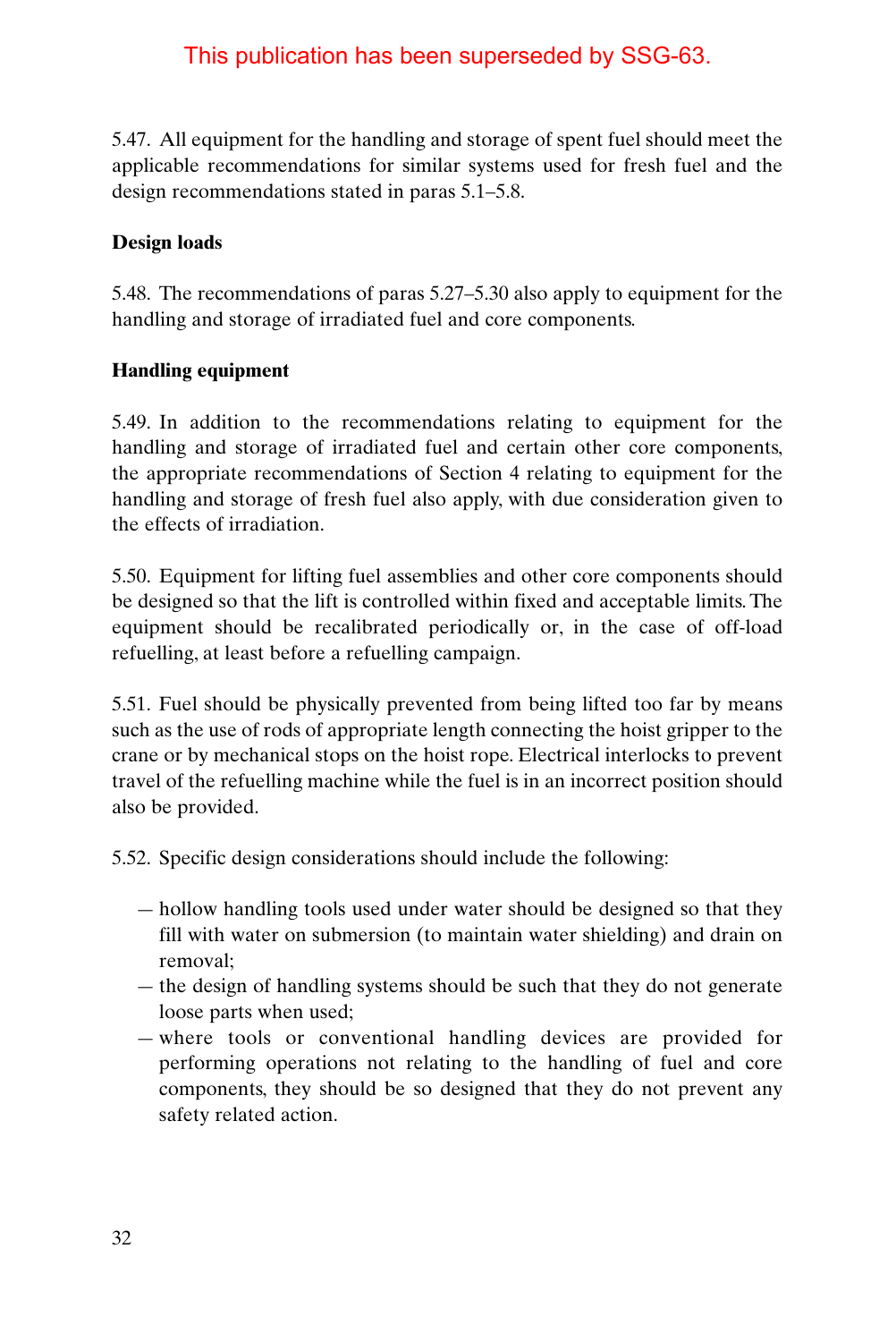#### **Inspection and dismantling equipment**

5.53. Equipment should be provided for the direct or remote inspection of fuel assemblies and other core components by visual or other methods.

5.54. Appropriate dismantling equipment should be provided it it is necessary to dismantle fuel in order to retain reusable parts such as fuel channels, and if the dismantling of the fuel is necessary before storage.

5.55. Detection equipment for failed fuel assemblies should be capable of detecting the failure of irradiated fuel assemblies without further impairing the structural integrity of the fuel.

5.56. Equipment for inspection, reconstitution and dismantling equipment should be designed to minimize the effects of irradiation and to prevent overheating of the fuel.

#### **Storage equipment**

5.57. Where fuel is stored prior to its transport, either in a cask away from the reactor or by means of transfer equipment to another storage area at the site, storage equipment such as storage racks or storage containers should be provided. Design considerations should include the following:

- (a) All fuel storage positions should be accessible by the appropriate fuel handling equipment.
- (b) Tilting of fuel racks or movement of fuel containers following postulated initiating events should be prevented, unless it can be demonstrated that no hazard would result from such a movement.
- (c) The equipment should be designed to minimize the possibility of excessive lateral, axial and bending loads to fuel assemblies during handling and storage; variations in the dimensions of components as a result of operation should be taken into account.
- (d) If it is necessary to tilt or rotate the transport containers or the storage containers, the equipment should be designed to support the fuel in a manner that prevents damage to the fuel elements during such operations.
- (e) Provision should be made in the design of storage equipment for ease of dismantling or removal in order to permit overhauling of the racks and maintenance of the pool lining.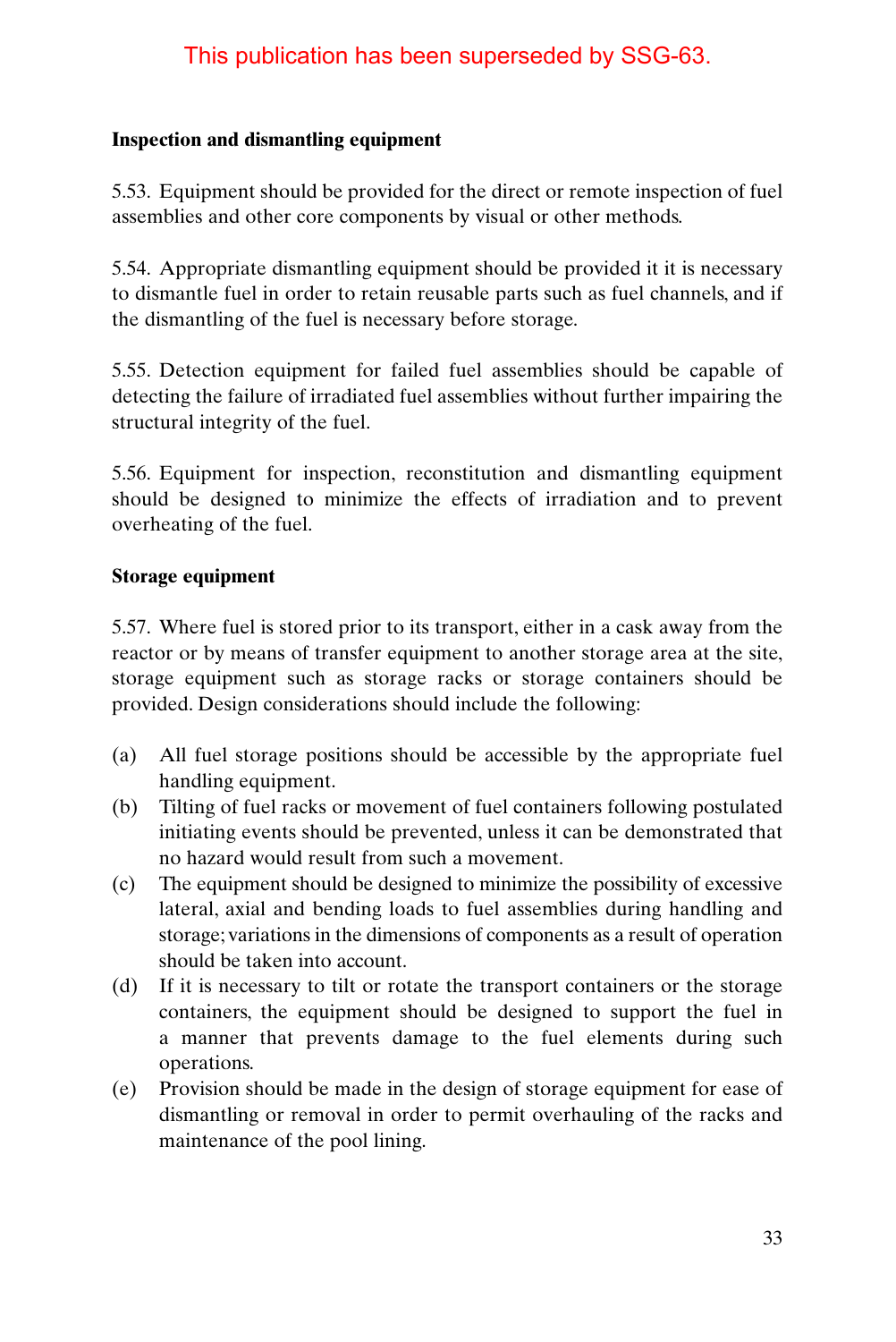(f) The potential effects of heating of the materials used for storage should be taken into account in the design of storage equipment. Boiling of the water in the interspace should be prevented. The design of the storage lattice should prevent any increase in reactivity due, for instance, to the entrapment of air or steam during fuel handling or storage.

#### SUPPORT SYSTEMS

5.58. In addition to the recommendations for support systems for fresh fuel areas given in paras 4.29–4.43 and 4.45–4.47, the following recommendations also apply.

#### **Illumination equipment**

5.59. The pool area should be provided with the necessary equipment for illumination to permit the satisfactory handling and visual inspection and identification of the fuel assemblies. Consideration should be given to providing underwater lighting near work areas and some means for the replacement of underwater lamps. Materials used in underwater lighting should be appropriate for the environmental conditions and in particular should not undergo unacceptable corrosion or cause any unacceptable contamination of the water. Resistance to impact and to thermal shock should be provided to the extent possible.

#### **Equipment for water cooling and purification**

5.60. Equipment for cooling and purifying pool water should be provided. This equipment may use common items in order to meet the objectives for both cooling and purification. If a local or portable water removal system is used for purification, its flow capacity together with an allowance for pool leakage should be less than the make-up flow capacity.

5.61. Attention should be paid to ensuring adequate reliability of the cooling function.

5.62. Facilities should be provided for the decontamination of fuel handling equipment and tools and the cleaning and decontamination, as appropriate, of the casks.

5.63. Installed water removal systems should be actively prevented from drawing the water below the safe level.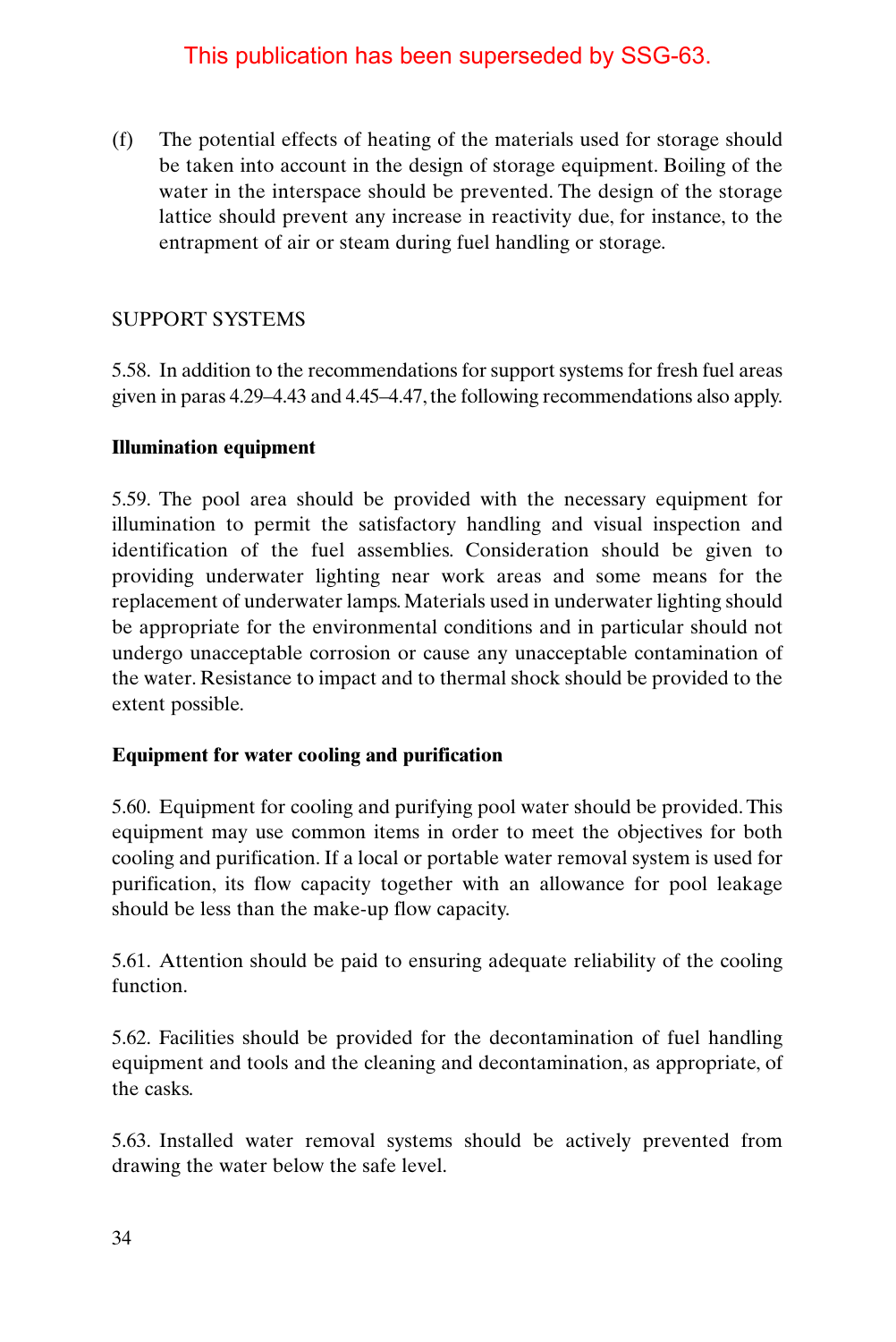#### **Radiation monitoring systems and ventilation systems**

5.64. Areas in which irradiated fuel is handled and stored should be provided with suitable radiation monitoring equipment and alarms for the protection of personnel. This should include an adequate number of radiation monitors to ensure protection for the operators of fuel handling machines. Provision should be made for continuous air monitoring in any area in which airborne radioactive material may be released during the handling of irradiated fuel.

5.65. Ventilation and filtration equipment should be installed and operated in such a manner as to limit the concentration and the potential for the release of airborne radioactive material. In general, the flow of ventilation air should be from areas of lower contamination towards areas of higher contamination, with backflow prevented. The ventilation system may also be designed to prevent high humidity in wet storage facilities, to provide a controlled dust free environment in order to reduce the deposition of dust onto the pool surface and to prevent any danger from flammable or explosive gases.

5.66. Equipment for radiation monitoring and ventilation is subject to the requirements of the Basic Safety Standards [5].

#### OPERATION

#### **Handling operations**

5.67. The design should be such as to ensure that the specific requirements and recommendations given in Refs [3, 7] are or can be complied with.

5.68. The design should provide for:

- all intended and anticipated fuel handling operations;
- appropriate inspection, testing and maintenance operations;
- consideration of interactions with other necessary operations.

5.69. Means for ensuring subcriticality during the removal of absorbers from the core should be provided for in the design. The following administrative and protective measures should be taken, as appropriate, depending on the reactor type: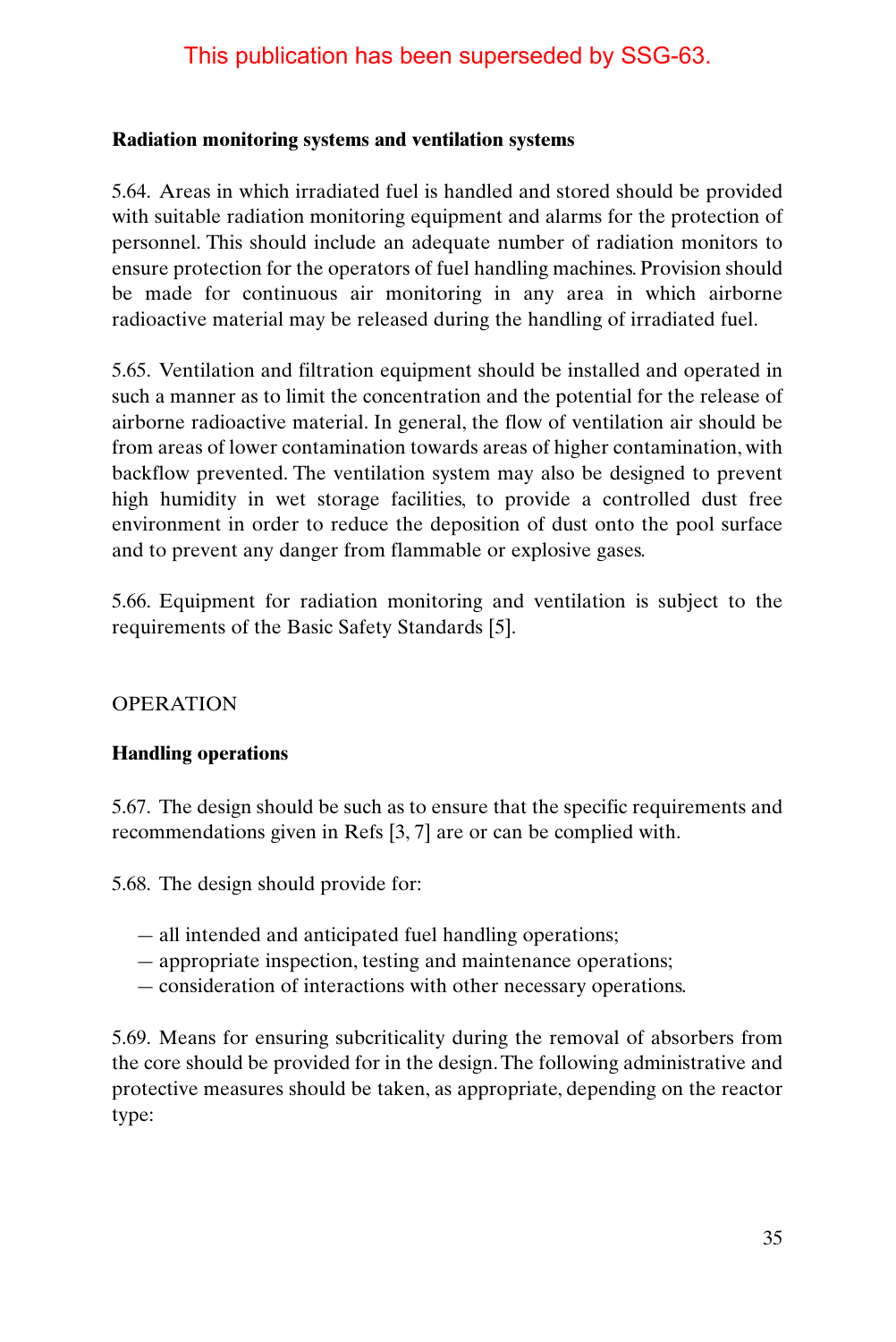- restricting the number of reactivity control devices that can be withdrawn at any one time by limiting the provision of equipment necessary to remove them;
- ensuring that, before a fuel assembly containing a reactivity control device is removed, the adjacent fuel assemblies have been removed;
- providing sufficient absorber within the coolant to guarantee that, even if all reactivity control devices are removed, criticality could not be achieved.

#### **On-load refuelling**

5.70. The integrity of the pressure boundary for reactor heat transport should be maintained at all times while the reactor is at power. The design should be consistent with this philosophy for those fuel handling systems which refuel at power. Provision should be made to ensure the integrity of the containment at all times during the transfer of fuel across the containment boundary.

5.71. The integrity of the refuelling machine should be consistent with the integrity of the pressure boundary. The probability of a loss of coolant accident and/or the ejection of spent fuel or reactivity control devices should be minimized.

5.72. In order to ensure the integrity of the pressure boundary during fuelling operations, means should be provided to verify the leaktightness of the system before the removal and after the installation of a pressure boundary closure.

5.73. While a refuelling machine is connected to a fuel channel, any movement that could lead to breaching of the pressure boundary should be prevented.The refuelling machine should be prevented from applying excessive load to the fuel channel. The refuelling operation should not so influence the behaviour of the reactor as to cause a hazard in other parts of the reactor system. It should be possible to terminate any refuelling operation safely following an event affecting the reactor.

#### PROVISION FOR DISMANTLING AND RECONSTITUTION OF IRRADIATED FUEL

5.74. The dismantling equipment, reconstitution equipment and equipment for handling fuel elements should be such as to preserve the integrity of the fuel rods. Designs should prevent possible fuel damage by loads caused by the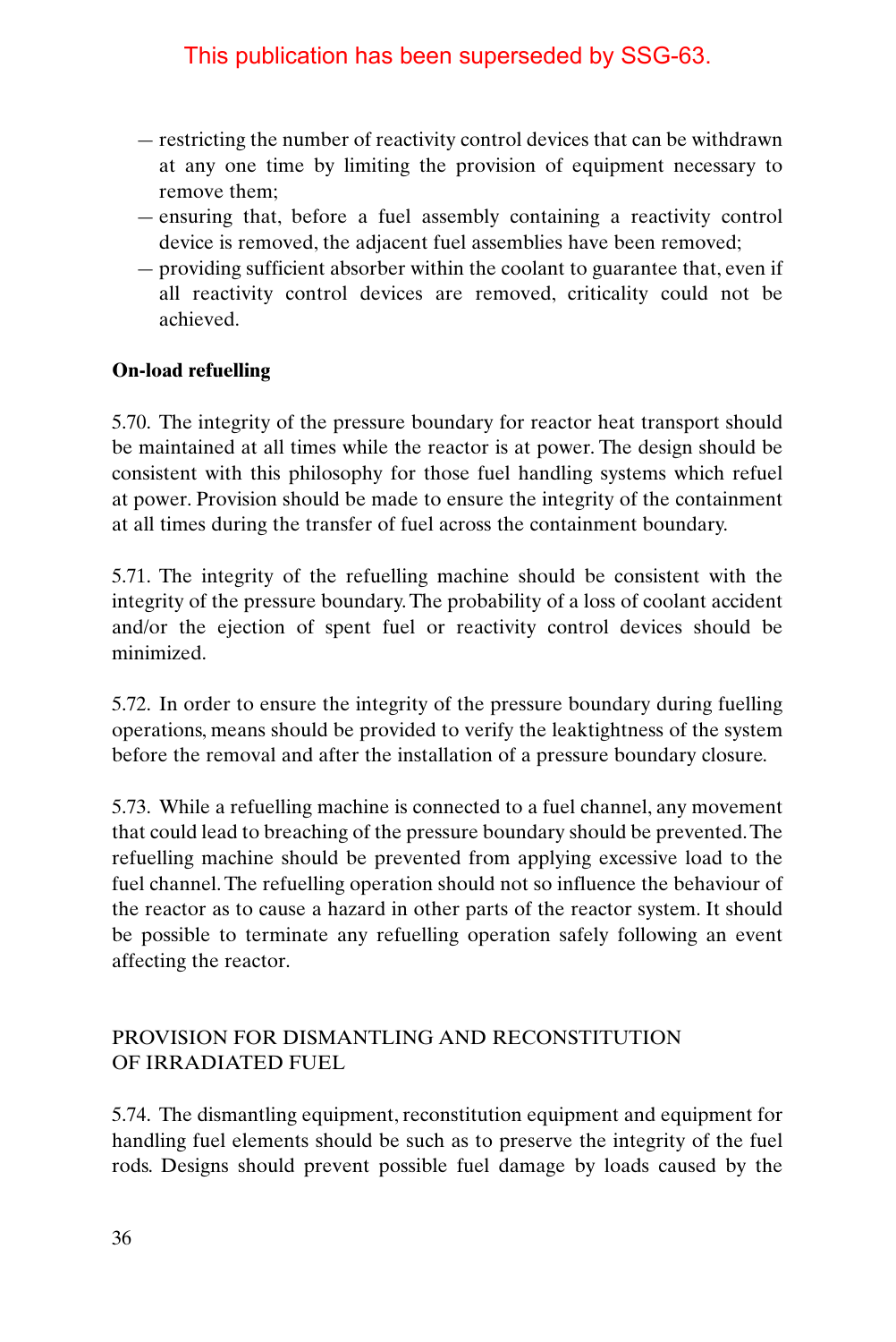lifting of dismantled fuel assemblies or fuel elements, by other handling operations such as tilting or by changes to the fuel cladding.

5.75. During dismantling and reconstitution of the fuel, reliable means should be provided for removing residual heat from the irradiated fuel.

5.76. The accumulation of radioactive dust and gases should be prevented by appropriate design and operation of the ventilation systems or by flows of cooling air, as well as by minimizing the tendency of features in the equipment to accumulate dust and gases. Any ventilation flows extracted from the dismantling facilities should be filtered to remove radioactive substances.

5.77. The recommendations on design for the shielding of operations and the prevention of criticality and the dropping of fuel or other assemblies also apply to dismantling operations for spent fuel.

#### PROVISION FOR DAMAGED FUEL

5.78. Damaged fuel, as a potential source of contamination, should be placed in appropriate storage containers.The containers should be designed to withstand the temperatures and pressures resulting from the residual heat of the irradiated fuel and from chemical reactions between the fuel or its cladding and the surrounding water.

5.79. In the design, consideration should be given to the procedures to be adopted for the removal of damaged fuel assemblies or other core components. The design of special tools for the manipulation of damaged fuel should be in accordance with the recommendations for ensuring subcriticality and shielding mentioned previously. Procedures to permit the use of non-standard equipment should be specified and strict administrative control should be observed.

#### HANDLING AND STORAGE OF OTHER IRRADIATED COMPONENTS

5.80. The handling and storage of other irradiated reactor core components that do not contain fuel should be considered in the design of the handling systems. These may include components such as reactivity control devices or shutdown devices, in-core instrumentation, neutron sources, flow restrictors, fuel channels, burnable absorbers and samples of reactor vessel material.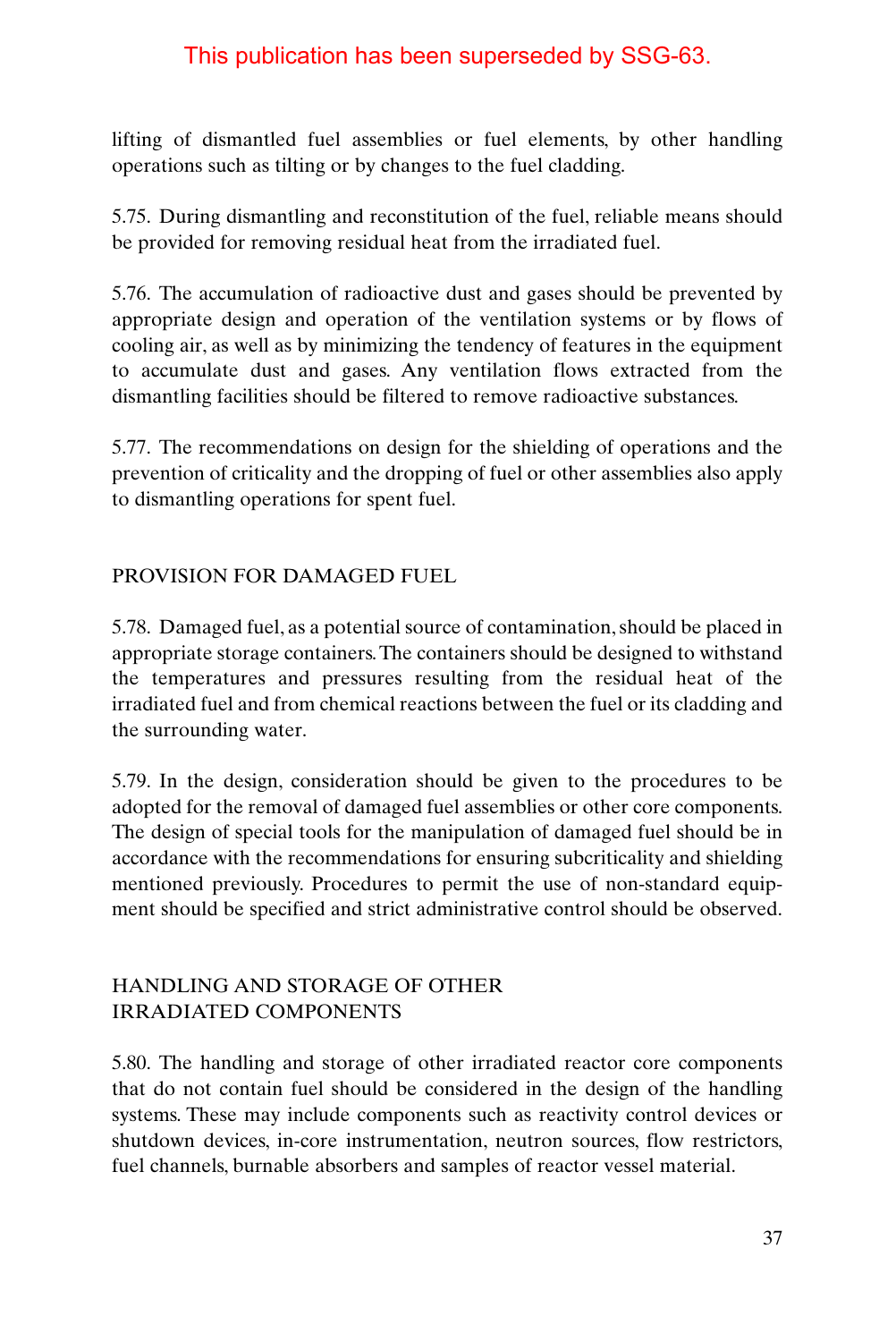#### **Core components**

5.81. The recommendations of paras 5.1–5.57 should be followed wherever they are applicable. For core components, particular attention should be paid to the following:

- Adequate shielding of irradiated components should be ensured.
- Where the inspection of irradiated components is necessary, interlocks and other measures should be provided, as appropriate, to ensure the protection of the operators from exposure.
- Means of transferring irradiated components into a suitable shipping container should be provided where necessary.
- Specified storage and disposal facilities should be provided, together with inspection facilities where necessary.
- Appropriate care should be taken in handling to protect stored fuel and to limit the possible spread of contamination.
- Irradiated core components should not be stored in the storage area for fresh fuel. If necessary, provision should be made for the temporary storage of such items in the storage facility for irradiated fuel.

#### **Neutron sources**

5.82. Sufficient shielding and monitoring equipment should be provided to protect personnel against ionizing radiation from neutron sources. Upon the receipt of transport containers containing neutron sources, contamination checks should be performed. The transport containers for neutron sources should be clearly marked according to the requirements of the regulatory body.

5.83. Gamma and neutron dose rates should be monitored during the handling of neutron sources.

5.84. Arrangements should be made for the clear identification of all sources and administrative controls should be in place for controlling them.

#### **Reusable reactor items**

5.85. In most reactor types there are some core components and fuel assembly items that can be reused (such as fuel channels in boiling water reactors, flow restrictor assemblies in pressurized water reactors or plug units in advanced gas cooled reactors).These items may be highly activated. If such items are brought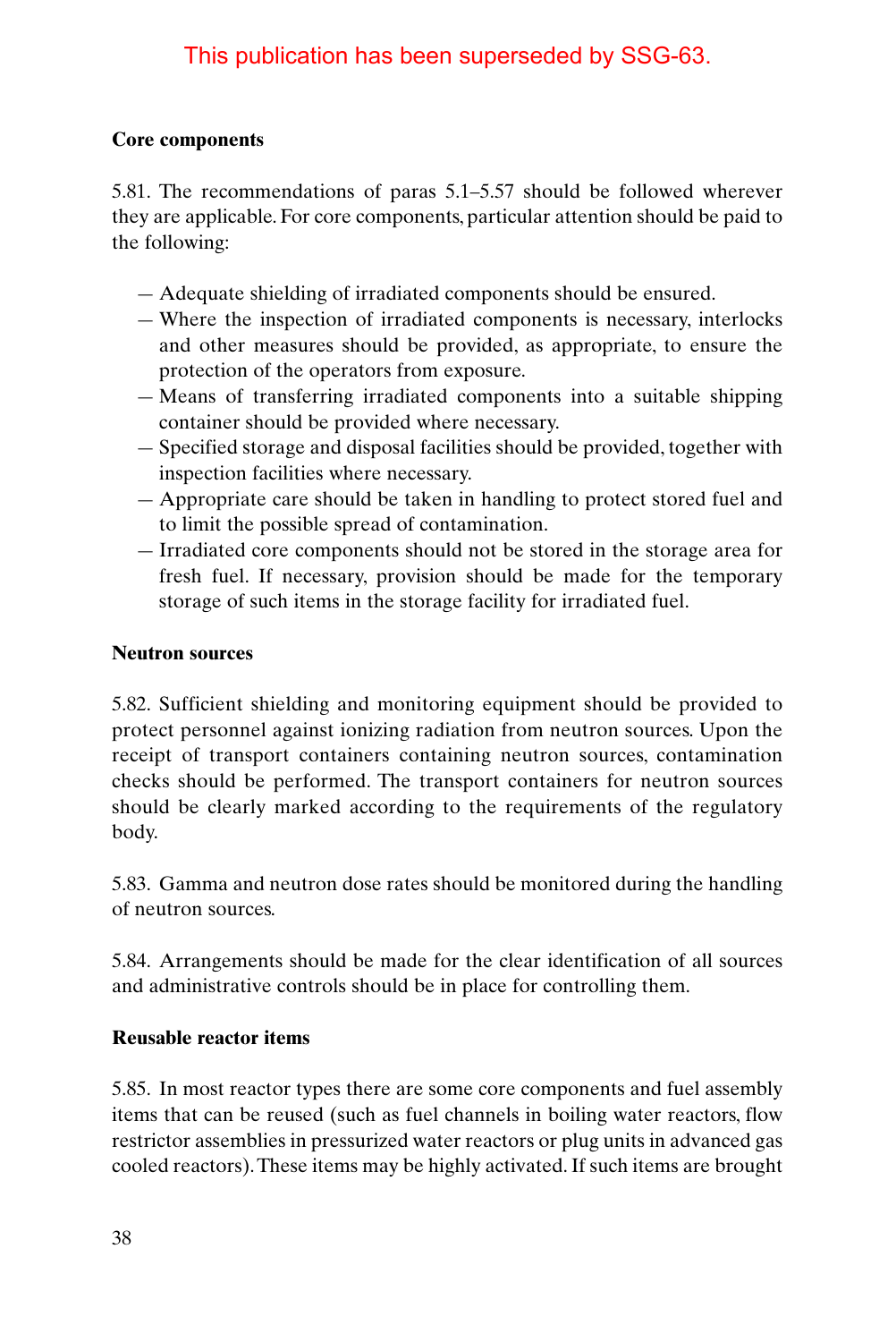to the assembling areas, the spread of contamination and the radiation exposure of personnel should be minimized.

5.86. Reusable components should be capable of being inspected as necessary to ensure their dimensional stability and the absence of any possible damage resulting from operation or handling. Where reusable components contain replaceable items (such as seals) it should be possible to inspect the replaceable component.

5.87. The design of handling and storage systems for irradiated fuel should be such as to prevent reusable components from being contaminated with materials that may affect the integrity of reactor components after the reusable components are reinserted.

## **6. HANDLING OF FUEL CASKS**

#### DESIGN FOR THE HANDLING OF FUEL CASKS

6.1. The equipment provided at a reactor site should be compatible with the handling requirements for the fuel casks<sup>3</sup> to be used.

6.2. Structures, systems and components should be designed and procedures should be developed to prevent activities relating to reactor operations from being affected by activities for cask handling.

6.3. Structures, systems and components should be designed and procedures should be developed to prevent or minimize to the extent practicable the contamination of transfer casks and transport packages. Facilities should be provided for decontaminating the casks prior to transport or transfer to storage and to perform leakage tests, surface contamination tests and other necessary

<sup>&</sup>lt;sup>3</sup> Casks that are to be transported off the site are subject to the requirements of the Regulations for the Safe Transport of Radioactive Material [12, 13] and other appropriate international standards and national regulations. Consideration of the design of the cask is outside the scope of this Safety Guide.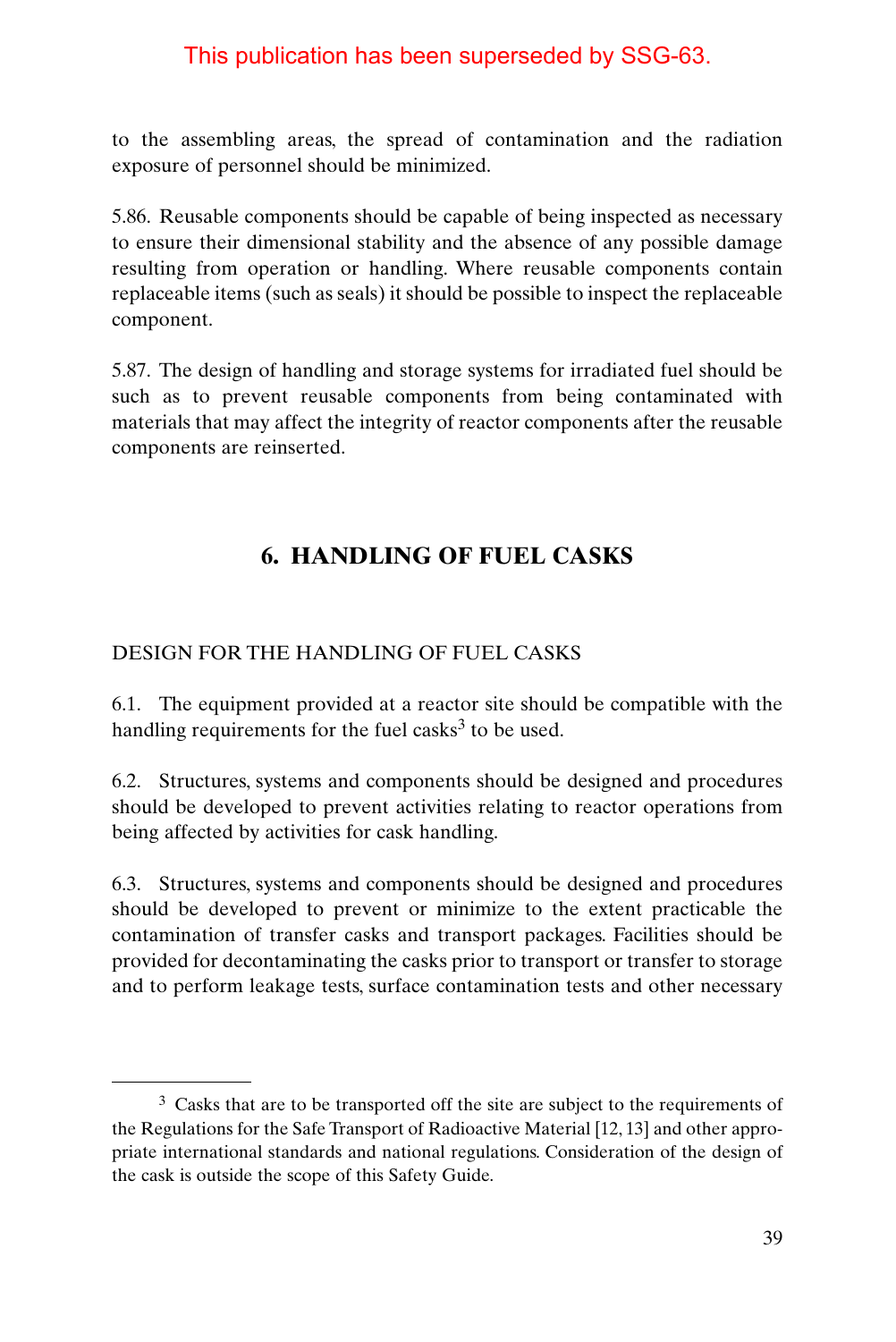tests on the cask. Provision should be made for draining fluids used in decontamination or flushing the cask coolant system (where relevant) to the radioactive waste system.

6.4. The transport route inside the plant should be as short as possible, consistent with safety. Passage over stored fuel should be avoided. If dropping or tilting a cask is considered a postulated initiating event, then these possibilities should be taken into account in the design. Stored fuel, the fuel pool liner, and cooling systems and reactor systems essential to reactor safety should be adequately protected.

6.5. The design of lifting devices should be such as to prevent the dropping of heavy loads. If the cask lifting system is such that failure of a single component could result in an unacceptable dropped load, damping devices should be used together with restrictions on the lifting height in order to be able to mitigate the potential consequences. The probability of a cask drop accident should be reduced by means of an appropriate crane design and appropriate procedures for the inspection, testing and maintenance of the crane and the associated lifting gear, and also by means of adequate operator training.

6.6. The cask handling area should be laid out so as to provide adequate space around the cask for inspection, radiation monitoring and decontamination tests. The necessary storage area for casks and associated equipment (such as shock absorbers) should be provided.

#### EQUIPMENT FOR HANDLING FUEL CASKS

6.7. The equipment for cask handling should be compatible with that for lifting fuel and components and should include:

- vehicles for moving casks;
- cranes and associated lifting devices for casks, cask lids or cask internals;
- decontamination equipment;
- radiation monitoring equipment;
- a cask draining and flushing and/or purging system;
- tools for disconnection of cask lids;
- cask testing equipment;
- means and devices for preventing the radioactive contamination of external surfaces of casks;
- illumination equipment.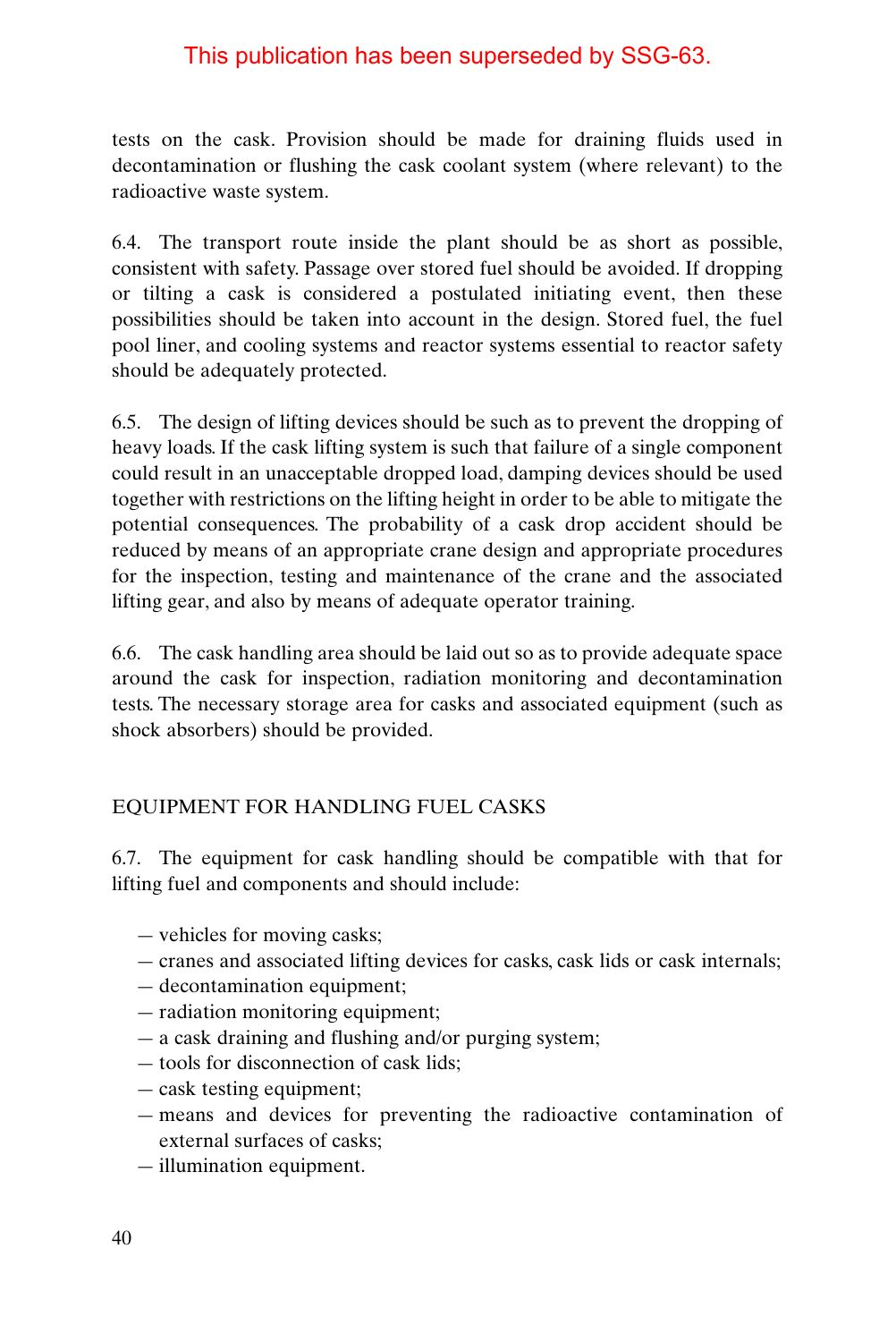6.8. The vehicles or cranes used in the transfer of casks should be designed to limit the possibility of dropping or inadvertently tilting the casks. Vehicles and cranes should be provided with a reliable braking system to ensure that they are not moved unintentionally. Double braking systems, each with full-load stopping capacity, should be provided. Speed limitations on the horizontal and vertical movements of the cranes should be provided so as to ensure the safe handling of the cask.

6.9. Radiation monitoring equipment should be provided that is capable of measuring gamma radiation as well as fast neutrons and thermal neutrons from the cask where relevant. Provision should be made to measure surface contamination on the cask to ensure that the transport regulations are met before the cask leaves the plant.

6.10. If fuel is transported back to the pool from dry storage, adequate cooling of the cask and the fuel should be provided.

#### HANDLING OPERATIONS

6.11. The design of cask handling equipment should be such as to ensure that the applicable requirements and recommendations given in Refs [2, 7] are or can be complied with. The design should provide for:

- the conduct of all intended and anticipated fuel handling operations;
- the conduct of appropriate inspection, testing and maintenance operations;
- the conduct of necessary interactions with other operations;
- the preparation of written instructions where this is required.

6.12. Particular care should be taken to ensure by administrative means that there is no loading of fuel that has been cooled for an insufficient period of time or of a combination of fuel assemblies that is not permitted in the cask. Care should also be taken to certify that the consignment conforms with the relevant requirements.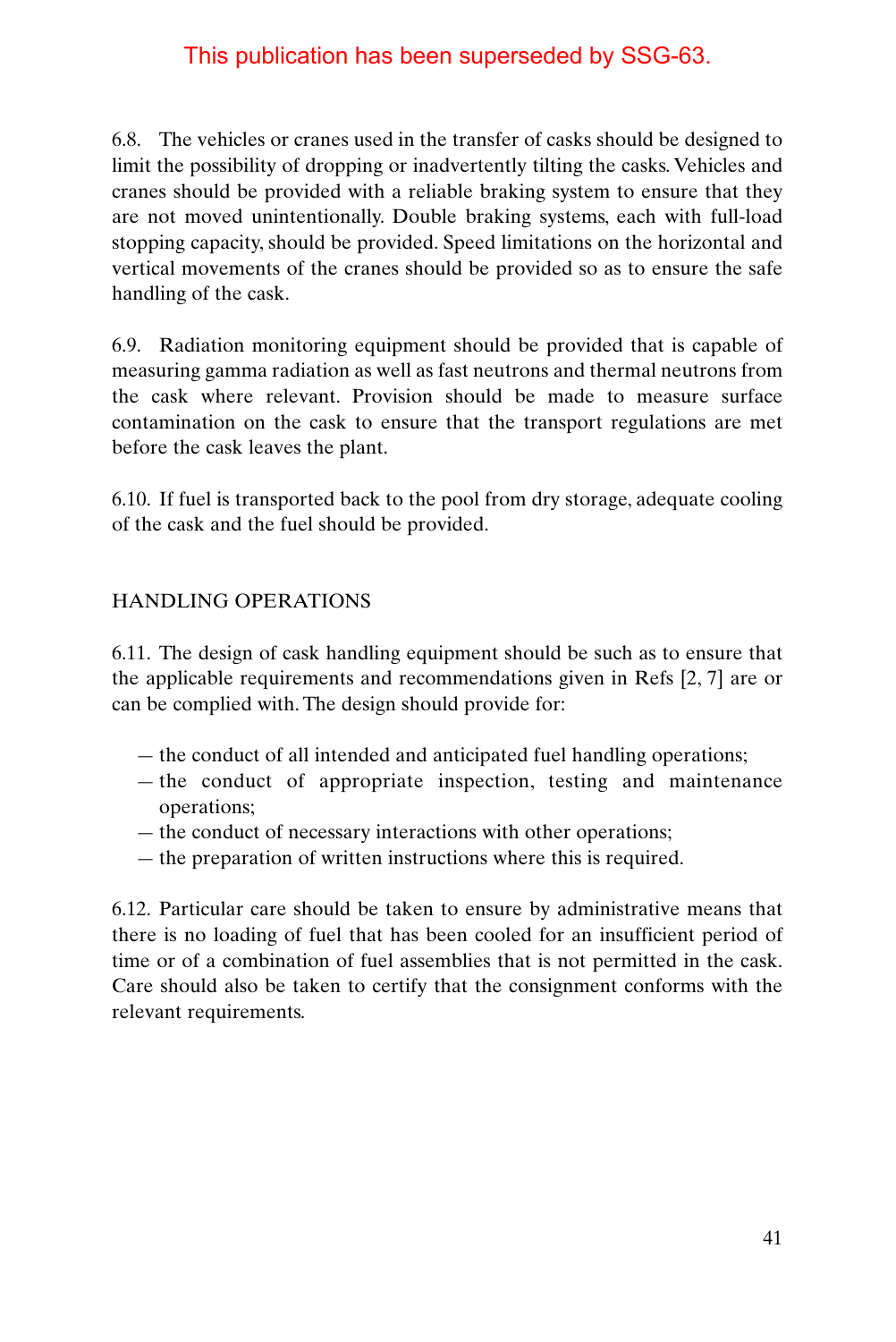## **7. FUEL HANDLING AT SITES WITH SEVERAL REACTORS**

7.1. On sites with more than one reactor, the fuel handling and storage facilities may be either specific to each reactor or used by several reactors. In all cases the recommendations of the preceding sections should be followed.

7.2. If the transfer of any fuel or components between facilities is needed, it should be done in appropriately designed containers or by other means, as necessary, to ensure that subcriticality and heat removal are maintained at all times and that radiation exposure and radioactive contamination of plant personnel and members of the public are minimized. In addition, means should be provided for protection from mechanical damage during handling, at the reactor units dispatching and receiving the components, and during transport.

7.3. The fuel storage capacity for units sharing the same storage facilities should not necessarily be increased in line with the number of units. Factors such as the period for which storage may be needed and the rate of refuelling of each unit should be taken into account in determining the capacity to be provided.

7.4. At some plants the same refuelling machine or machines or parts of refuelling machines are used for more than one reactor; at other plants refuelling machines are associated with specific reactors and there are common arrangements for transport to shared storage areas.Where the same equipment is used for more than one reactor, it should be demonstrated that the capability of meeting the individual requirements of any one of the units is not impaired and that any faults arising at one unit will not affect the safety of any other unit.

## **8. QUALITY ASSURANCE AND DOCUMENTATION**

### QUALITY ASSURANCE

8.1. The design and material of items important to safety should be verified in accordance with the requirements and recommendations of Ref. [6].

8.2. The design specifications and analyses and the as-built data for all equipment should be documented in order to comply with the requirements of Ref. [6]. The documentation should be available to the operator.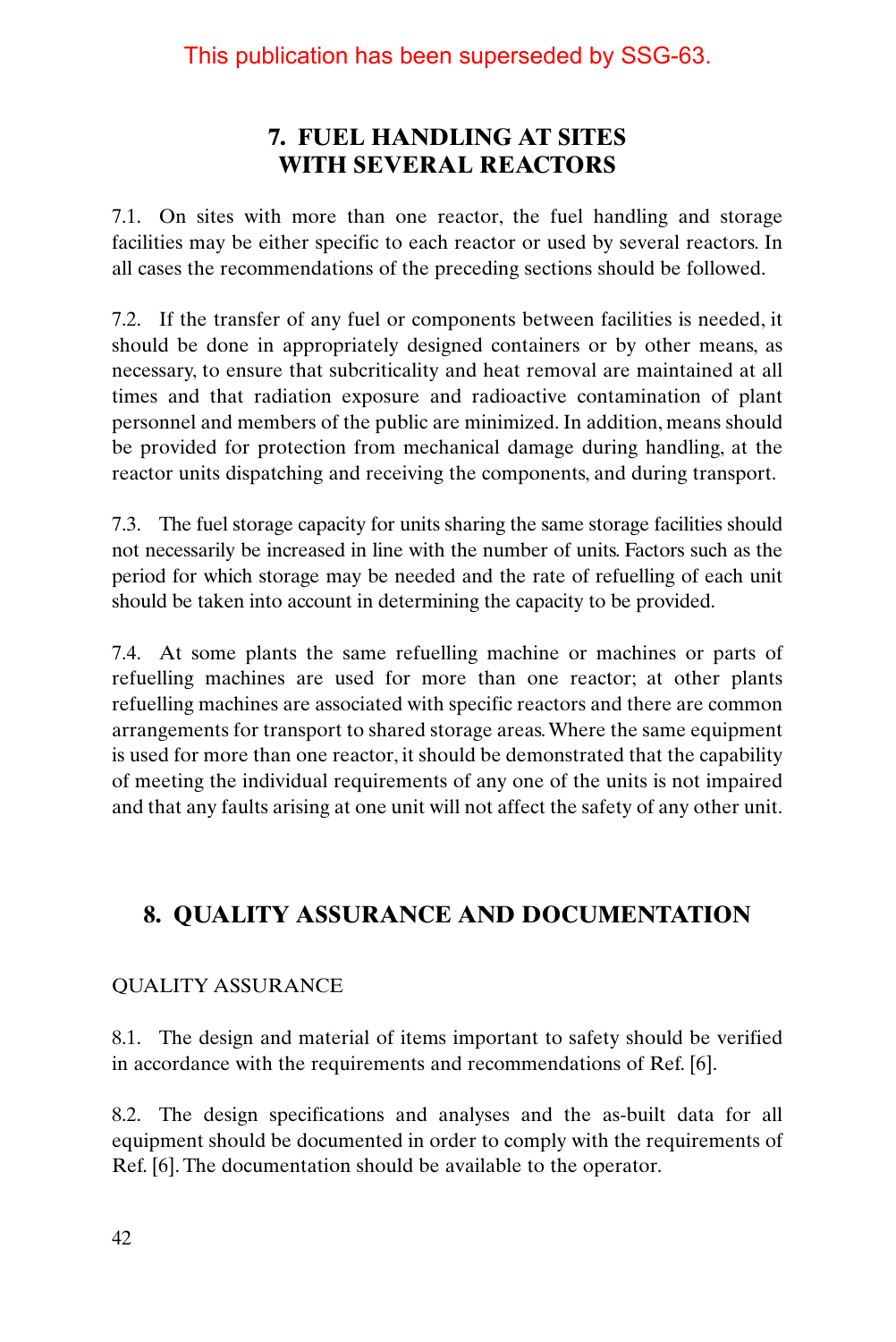#### IDENTIFICATION, LOCATION AND MOVEMENT OF FUEL ASSEMBLIES AND OTHER CORE COMPONENTS

8.3. The design of all equipment for fuel handling and storage should incorporate features that are necessary for verification of the records on:

- the number and identification of fuel assemblies and other core components;
- the location of each fuel assembly or core component.

8.4. Identification features should be made so durable that they will remain effective during the handling and operation procedures.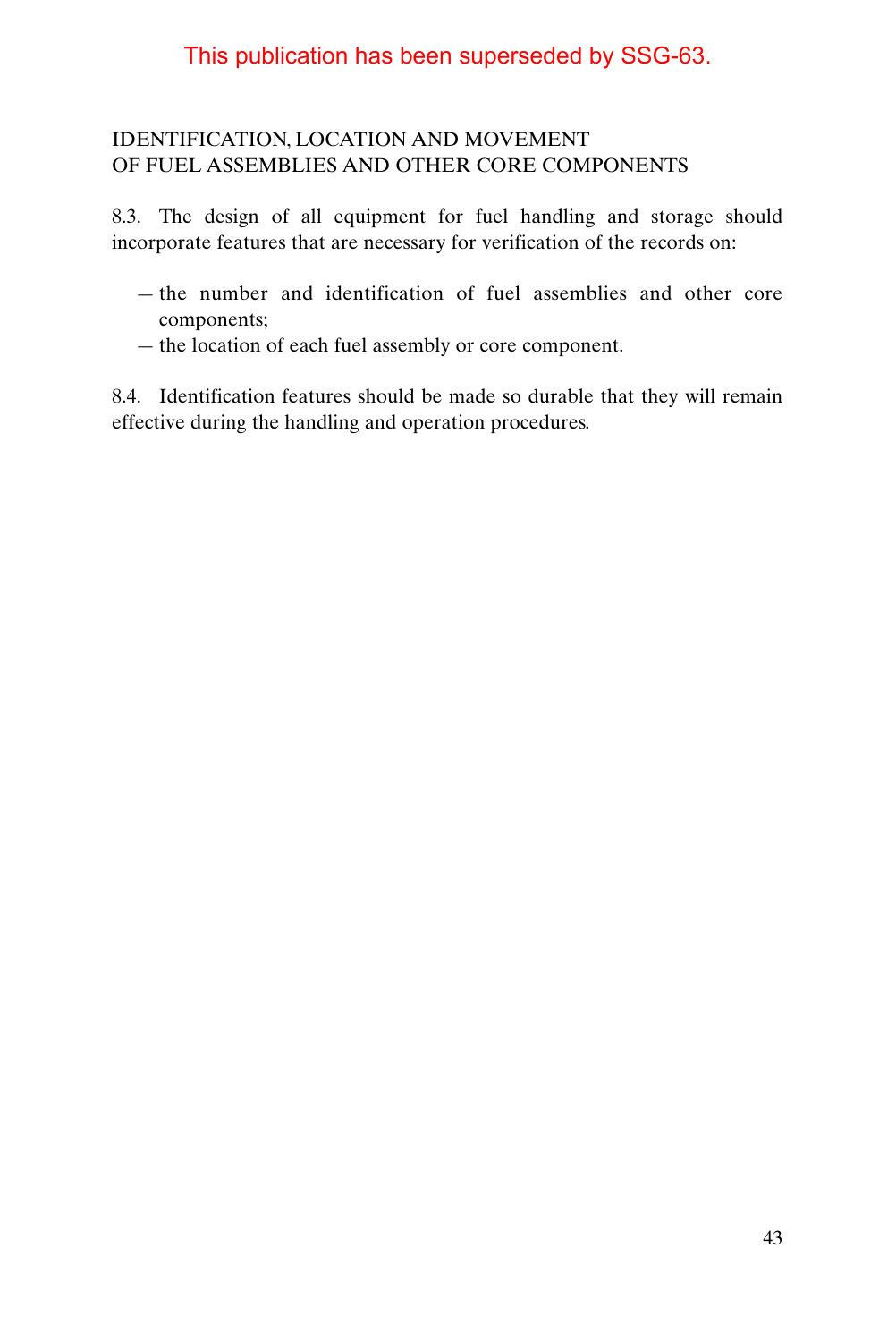## **REFERENCES**

- [1] INTERNATIONAL ATOMIC ENERGY AGENCY, Safety of Nuclear Power Plants: Design, Safety Standards Series No. NS-R-1, IAEA, Vienna (2000).
- [2] INTERNATIONAL ATOMIC ENERGY AGENCY, Design of Spent Fuel Storage Facilities, Safety Series No. 116, IAEA, Vienna (1994).
- [3] INTERNATIONAL ATOMIC ENERGY AGENCY, Operation of Spent Fuel Storage Facilities, Safety Series No. 117, IAEA, Vienna (1994).
- [4] INTERNATIONAL ATOMIC ENERGY AGENCY, Safety Assessment for Spent Fuel Storage Facilities, Safety Series No. 118, IAEA, Vienna (1995).
- [5] FOOD AND AGRICULTURE ORGANIZATION OF THE UNITED NATIONS, INTERNATIONAL ATOMIC ENERGY AGENCY, INTERNA-TIONAL LABOUR ORGANISATION, OECD NUCLEAR ENERGY AGENCY, PAN AMERICAN HEALTH ORGANIZATION, WORLD HEALTH ORGANIZATION, International Basic Safety Standards for Protection Against Ionizing Radiation and for the Safety of Radiation Sources, Safety Series No. 115, IAEA, Vienna (1996).
- [6] INTERNATIONAL ATOMIC ENERGY AGENCY, Quality Assurance for Safety in Nuclear Power Plants and other Nuclear Installations, Safety Series No. 50-C/SG-Q, IAEA, Vienna (1996).
- [7] INTERNATIONAL ATOMIC ENERGY AGENCY, Safety of Nuclear Power Plants: Operation, Safety Standards Series No. NS-R-2, IAEA, Vienna (2000).
- [8] INTERNATIONAL ATOMIC ENERGY AGENCY, Site Evaluation for Nuclear Facilities, Safety Standards Series No. NS-R-3, IAEA, Vienna (2003).
- [9] INTERNATIONAL ATOMIC ENERGY AGENCY, External Human Induced Events in Site Evaluation for Nuclear Power Plants, Safety Standards Series No. NS-G-3.1, IAEA, Vienna (2002).
- [10] INTERNATIONAL ATOMIC ENERGY AGENCY, External Events Excluding Earthquakes in the Design of Nuclear Power Plants, Safety Standards Series No. NS-G-1.5, IAEA, Vienna (2003).
- [11] INTERNATIONAL ATOMIC ENERGY AGENCY, Seismic Design and Qualification for Nuclear Power Plants, Safety Standards Series No. NS-G-1.6, IAEA, Vienna (2003).
- [12] INTERNATIONAL ATOMIC ENERGY AGENCY, Regulations for the Safe Transport of Radioactive Materials, 1996 Edition (Revised), Safety Standard Series No. TS-R-1 (ST-1 Revised), IAEA, Vienna (2000).
- [13} INTERNATIONAL ATOMIC ENERGY AGENCY, Advisory Material for the IAEA Regulations for the Safe Transport of Nuclear Material, Safety Standards Series No. TS-G-1.1 (ST-2), IAEA, Vienna (2002).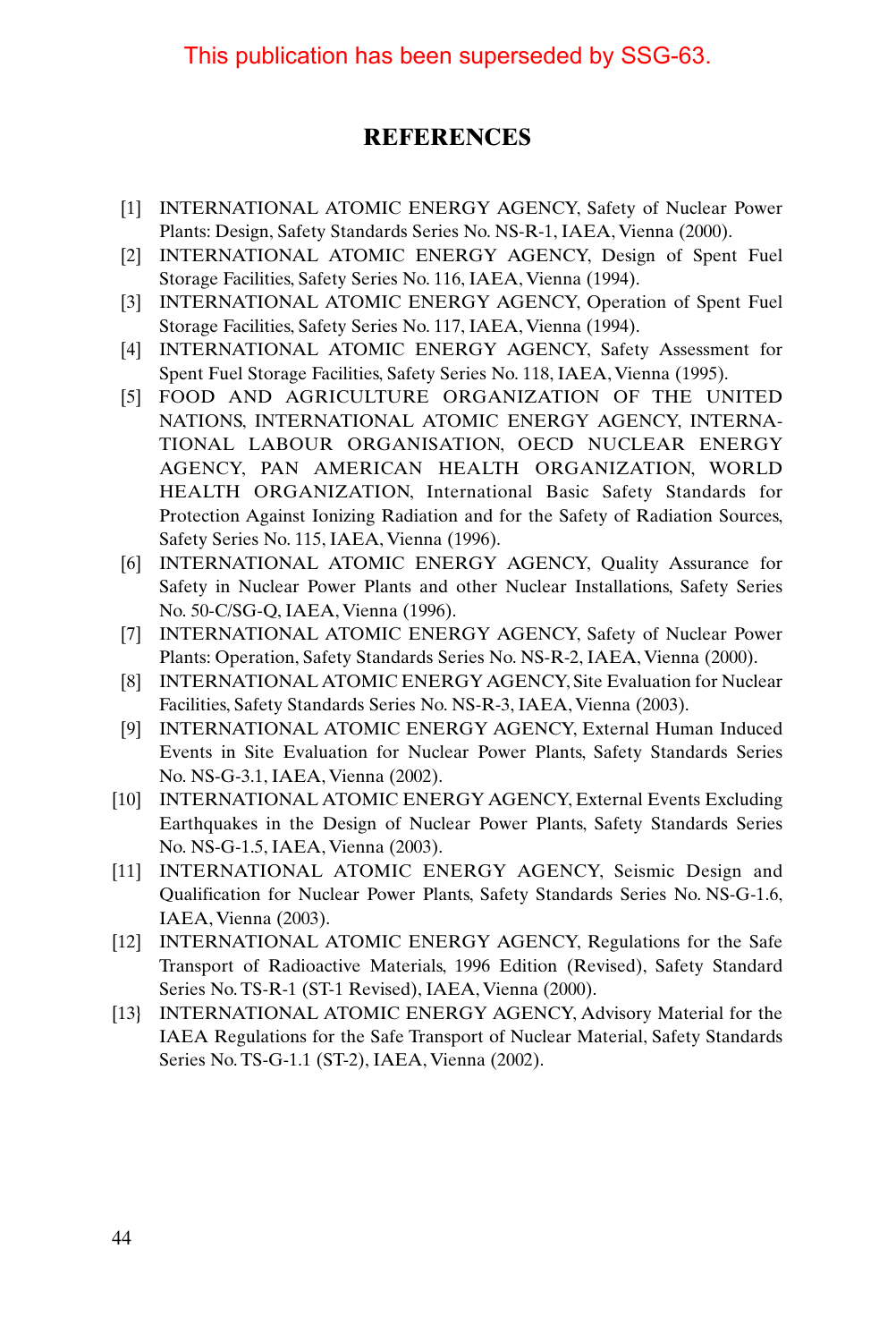#### **Annex**

#### **FLOW CHARTS FOR TYPICAL SYSTEMS FOR THE HANDLING AND STORAGE OF IRRADIATED FUEL**

A-1. Figures A-1 to A-4 show flow charts for typical systems for the handling and storage of irradiated fuel for various reactor types.



*FIG. A-1. Flow chart for a typical system for the handling and storage of irradiated fuel for a light water reactor.*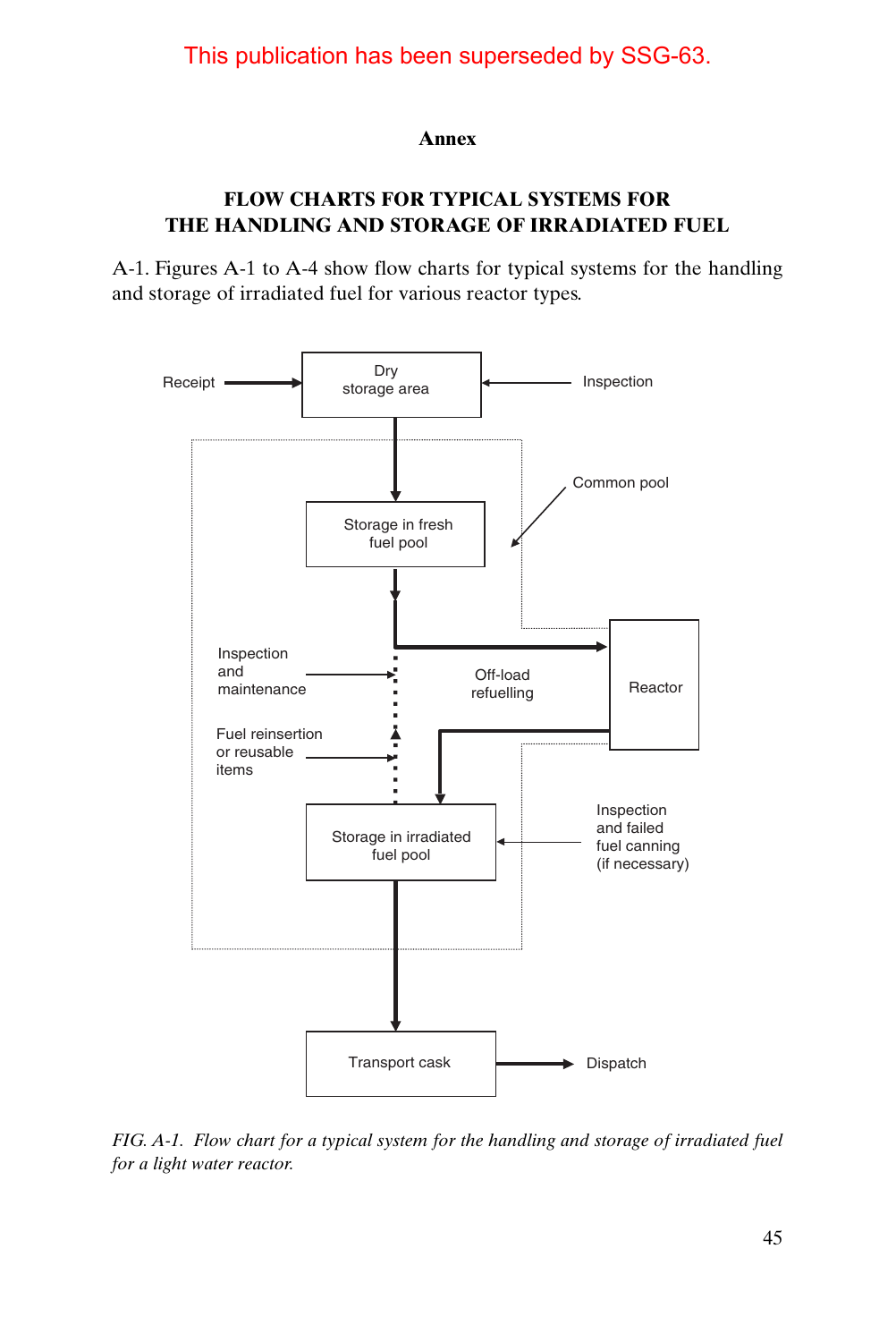

*FIG. A-2. Flow chart for a typical system for the handling and storage of irradiated fuel for a gas cooled reactor.*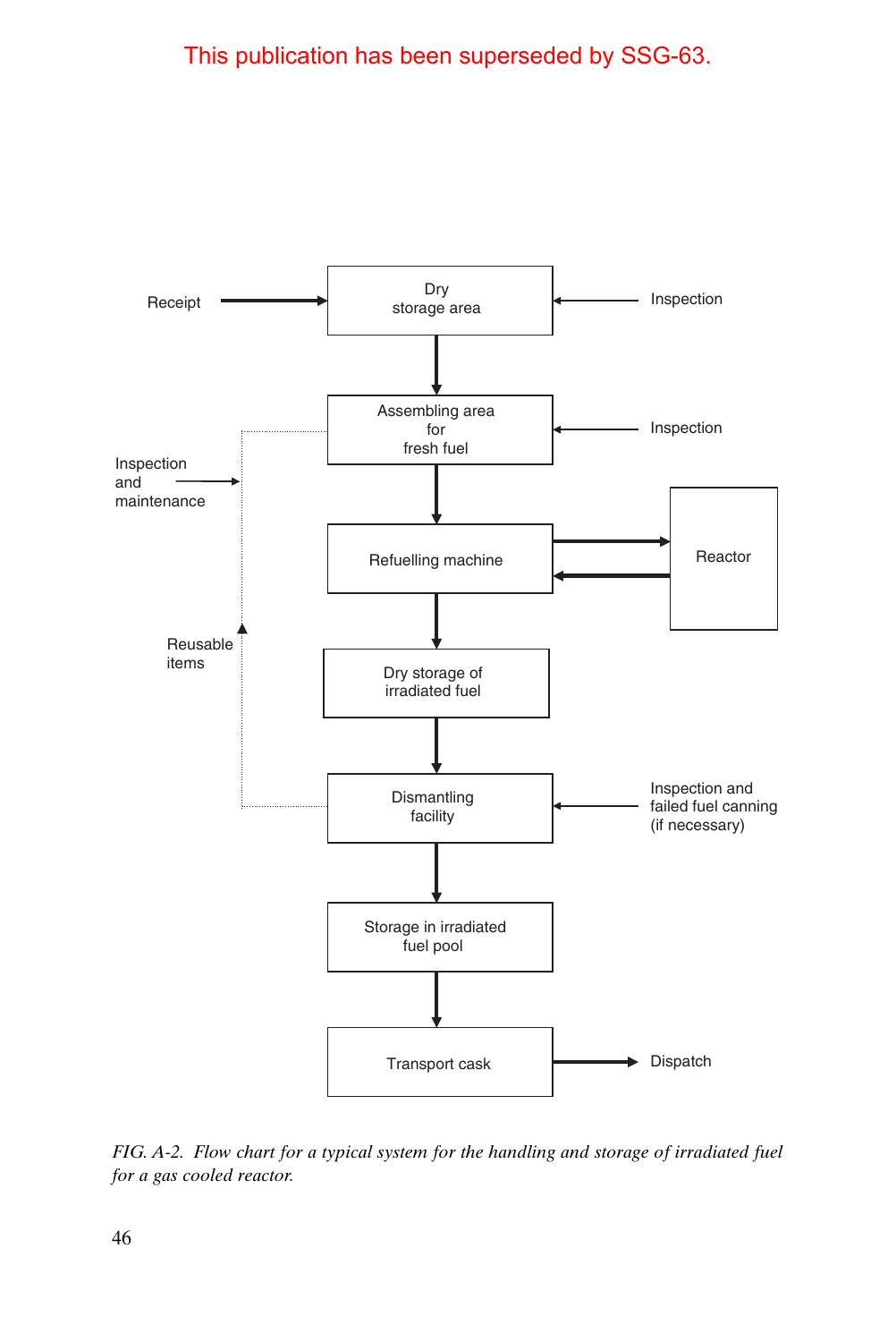

*FIG. A-3. Flow chart for a typical system for the handling and storage of irradiated fuel for a pressure tube reactor.*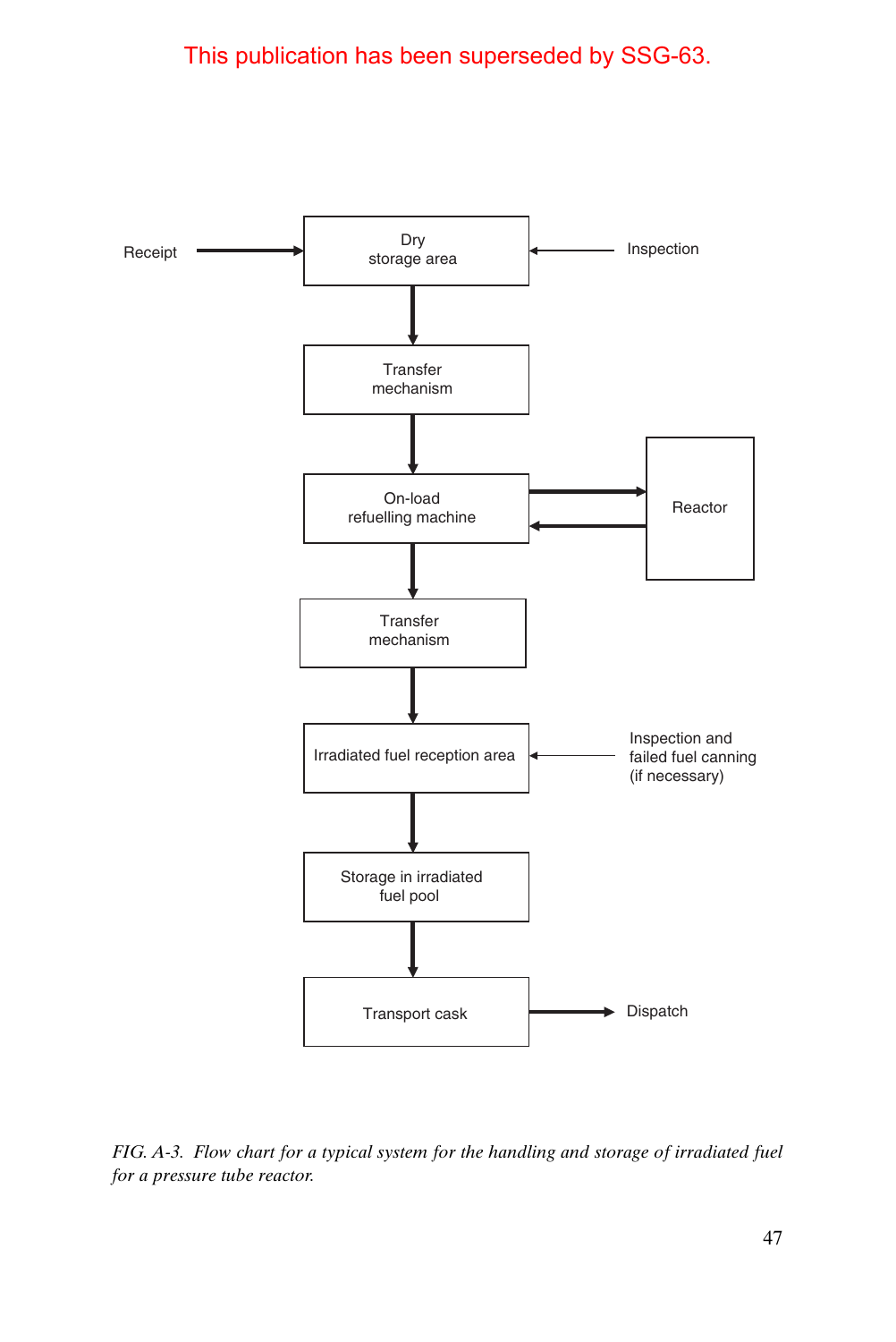

*FIG. A-4. Flow chart for a typical system for the handling and storage of irradiated fuel for a pressurized heavy water reactor.*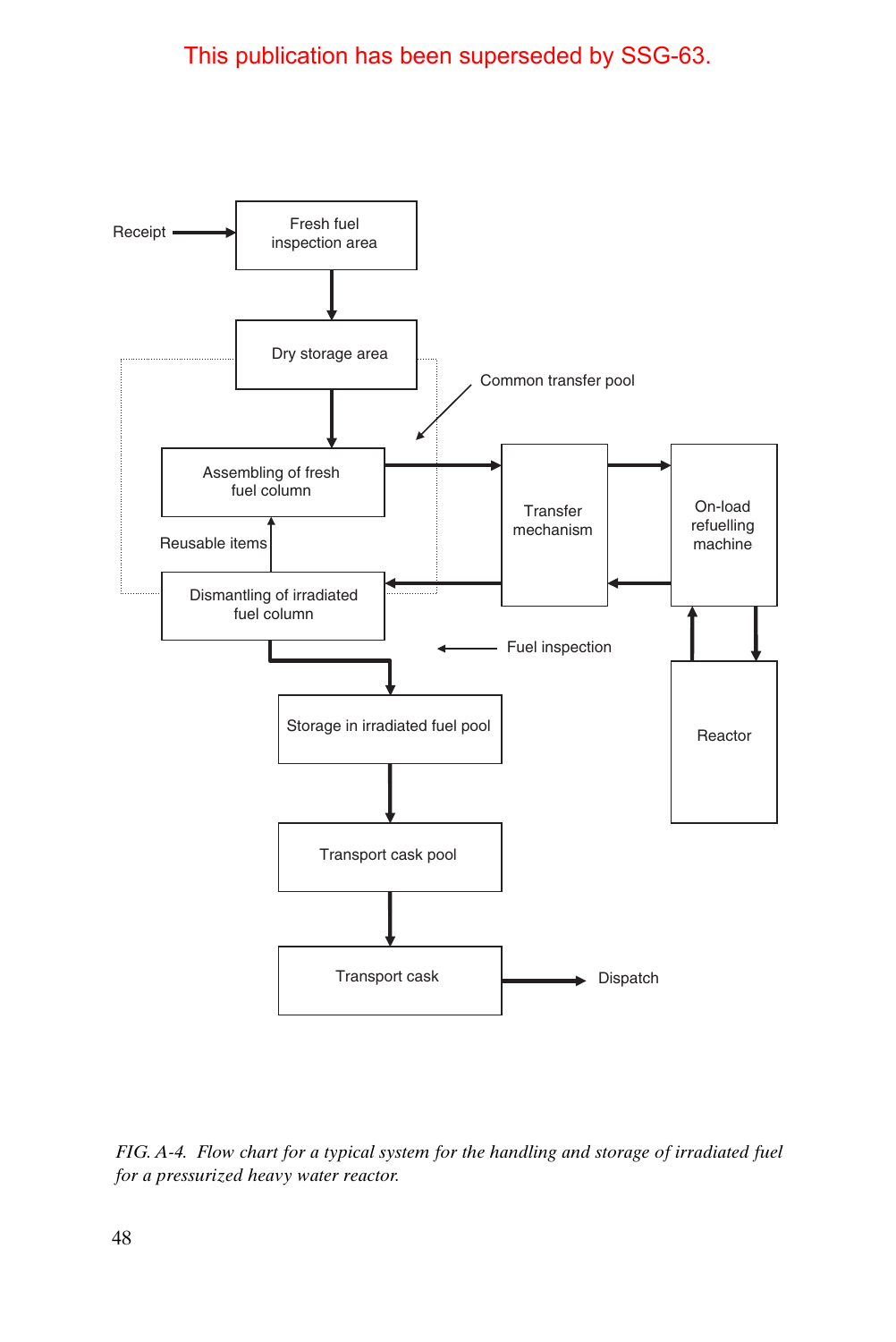## **CONTRIBUTORS TO DRAFTING AND REVIEW**

| Aly, A.M.M.          | Atomic Energy Control Board, Canada                                                    |
|----------------------|----------------------------------------------------------------------------------------|
| Bencová, A.          | Nuclear Regulatory Authority, Slovakia                                                 |
| Bigas, J.            | Czech Power Enterprises (CEZ), Temelin nuclear power plant,<br>Czech Republic          |
| Colonna d'Istria, L. | Electricité de France, France                                                          |
| Cowley, J.S.         | Consultant, United Kingdom                                                             |
| Dobson, A.           | British Nuclear Fuels plc, United Kingdom                                              |
| Eveillard, P.        | Electricité de France, France                                                          |
| Ewing, B.            | Atomic Energy Control Board, Canada                                                    |
| Gasparini, M.        | <b>International Atomic Energy Agency</b>                                              |
| Jit, I.              | Nuclear Power Corporation, India                                                       |
| Kapitanov, A.        | Federal Nuclear and Radiation Safety Authority of Russia,<br><b>Russian Federation</b> |
| Kienle, F.           | Vereinigung Deutscher Elektrizitätswerke (VDEW),<br>Germany                            |
| Kim, N. Ch.          | Korea Institute for Nuclear Safety, Republic of Korea                                  |
| Kmosena, J.          | Slovenske Elektrarne, Slovakia                                                         |
| Knecht, K.           | Siemens AG, KWU, BVB5, Germany                                                         |
| Král, L.             | Temelin nuclear power plant, Czech Republic                                            |
| Kuba, S.             | Dukovany nuclear power plant, Czech Republic                                           |
| Leblanc, R.          | Atomic Energy Control Board, Canada                                                    |
| Lemoine, P.          | Electricité de France, France                                                          |
| Makarchuk, T.        | <b>VNIPIEhT, Russian Federation</b>                                                    |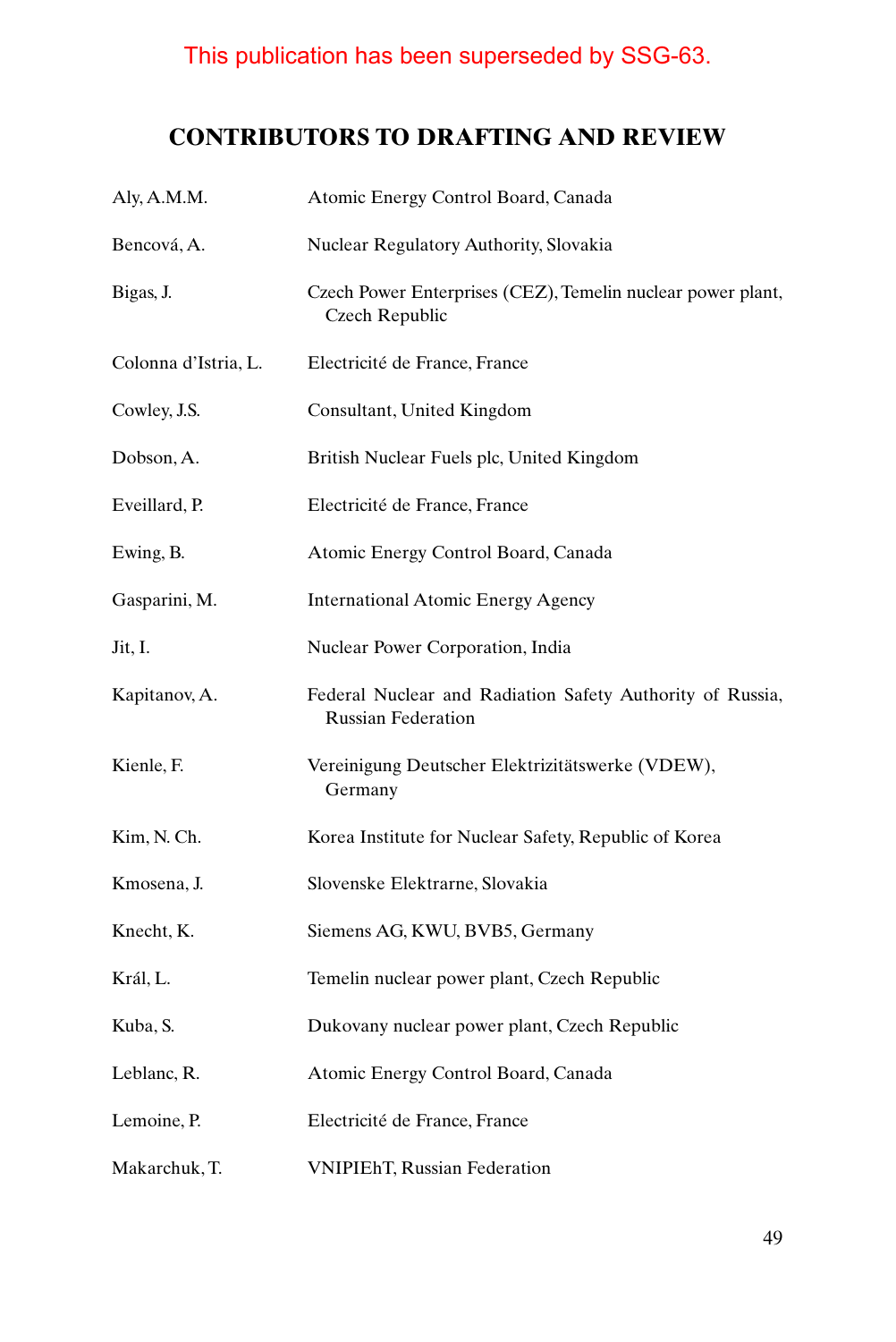| Markus, J.      | SE Mochovce nuclear power plant, Slovakia                           |
|-----------------|---------------------------------------------------------------------|
| McBride, J.A.   | Consultant, United States of America                                |
| Mercier, J.P.   | CEA/IPSN, France                                                    |
| Novo, M.        | Centrales Nucleares, Trillo 1 nuclear power plant, Spain            |
| Ördögh, M.      | ETV-EROTERV-RT, Hungary                                             |
| Peyrouty, P.    | IPSN/DES, France                                                    |
| Revel, P.       | Framatome, France                                                   |
| Revilla, J.L.   | Consejo de Seguridad Nuclear, Spain                                 |
| Saegusa, T.     | Central Research Institute of the Electric Power Industry,<br>Japan |
| Sjöstrand, H.   | Ringhals nuclear power plant, Sweden                                |
| Smith, M.       | British Nuclear Fuels plc, United Kingdom                           |
| Takala, H.J.T.  | Finnish Centre for Radiation and Nuclear Safety, Finland            |
| Takáts, F.      | <b>International Atomic Energy Agency</b>                           |
| Van Beginne, F. | Departement Nucléaire de Tractebel, Belgium                         |
| Williams, R.F.  | Williams Technical Associates, Inc., United States of America       |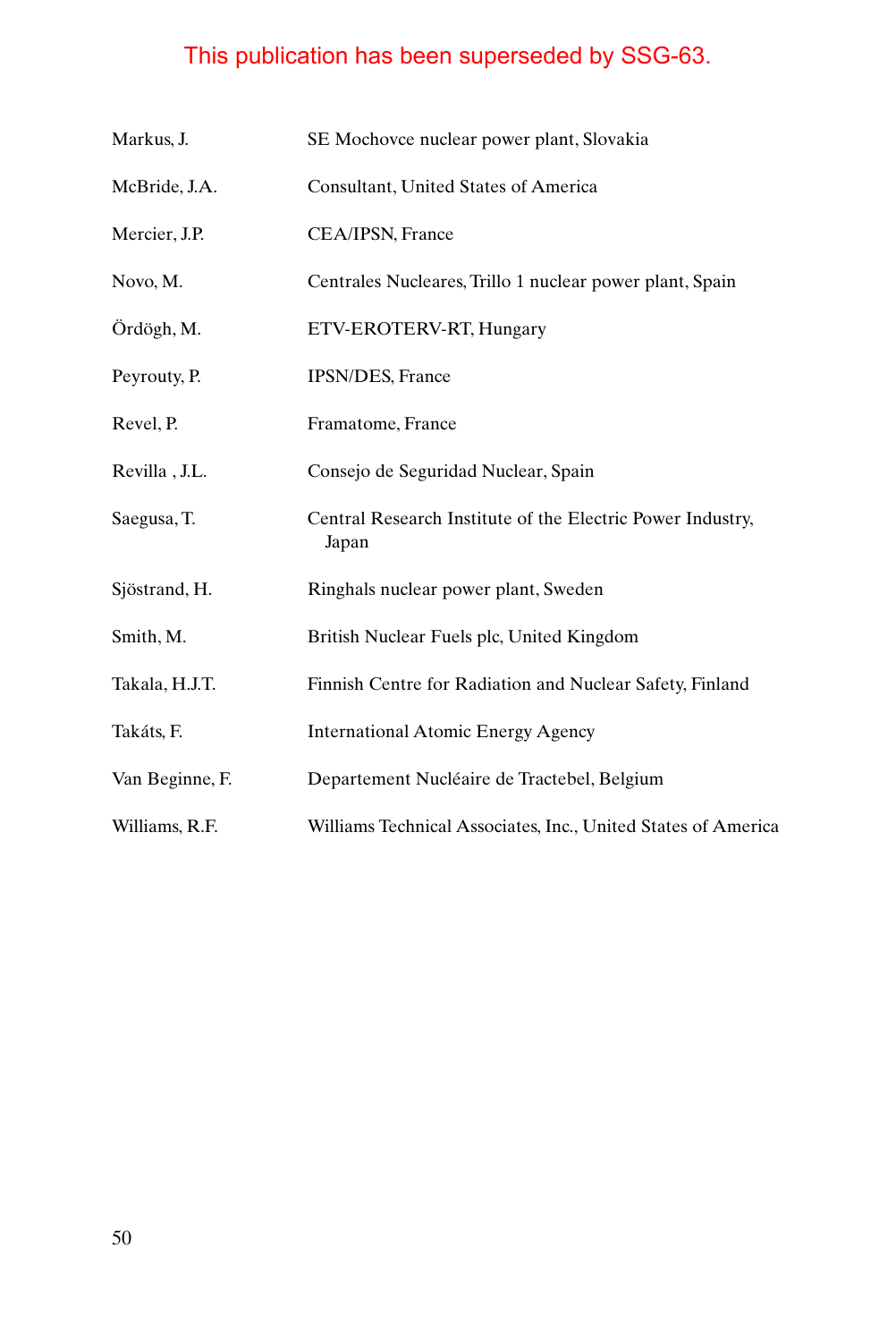### **BODIES FOR THE ENDORSEMENT OF SAFETY STANDARDS**

*An asterisk (\*) denotes a corresponding member. Corresponding members receive drafts for comment and other documentation but they do not generally participate in meetings.*

#### **Commission on Safety Standards**

*Argentina*: Oliveira, A.; *Brazil*: Caubit da Silva, A.; *Canada*: Pereira, J.K.; *China*: Zhao, C.; *France*: Gauvain, J.; Lacoste, A.-C.; *Germany*: Renneberg, W.; *India*: Sukhatme, S.P.; *Japan*: Suda, N.; *Korea, Republic of*: Eun, S.; *Russian Federation*: Vishnevskiy, Yu.G.; *Spain*: Azuara, J.A.; Santoma, L.; *Sweden*: Holm, L.-E.; *Switzerland*: Schmocker, U.; *Ukraine*: Gryschenko, V.; *United Kingdom*: Pape, R.; Williams, L.G. (Chairperson); *United States of America*: Travers, W.D.; *IAEA*: Karbassioun, A. (Co-ordinator); *International Commission on Radiological Protection*: Clarke, R.H.; *OECD Nuclear Energy Agency*: Shimomura, K.

#### **Nuclear Safety Standards Committee**

*Argentina*: Sajaroff, P.; *Australia*: MacNab, D.; \**Belarus*: Sudakou, I.; *Belgium*: Govaerts, P.; *Brazil*: Salati de Almeida, I.P.; *Bulgaria*: Gantchev, T.; *Canada*: Hawley, P.; *China*: Wang, J.; *Czech Republic*: Böhm, K.; \**Egypt*: Hassib, G.; *Finland*: Reiman, L. (Chairperson); *France*: Saint Raymond, P.; *Germany*: Feige, G.; *Hungary*: Vöröss, L.; *India*: Sharma, S.K.; *Ireland*: Hone, C.; *Israel*: Hirshfeld, H.; *Italy*: del Nero, G.; *Japan*: Yamamoto, T.; *Korea, Republic of*: Lee, J.-I.; *Lithuania*: Demcenko, M.; \**Mexico*: Delgado Guardado, J.L.; *Netherlands*: de Munk, P.; \**Pakistan*: Hashimi, J.A.; \**Peru*: Ramírez Quijada, R.; *Russian Federation*: Baklushin, R.P.;*South Africa*: Bester, P.J.;*Spain*: Mellado, I.; *Sweden*: Jende, E.; *Switzerland*: Aeberli, W.; \**Thailand*: Tanipanichskul, P.; *Turkey*: Alten, S.; *United Kingdom*: Hall, A.; *United States of America*: Newberry, S.; *European Commission*: Schwartz, J.-C.; *IAEA*: Bevington, L. (Co-ordinator); *International Organization for Standardization*: Nigon, J.L.; *OECD Nuclear Energy Agency*: Hrehor, M.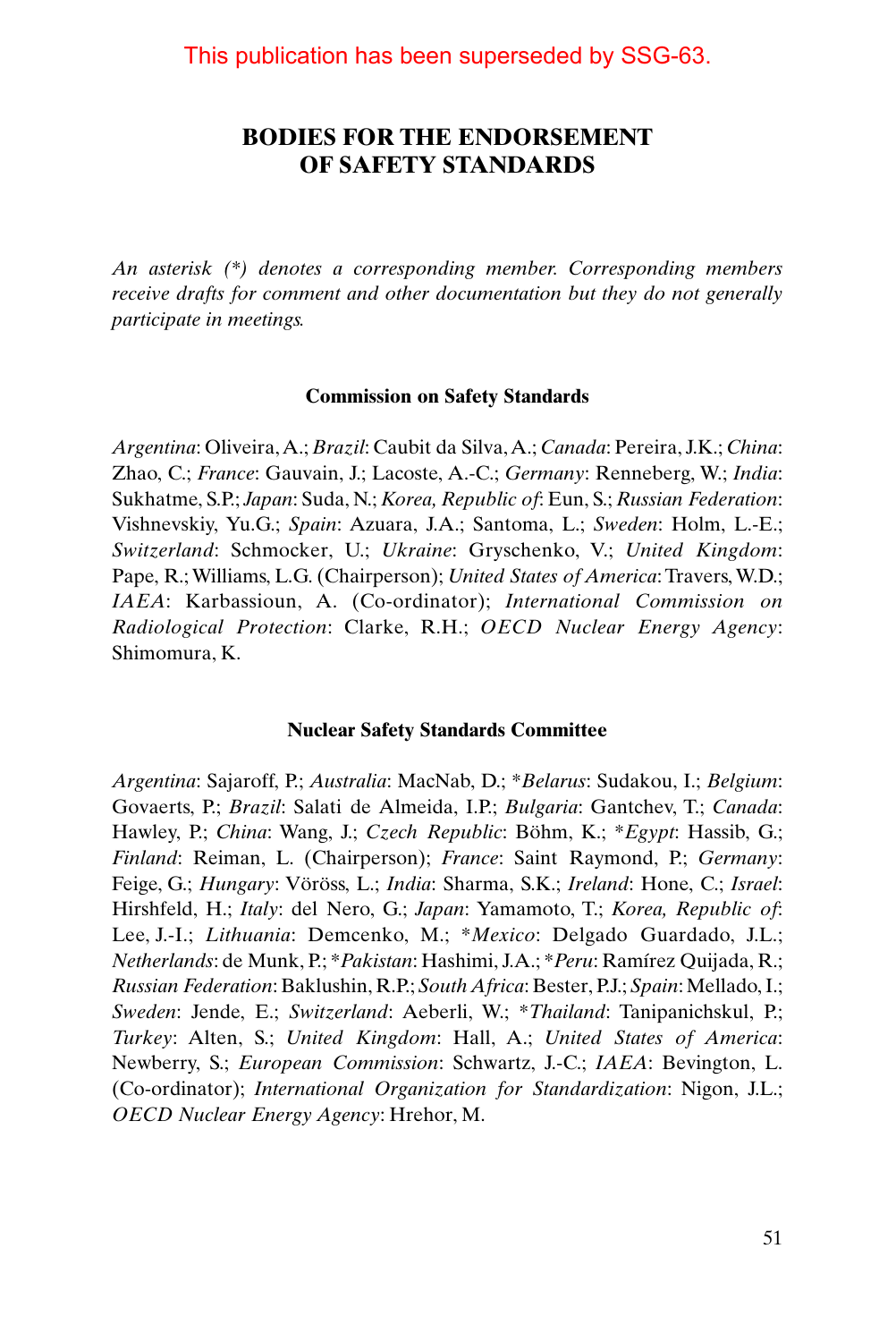#### **Radiation Safety Standards Committee**

*Argentina*: Rojkind, R.H.A.; *Australia*: Mason, C. (Chairperson); *Belarus*: Rydlevski, L.; *Belgium*: Smeesters, P.; *Brazil*: Amaral, E.; *Canada*: Utting, R.; *China*: Yang, H.; *Cuba*: Betancourt Hernandez, A.; *Czech Republic*: Drabova, D.; *Denmark*: Ulbak, K.; \**Egypt*: Hanna, M.; *Finland*: Markkanen, M.; *France*: Piechowski, J.; *Germany*: Landfermann, H.; *Hungary*: Koblinger, L.; *India*: Sharma, D.N.; *Ireland*: McGarry, A.; *Israel*: Laichter, Y.; *Italy*: Sgrilli, E.; *Japan*: Yonehara, H.; *Korea, Republic of*: Kim, C.; \**Madagascar*: Andriambololona, R.; \**Mexico*: Delgado Guardado, J.L.; *Netherlands*: Zuur, C.; *Norway*: Saxebol, G.; *Peru*: Medina Gironzini, E.; *Poland*: Merta, A.; *Russian Federation*: Kutkov, V.; *Slovakia*: Jurina, V.; *South Africa*: Olivier, J.H.L.; *Spain*: Amor, I.; *Sweden*: Hofvander, P.; Moberg, L.; *Switzerland*: Pfeiffer, H.J.; \**Thailand*: Pongpat, P.; *Turkey*: Buyan, A.G.; *Ukraine*: Likhtarev, I.A.; *United Kingdom*: Robinson, I.; *United States of America*: Paperiello, C.; *European Commission*: Janssens, A.; Kaiser, S.; *Food and Agriculture Organization of the United Nations*: Rigney, C.; *IAEA*: Bilbao, A.; *International Commission on Radiological Protection*: Valentin, J.; *International Labour Office*: Niu, S.; *International Organization for Standardization*: Perrin, M.; *International Radiation Protection Association*: Webb, G.; *OECD Nuclear Energy Agency*: Lazo, T.; *Pan American Health Organization*: Borras, C.; *United Nations Scientific Committee on the Effects of Atomic Radiation*: Gentner, N.; *World Health Organization*: Kheifets, L.

#### **Transport Safety Standards Committee**

*Argentina*: López Vietri, J.; *Australia*: Colgan, P.; \**Belarus*: Zaitsev, S.; *Belgium*: Cottens, E.; *Brazil*: Bruno, N.; *Bulgaria*: Bakalova, A.; *Canada*: Viglasky, T.; *China*: Pu, Y.; \**Denmark*: Hannibal, L.; \**Egypt*: El-Shinawy, R.M.K.; *France*: Aguilar, J.; *Germany*: Rein, H.; *Hungary*: Sáfár, J.; *India*: Nandakumar, A.N.; *Ireland*: Duffy, J.; *Israel*: Koch, J.; *Italy*: Trivelloni, S.; *Japan*: Hamada, S.; *Korea, Republic of*: Kwon, S.-G*.*; *Netherlands*: Van Halem, H.; *Norway*: Hornkjøl, S.; \**Peru*: Regalado Campaña, S.; *Romania*: Vieru, G.; *Russian Federation*: Ershov, V.N.; *South Africa*: Jutle, K.; *Spain*: Zamora Martin, F.; *Sweden*: Pettersson, B.G.; *Switzerland*: Knecht, B.; \**Thailand*: Jerachanchai, S.; *Turkey*: Köksal, M.E.; *United Kingdom*: Young, C.N. (Chairperson); *United States of America*: Brach, W.E.; McGuire, R.; *European Commission*: Rossi, L.; *International Air Transport Association*: Abouchaar, J.; *IAEA*: Pope, R.B.; *International Civil Aviation Organization*: Rooney, K.; *International Federation of Air Line Pilots' Associations*: Tisdall, A.; *International Maritime*